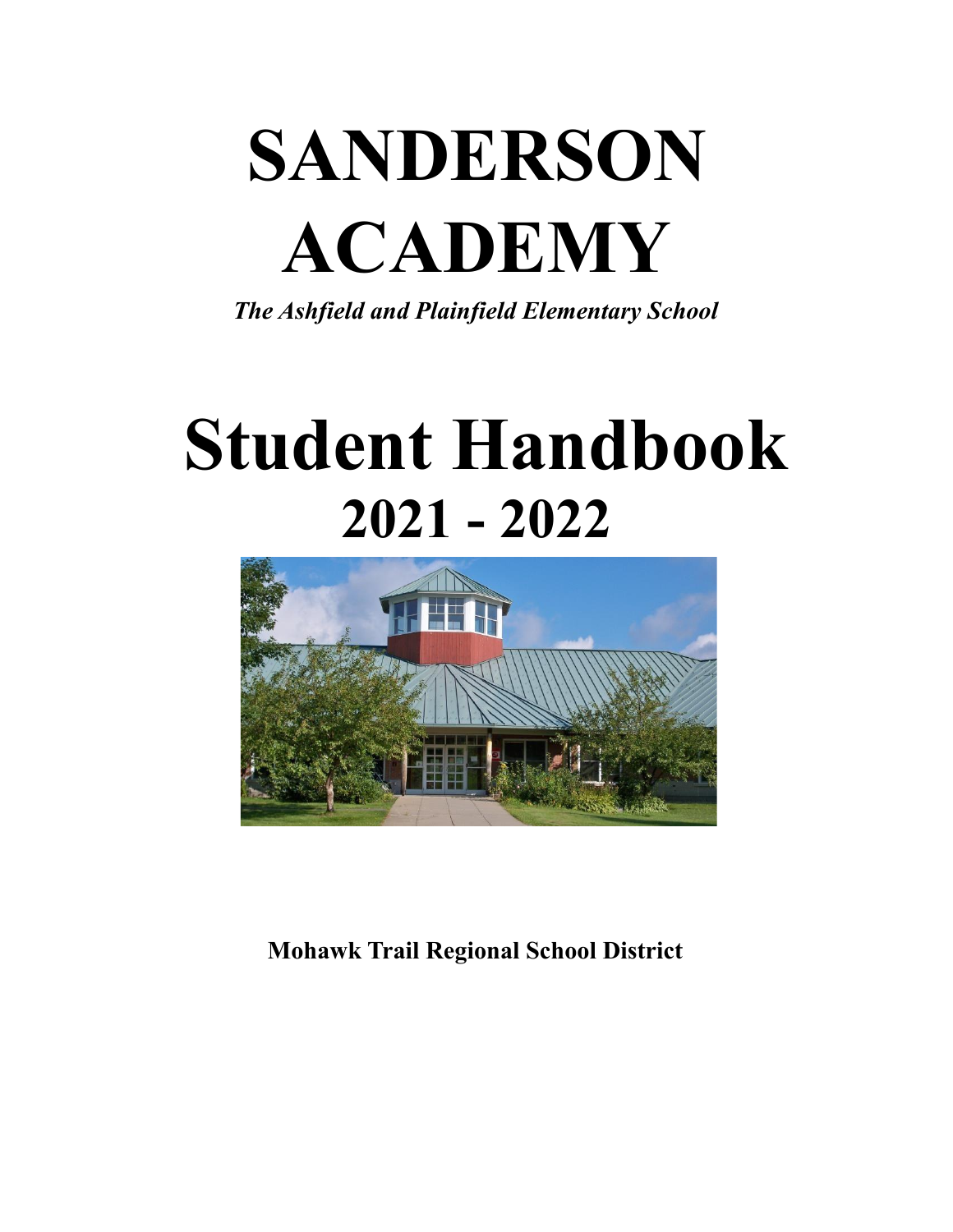# **Table of Contents**

| Principal's Welcome                               | Page 3      |
|---------------------------------------------------|-------------|
| Mohawk Trail Regional School District Information | Pages 4-5   |
| <b>Staff Directory</b>                            | Page 6-7    |
| Daily Schedule                                    | Page 7      |
| Calendars, Menus, Newsletters                     | Page 7      |
| Breakfast, Lunch. Snack                           | Page 7      |
| <b>Local Education Council</b>                    | Page 7      |
| <b>Safety Committee</b>                           | Page 8      |
| <b>PTO</b>                                        | Page 8      |
| Teacher Support Team / Child Support Team         | Page 8      |
| <b>Registering New Students</b>                   | Page 8      |
| <b>Entrance Age</b>                               | Page 9      |
| <b>Student Attendance Policy and Regulations</b>  | Pages 9-11  |
| Call-In Program                                   | Page 12     |
| Dismissal Procedure                               | Page 13     |
| <b>School Closings</b>                            | Page 13     |
| Telephone Use                                     | Page 13     |
| <b>Electronic Devices</b>                         | Page 14     |
| <b>Dress for Success</b>                          | Page 14     |
| <b>Field Trips</b>                                | Page 15     |
| <b>Reporting Pupil Progress</b>                   | Page 16     |
| <b>Standardized Tests</b>                         | Page 16     |
| <b>Library and School Materials</b>               | Page 16     |
| <b>School Pictures</b>                            | Page 16     |
| Homework                                          | Page 17     |
| Promotion & Retention of Students                 | Page 18     |
| Discipline                                        | Pages 18-19 |
| <b>Common Chapters</b>                            | Pages 20-70 |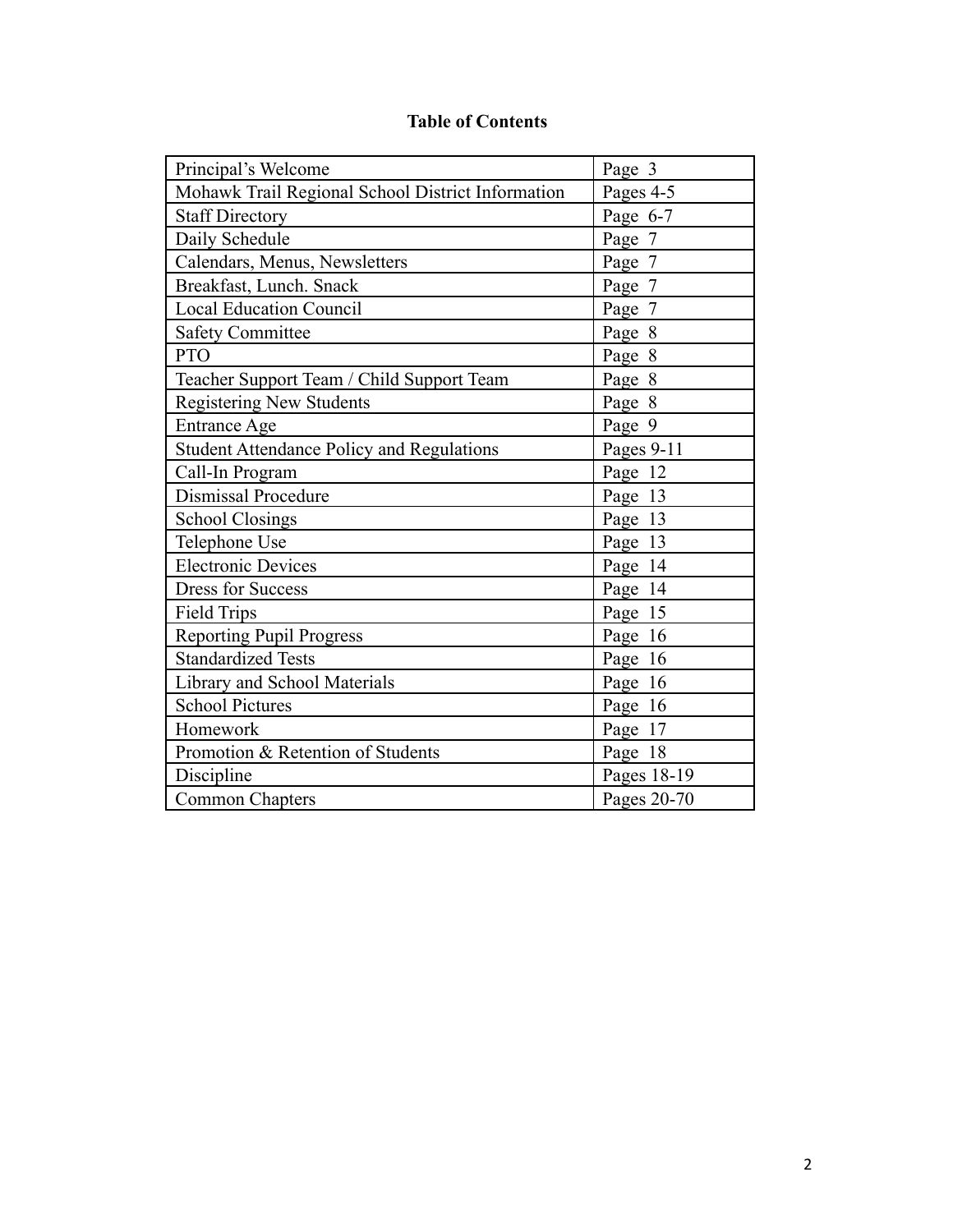#### **Principal's Welcome**

Welcome to the start of a new school year at Sanderson Academy. The staff members of our school are looking forward to partnering with you to help each child in our school grow and learn to their maximum potential.

This handbook is intended to provide families with important information about our school and how we operate. Additional information about our school can be found on the Sanderson portion of the District website (**[www.mohawkschools.org/sanderson/](http://www.mohawkschools.org/sanderson/)**). Check this site particularly for calendar, menu and other time sensitive information. If you have additional questions or comments please call the school at (413) 628-4404 or email me at **eliebowitz@mtrsd.org**.

Please remember that during school hours our building is locked, when you visit you will need to ring the doorbell and then check in at the Secretary's Office. This practice helps us maintain a safe environment for all of our children.

Thank you in advance for spending time reading and discussing this handbook with your child(ren). I am anticipating an exciting and productive school year together!

Sincerely,

Emma Liebowitz

Principal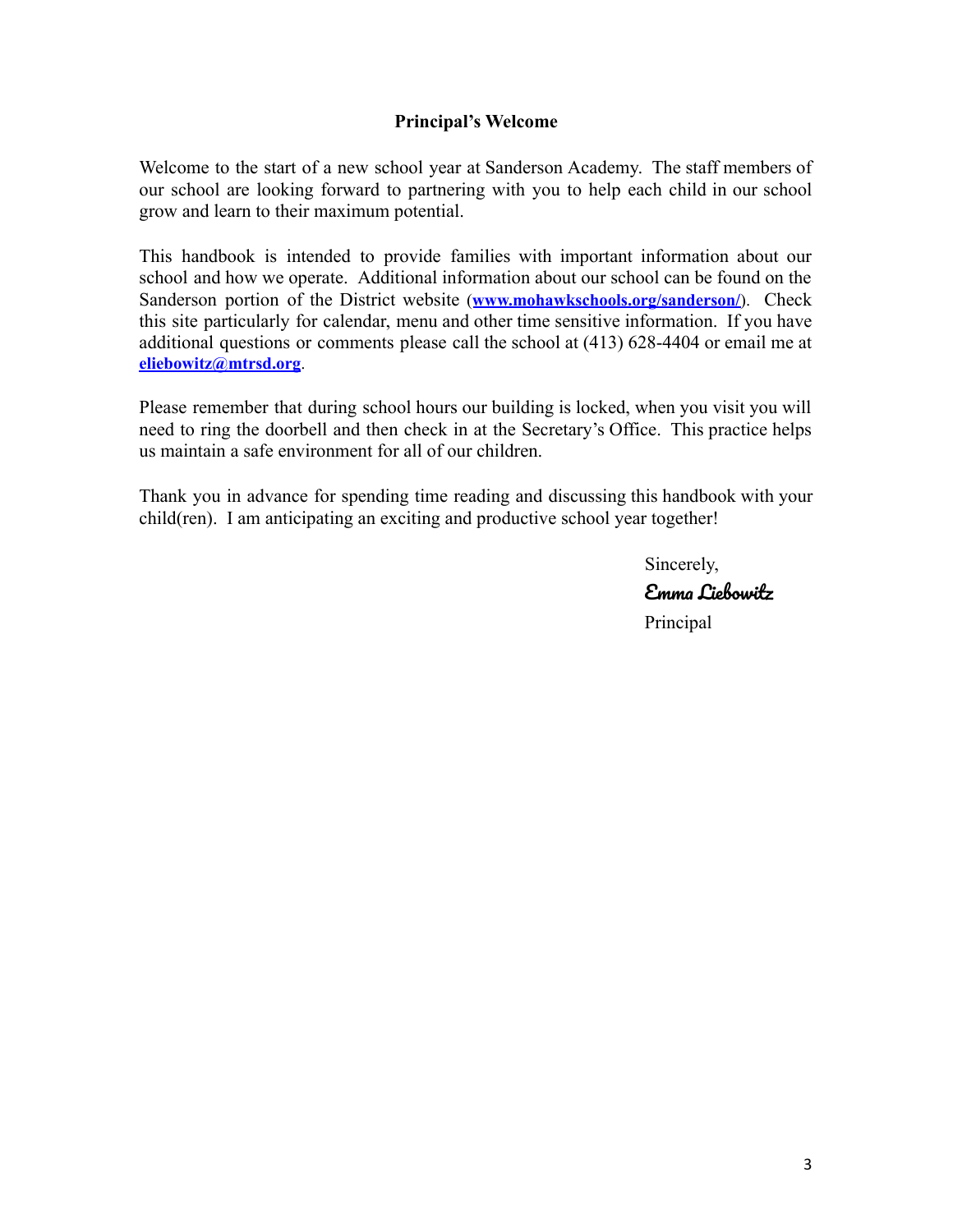#### **MOHAWK TRAIL REGIONAL SCHOOL DISTRICT**

*This statement of purpose with its supporting beliefs, goals and parameters will be used by the school district to guide the development of strategies, action plans and curriculum.*

#### **MTRSD STATEMENT OF PURPOSE**

The Mohawk Trail Regional School District is committed to educate **every** student in its care by providing the skills, knowledge and values necessary for individuals to be capable and concerned participants in society.

#### **MTRSD BELIEFS**

*Our belief statements articulate our school system's core values.*

#### **We believe that:**

The foundations of learning are literacy, mathematical competence and thinking. Public education has a responsibility to set high expectations and to be accountable for the achievement of those expectations. Each member of the school community is entitled to fair and equitable treatment. All students can learn. Learning is a life-long activity. Students learn in different ways. Physical, emotional and social health are essential to learning. Nurturing and supportive relationships strengthen academic growth. Respect for self and others are necessary for a productive learning environment. Education is the shared responsibility of students, parents, staff and community.

#### **MTRSD GOALS**

*Our goal statements articulate our aspirations for our students.*

#### **In a safe, secure and supportive environment, all our students will:**

Demonstrate competence in literacy, mathematical skills and thinking. Achieve the educational standards identified for a Mohawk graduate. Develop the capabilities for positive and effective human relationships. Develop the capability to adapt successfully to continuous change.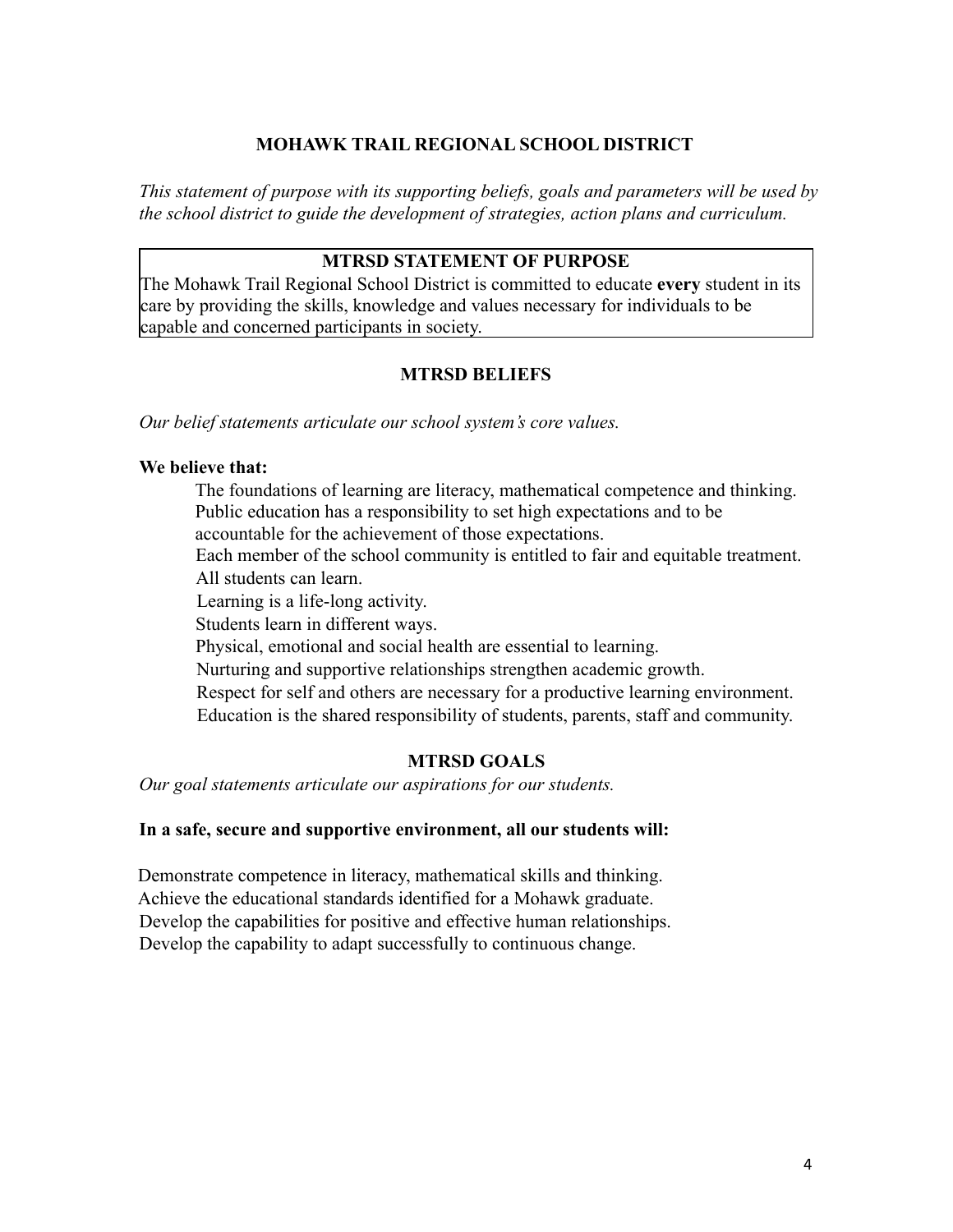#### **MTRSD PARAMETERS**

*Our parameter statements specify the limits within which we will pursue our mission. They are self-imposed boundaries for our system.*

#### **We will not:**

Initiate any new programs that are not consistent with the statement purpose, beliefs and goals.

Tolerate violence.

Tolerate any barriers to the fair and equitable treatment of people.

Tolerate ineffective performance by school district employees.

Tolerate fiscal mismanagement.

#### **MOHAWK TRAIL DISTRICT ADMINISTRATIVE PERSONNEL**

Sanderson Academy is one of the four elementary schools in the Mohawk Trail Regional School District. The following district personnel are available at the Superintendent's offices (625-0192)

| Superintendent of Schools                     | <b>Sheryl Stanton</b> |
|-----------------------------------------------|-----------------------|
| Director of Pupil and Personnel Services      | Leann Loomis          |
| Director of Curriculum and Assessment (PK-12) | Sarah Jetzon          |
| Director of Transportation and Facilities     | Robin Pease           |

#### **MOHAWK TRAIL REGIONAL SCHOOL COMMITTEE**

The Mohawk Trail Regional School Committee meets once a month to develop policies relating to the operation of the schools. School Committee meetings are generally held on the second Wednesday of the month at 6:30 p.m. at a location which is posted each month. All meetings are open to the public. Everyone is invited and encouraged to attend.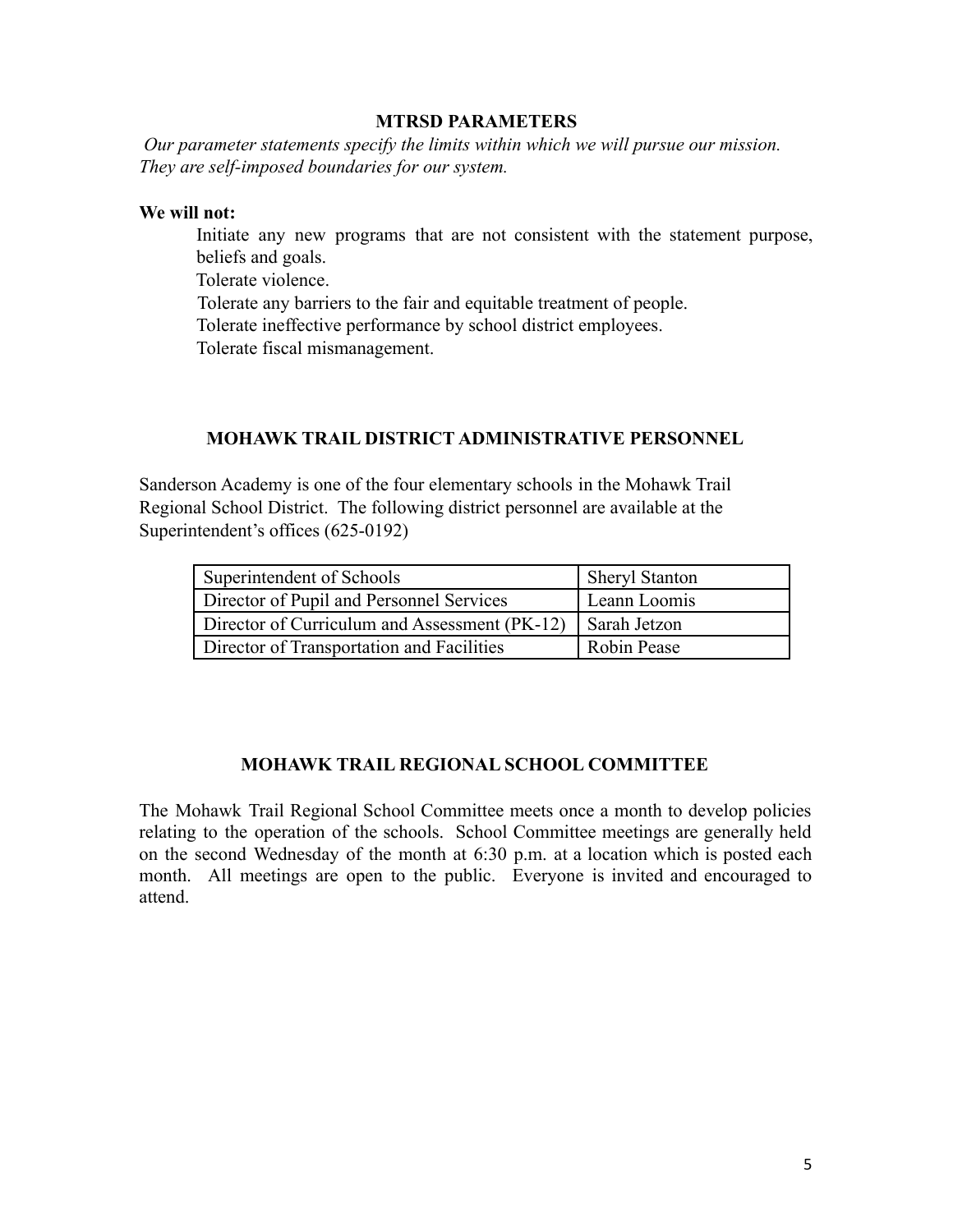| Principal                                | Emma Liebowitz         |
|------------------------------------------|------------------------|
| Secretary                                | <b>Denise Sessions</b> |
| School Nurse                             | Loranna Almeida        |
| Preschool Teacher                        | Amy Freeman            |
| Preschool/Kindergarten Teacher           | Melanie Manley         |
| Kindergarten Teacher                     | <b>Sarah Forbes</b>    |
| <b>First Grade Teacher</b>               | Kathleem Wyckoff       |
| <b>Second Grade Teacher</b>              | Jeannie Robertson      |
| Third Grade Teacher                      | Carole Fisher          |
| Fourth Grade Teacher                     | Jennifer Lagoy         |
| Fifth Grade Teacher                      | Claudia Johnson        |
| <b>Sixth Grade Teacher</b>               | Kristen Schrieber      |
| <b>Art Teacher</b>                       | Carolyn Hawthorne      |
| Music Teacher                            | Joan Fitzgerald        |
| <b>Instrumental/Band Teacher</b>         | Nick Lawrence          |
| <b>Physical Education Teacher</b>        | Liz Tyler              |
| Speech/Language Pathologist              | Patricia Aurigemma     |
| <b>Special Education Teacher</b>         | <b>Barbara Unaitus</b> |
| Special Education / Math Support Teacher | Alyssa Prew            |
| Interventionist/Teacher                  | <b>Bridget Lilly</b>   |
| Reading Teacher                          | Katy Morey             |
| School Psychologist/Head Teacher         | <b>Nicole Duprey</b>   |
| Occupational Therapist                   | Leanne Kieras          |
| Physical Therapist                       | <b>Vicky Rockstroh</b> |
| <b>Special Education Liaison</b>         | Carolyn Goodnow        |
| Library Manager                          | Robin Wilson           |
| Head Paraprofessional                    | Anita Upright          |
| Paraprofessional                         | Taylor Cote            |
| Paraprofessional                         | Melissa Beckwith       |
| Paraprofessional/Before School Staff     | Amanda Shero           |
| Paraprofessional                         | Susan Fuller           |
| Paraprofessional                         | Julia Meservey         |
| Paraprofessional                         | <b>Becky Gougeon</b>   |
| Paraprofessional                         | April Guy              |
| Paraprofessional                         | Veronica Smead         |
| Paraprofessional                         | Robin Jenkins          |
| Paraprofessional                         | Carrie Hill            |
| Before/After School Coordinator          | Alexis Svoboda         |
| Head Custodian                           | <b>Stacey Hudson</b>   |
| Cafeteria Manager                        | <b>Wendy Mimitz</b>    |
| Cafeteria Assistant                      | <b>Barry Hudson</b>    |

# **SANDERSON ACADEMY STAFF DIRECTORY**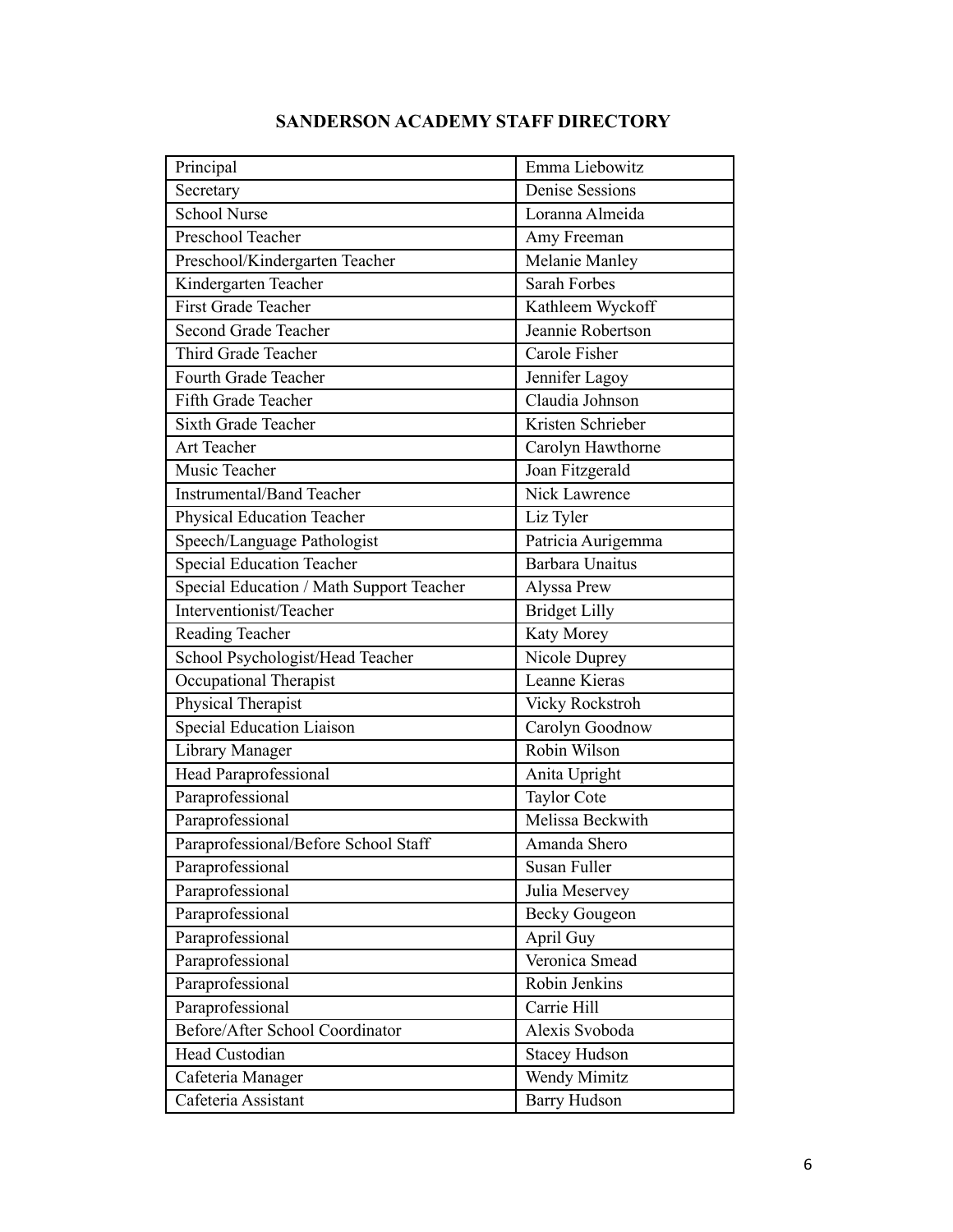#### **DAILY SCHEDULE**

| $8:30 - 8:45$  | <b>Students Arrive</b> |
|----------------|------------------------|
| 8:45           | <b>School Starts</b>   |
| $11:30 - 1:00$ | Lunch                  |
| 2:30           | Preschool Dismissal    |
| 3.15           | Dismissal              |

#### **CALENDARS, MENUS, NEWSLETTERS**

In the interest of streamlining communication, the primary methods of sharing information will be the school's website: sanderson.mohawktrailschools.org [a](http://www.mohawkschools.org/sanderson/)nd emails to the school-wide list. Folders will be sent home every Thursday with the youngest child in the school. A weekly newsletter will include classroom updates, special announcements, and upcoming events.

#### **BREAKFAST, LUNCH, SNACK**

The school provides breakfasts and lunches each day. For the 2021 - 2022 school year, there is no cost for breakfasts and lunches.

Students who bring their own lunch from home may receive a milk. All classes have a snack during the school day.

Lunch menus are published on the school's website sanderson.mohawktrailschools.org and emailed to caregivers. Copies are available upon request at the beginning of the month.

#### **LEC (Local Education Council)**

As was mandated by the Education Reform Act of 1993, a council of parents, teachers and community members has been formed. The council serves as an advisory group to the Principal. Meetings are held on a monthly basis. Meeting dates and times will be posted on the monthly calendar. All meetings are open to the public. The duties of the council include: developing a school improvement plan, setting school-wide goals, and giving input on the yearly financial budget. Comments from the public are always welcomed. A copy of our current School Improvement Plan is posted on the school website.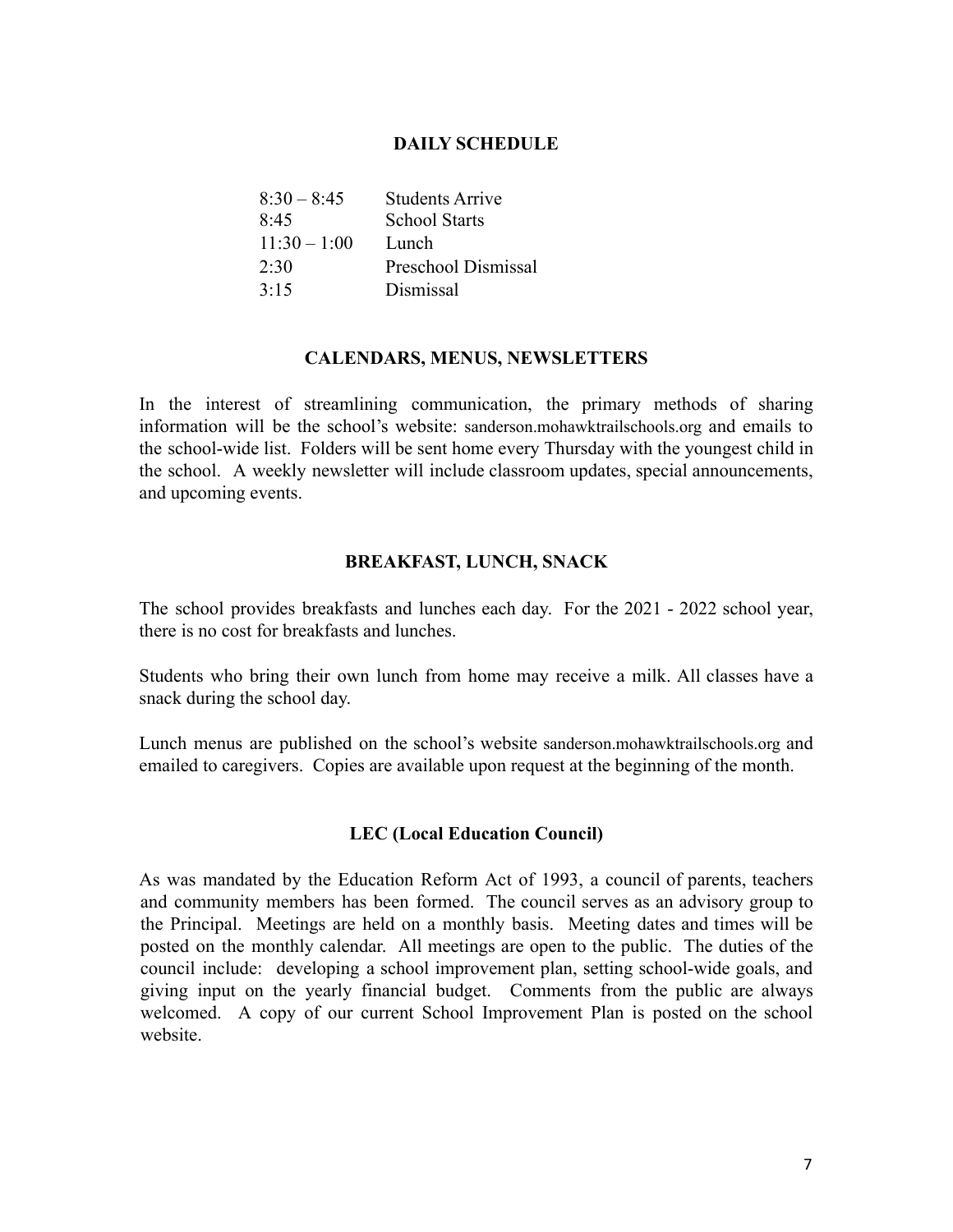#### **SAFETY COMMITTEE**

The Sanderson Safety Committee includes representatives from the Ashfield and Plainfield Fire and Police Departments, parents and staff. The goal of this committee is to assist in providing a safe and secure environment for the Sanderson community. The Sanderson Safety Committee will meet throughout the year to continue to develop procedures and programs that will ensure the safety of all. These could be programs for a specific classroom or programs for the school population as a whole. Meetings of the committee are open to the public and exact times and location will be posted on the monthly calendars.

#### **TEACHER SUPPORT TEAM/CHILD SUPPORT TEAM**

The Teacher Support Team (TST) and Child Support Team (CST) are made up of the Principal, School Psychologist, Specials Educations Teachers, Reading Teacher, Speech & Language Pathologist, School Nurse, Classroom Teacher and the child's parent(s) and meets weekly.

The purpose of the CST is to provide a forum for sharing ideas and suggestions with the goal of improving the academic, social and/or emotional growth of a particular child. It is important to bring concerns forward before a crisis stage is reached. The Team is supportive of everyone's needs and addresses concerns through recommendations for the classroom teacher, suggestions for the parents to try at home or interventions by one the specialists. Specific strategies or interventions will be decided upon by the team and recorded in the meeting minutes. Although this Team is a regular education function of the school, screenings by one or more of the Team members can be performed if the Team wishes and the parent gives permission. Follow up meetings will usually be scheduled and held, parents are always notified and are encouraged to participate in the CSTs work.

#### **REGISTERING NEW STUDENTS**

Parents or guardians of new students to Sanderson Academy Elementary School should register their child(ren) at least one day before starting school. Copies of school medical records and all immunization records and birth certificates are required before a child enters school. Copies of school records from the child's previous school will be requested and copies of educationally significant documents such as an Individualized Education Program (IEP) or 504 Plan would be very helpful in our efforts to provide your child a smooth transition into Sanderson Academy. Discipline records may also be requested.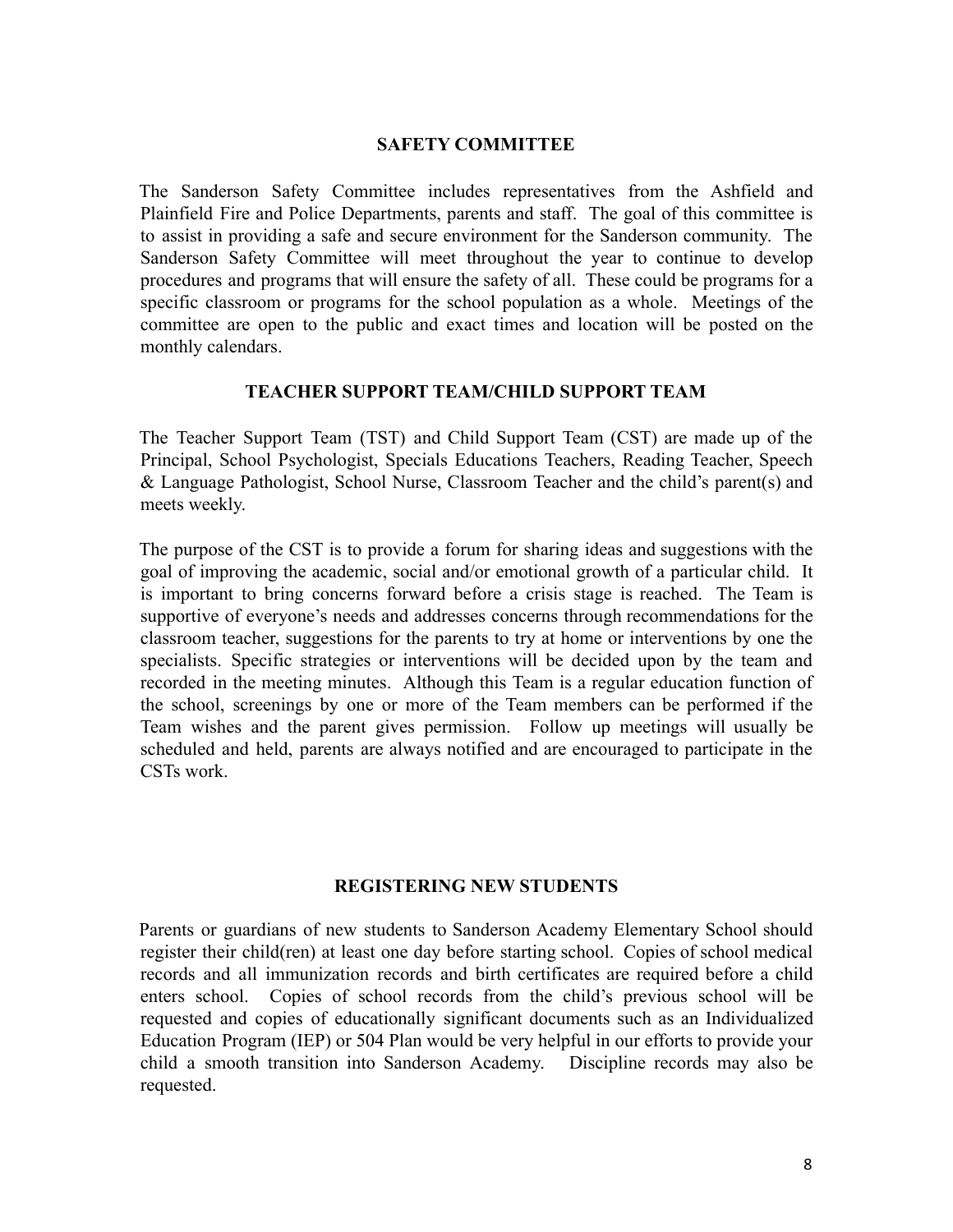#### **ENTRANCE AGE**

Students must be 3 years old by August  $31<sup>st</sup>$ , to attend the Sanderson Academy Preschool Program.

Students must be 5 years old by August  $31<sup>st</sup>$ , to attend the Sanderson Academy Kindergarten Program.

#### **STUDENT ATTENDANCE, ABSENCES, TARDINESS AND EARLY DISMISSAL**

The Mohawk Trail Regional School District (MTRSD) School Committee believes strongly in the importance of regular attendance by all students. Excessive absences, whether excused or unexcused; tardiness; and leaving school before scheduled dismissal times have a negative effect on student performance.

The Committee adheres to, and is in full compliance with Chapter 76 of the Laws of the Commonwealth of Massachusetts which defines school attendance regulations. Parents/Guardians have legal responsibility to ensure that their children attend school during the school year.

Except in cases of illness and extenuating circumstances, students are expected to be present when school is in session. Parents are strongly urged not to schedule family vacation during school days and not to extend the scheduled vacation periods. Students attend school 180 days with vacations built into the school calendar.

The District shall develop regulations for managing attendance in accordance with this policy which shall be published in the student handbook. The administration shall, from time to time, have conversations with the Policy Subcommittee regarding these regulations.

Recommended by Policy Subcommittee 5/26/11

First Read: June 15, 2011

Second Read and Adoption: July 20, 2011

Mohawk Trail Regional School District School Committee

**JE-R**

# **Attendance Policy – Regulations**

[The following, which were originally included as part of the policy draft were discussed with administrators (Superintendent and Principals from BSE, Sanderson and Mohawk Trail) and recommended by the committee as being regulations, rather than policy.]

Parents/guardians must notify the school whenever a student is absent. An absence is considered to be excused if the absence is due to one of the following: 1) Illness, 2) Hospitalization, 3) Death of a family member, 4) Observance of religious holidays, 5) Crisis situations.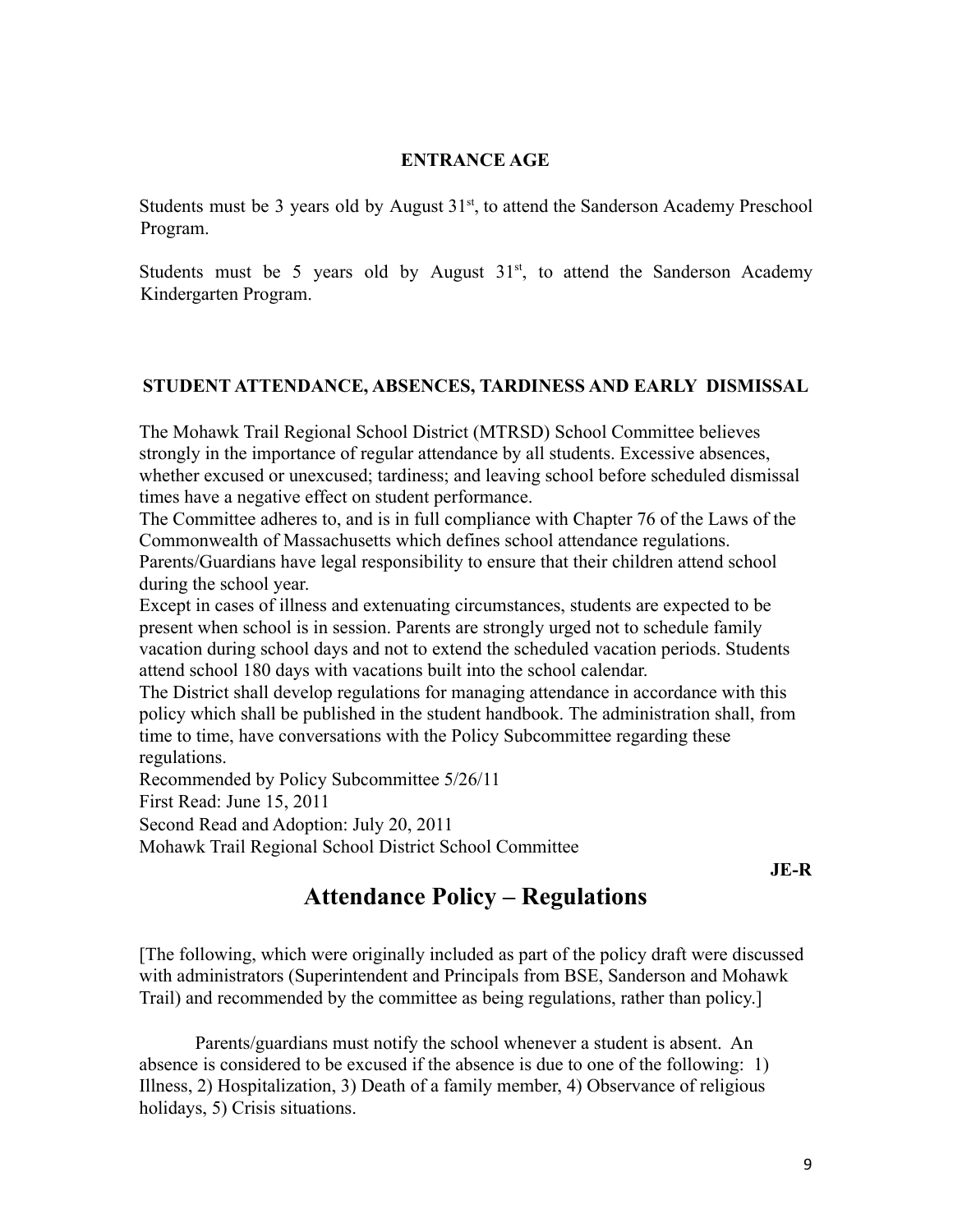Whether excused or unexcused, a note from the parent/guardian must accompany the student on their return to school. A telephone call from the parent/guardian to the school is acceptable to document the absence if made by 9:00 AM the day(s) of the absence.

After three consecutive days of absence, school personnel will contact the family to determine the student's status. Students who have been out for three or more consecutive days may be required to provide the school with a doctor's note at the school's discretion.

MGL Chapter 76, Section 2 allows consequences for students when absences amount to more than seven full or fourteen half days in a six month period. The MTRSD, HRSD and Rowe School District have established the following guidelines for excessive student absences:

- After seven absences, excused and/or unexcused, a letter of notification will be sent home to the parents/guardians.
- After ten absences, excused and/or unexcused, a  $2<sup>nd</sup>$  letter will be sent requiring the parents to meet with the Principal, with a copy of the letter sent to the office of the Superintendent, MTRSD, HRSD and Rowe School District. Another copy of the letter may be sent to the designated MTRSD, HRSD and Rowe School District Truant Officer.
- After fifteen absences, a  $3<sup>rd</sup>$  letter will be sent home and a referral of the situation may be sent to the designated MTRSD, HRSD and Rowe School District Truant Officer and copy to the office of the Superintendent, MTRSD, HRSD and Rowe School District.
- After twenty absences, a 4<sup>th</sup> letter will be sent home and a referral may be sent to the Massachusetts Department of Children and Families for investigation, with a copy sent to the office of the Superintendent, MTRSD, HRSD and Rowe School District.

If a student at the middle/high school is absent for more than 9 class meetings for a full semester course (5 for a course that meets on alternating days) or 18 class meetings for a full year course, the student will not be issued a final passing grade for that course. If a student exceeds the number of absences stated in the policy, an appeal may be made to a board consisting of an administrator, counselors, and a teacher. A student should fill out an application for an appeal with their guidance counselor at least a week before the last day of the semester. Appeals may be requested due to extenuating circumstances that prohibited the student from staying below the attendance threshold. Appeals may be granted at the discretion of the committee, and may include conditions that the student must fulfill. If a student suffers from a case of serious or chronic illness documented by a physician's note, the committee may waive the attendance requirement.

A student who is absent from a class may not participate in extracurricular activities, such as athletics, on the day of the absence, unless participation is approved in advance by the principal. School-sanctioned field trips, assemblies, college visits with school permission, athletic competitions and other school-sanctioned activities will not be considered an absence.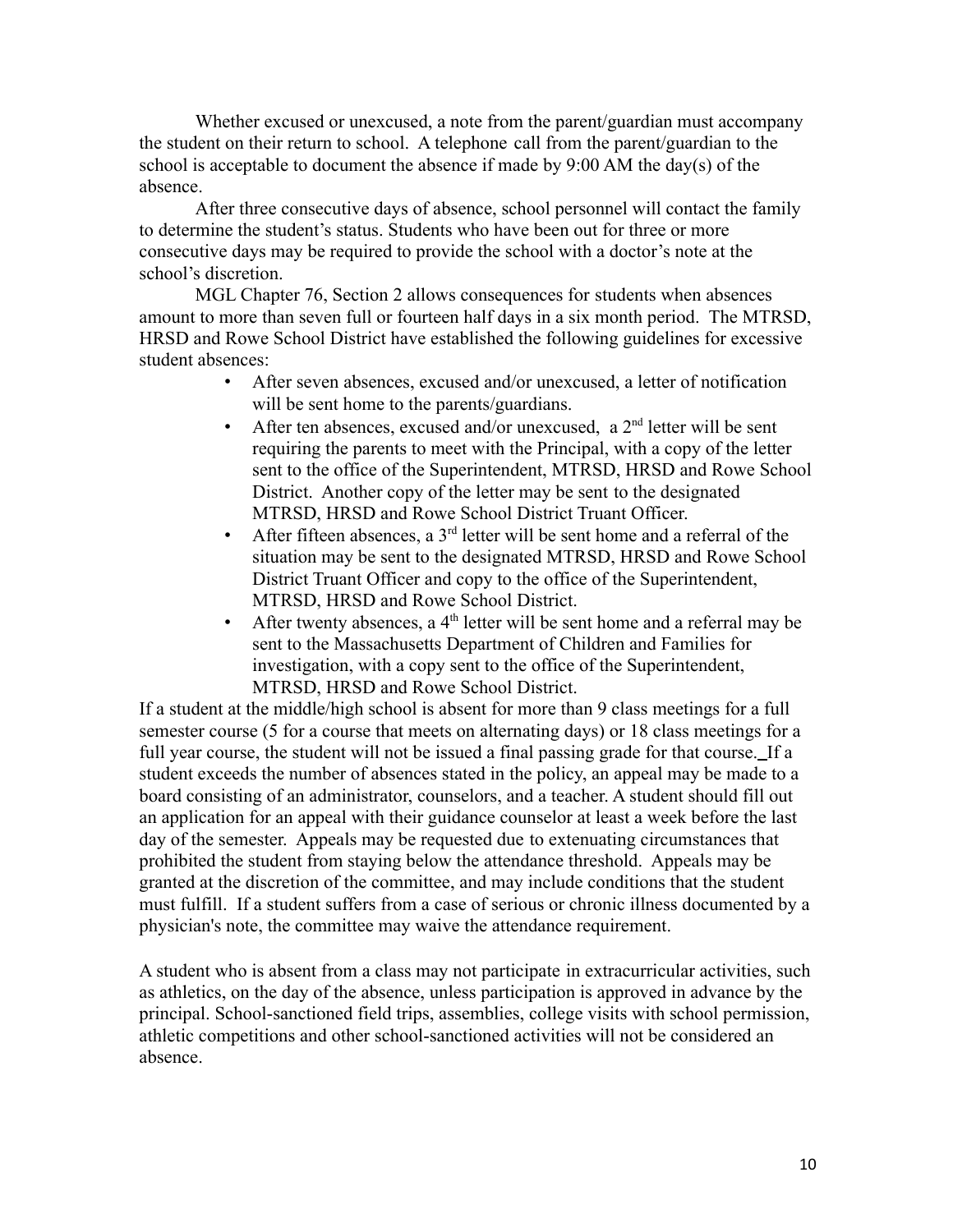#### **TARDINESS**

Tardiness is defined as arriving and/or entering the school building after the school day begins. Please consult the table below for start times for MTRSD, HRSD and Rowe schools:

| <b>SCHOOL</b>                                                  | <b>BUILDING OPEN FOR</b><br><b>STUDENT ARRIVAL</b> | <b>SCHOOL DAY BEGINS</b> | <b>TARDY IF</b><br>ARRIVING/ENTERING<br><b>BUILDING AFTER:</b> |
|----------------------------------------------------------------|----------------------------------------------------|--------------------------|----------------------------------------------------------------|
| <b>MTRSD &amp; HRSD</b><br><b>ELEMENTARY</b><br><b>SCHOOLS</b> | 8:30 AM                                            | 8:45AM                   | 8:45AM                                                         |
| <b>MTRSD MIDDLE</b><br><b>SCHOOL</b>                           | 7:15                                               | $7:44 \text{ AM}$        | $7:44 \text{ AM}$                                              |
| MTRSD HIGH SCHOOL                                              | 7:15                                               | 7:44 AM                  | 7:44 AM                                                        |

If an elementary school student is tardy, the parent/guardian must sign them in at the school office. Middle and high school students must be in their first class of the day at 7:44 a.m.; those who arrive late must sign in at the front office and are considered tardy. Elementary school students who arrive at school after the mid-point of the school day (11:45 AM) will be marked absent for the day. High school and middle school students who miss more than 30 minutes of a 90-minute class period (15 minutes of a 45-minute period) will be considered absent from that class. This is due to the requirements of the time on learning standards set by the Commonwealth of Massachusetts as managed by our student attendance system.

#### **EARLY RELEASE FROM SCHOOL**

MTRSD, HRSD and Rowe School District recognize there are occasions and legitimate reasons for parents/guardians to request early dismissal from school. MTRSD, HRSD and Rowe School District strongly encourage parents/guardians to have their children complete the school day. Parents/guardians should make every effort to schedule appointments after school hours when possible. Elementary school students dismissed before the mid-point of the school day (11:45 AM) will be counted as absent for the day. High school and middle school students who miss more than 30 minutes of a 90-minute class period (15 minutes of a 45-minute period) will be considered absent from that class. This is due to the requirements of the time on learning standards set by the Commonwealth of Massachusetts as managed by our student attendance system.

#### **CONSEQUENCES FOR EXCESSIVE TARDINESS TO SCHOOL:**

The MTRSD AND HRSD SCHOOL DISTRICTS have established the following guidelines for elementary school students who have excessive tardies: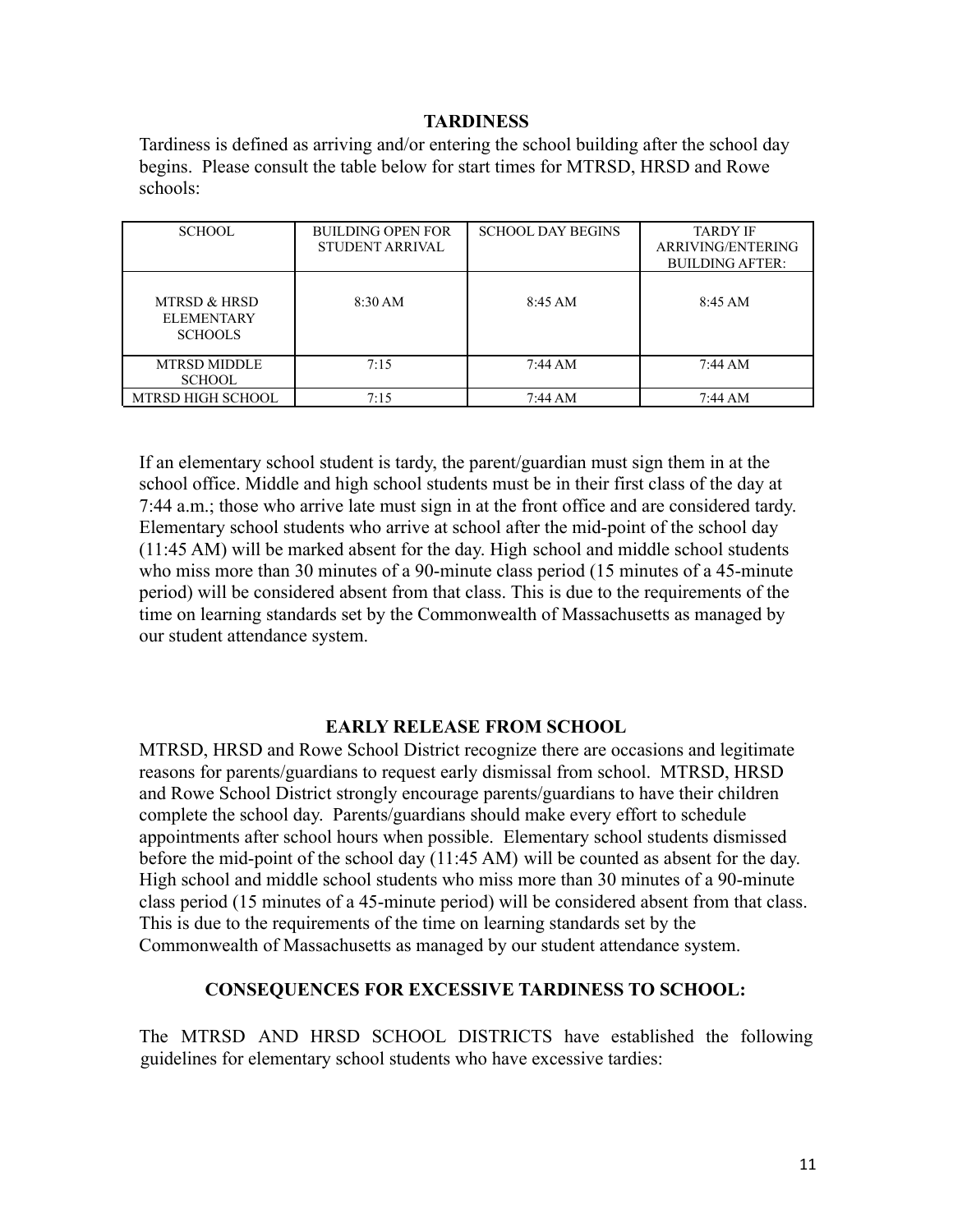- After seven tardies, a letter of notification will be sent home to the parents/guardians.
- After ten tardies, a  $2<sup>nd</sup>$  letter will be sent requiring the parents to meet with the Principal, with a copy of the letter sent to the office of the Superintendent, MTRSD, HRSD and Rowe School District. Another copy of the letter may be sent to the designated MTRSD, HRSD and Rowe School District Truant Officer.
- After fifteen tardies, a  $3<sup>rd</sup>$  letter will be sent home and a referral of the situation may be sent to the designated MTRSD, HRSD and Rowe School District Truant Officer and copy to the office of the Superintendent, MTRSD, HRSD and Rowe School District.
- After twenty tardies, a  $4<sup>th</sup>$  letter will be sent home. A referral to the Massachusetts Department of Children and Families for investigation may occur at this point, with notification of the referral sent to the office of the Superintendent, MTRSD, HRSD and Rowe School District.

At the middle and high school, students who are tardy to 3 times to school or any class in a semester are assigned a Saturday Detention for the  $3<sup>rd</sup>$  tardy and for every subsequent one until the end of the semester. Students who are frequently tardy to school may, if they drive themselves, have their driving privileges suspended or revoked.

Recommended by Policy Subcommittee 5/26/11 First Read: June 15, 2011 Second Read and Adoption: July 20, 2011 Mohawk Trail Regional School District School Committee

# **DISMISSAL PROCEDURE**

- 1. If your child is being picked up at the end of the day by anyone, you must write a note to that effect. The note must identify the person who will pick up your child and must be dated and signed. If there is a regularly scheduled pick up, one blanket note at the beginning of the year will suffice.
- 2. Your child will wait in the classroom to be picked up.
- 3. If you call the school to request a change in plans, it must be cleared directly by the principal or a staff member prior to 3:00 P.M.
- 4. If you arrive at school prior the regular dismissal time, please sign your child out by reporting to the office and signing the appropriate form. Your child will then be called in the classroom and come to meet you.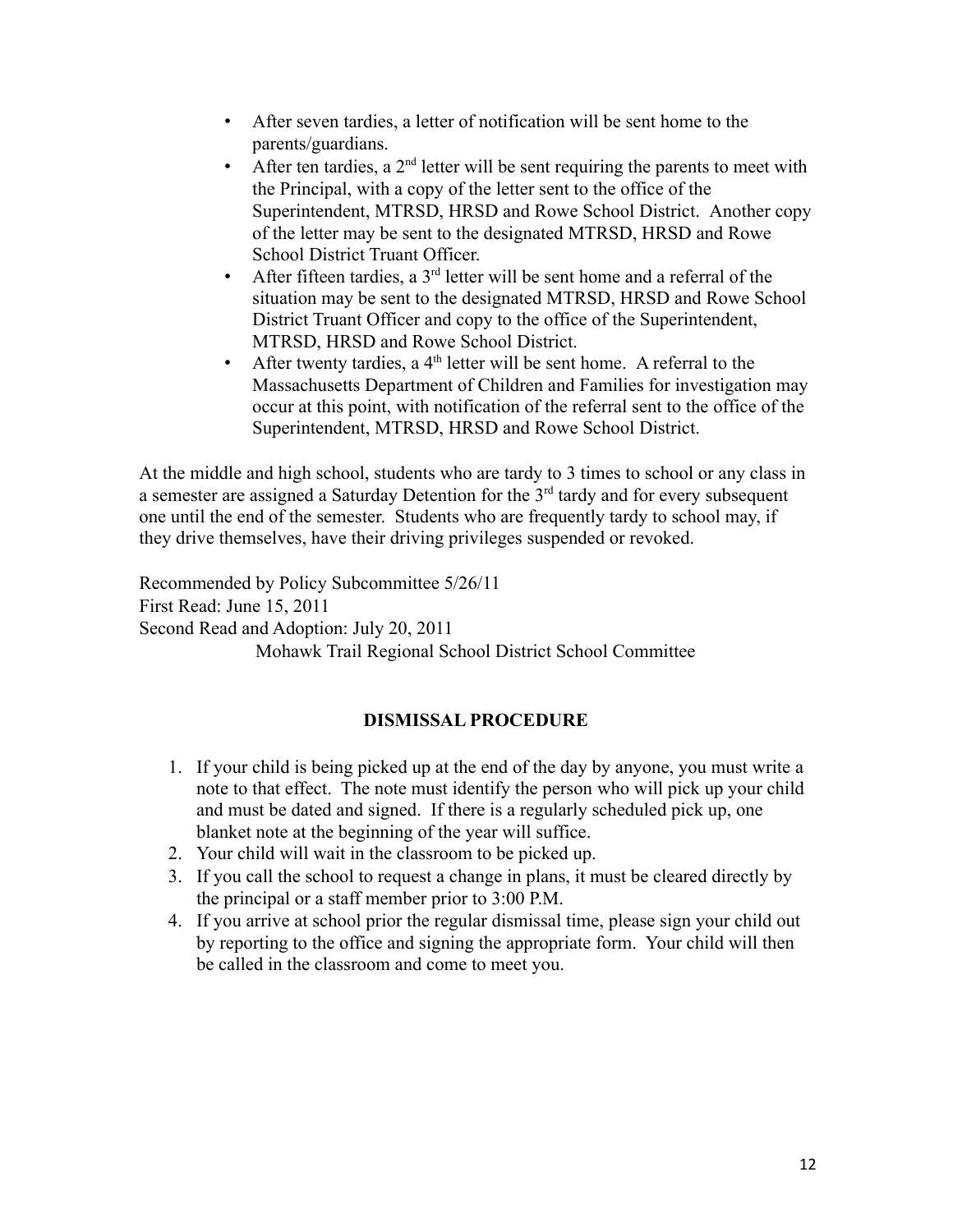#### **CALL-IN PROGRAM**

If your child is going to be absent from school, please notify the school office by 9:00AM. This can be done by calling (413) 628-4404 or emailing Secretary Denise Sessions at  $d$ sessions@mtrsd.org. If you do not communicate an absence the school nurse or school secretary may call.

#### **SCHOOL CLOSINGS**

In the event of school closings due to inclement weather, a School Messenger Information System call will be made to all parents. In addition, the District's website: mohawkschools.org and local radio and television stations will carry the necessary announcements. Whenever possible, a two-hour delay will be implemented. Please make an attempt to refer to one of the sources listed above if there is any question concerning the opening of school.

Occasionally, a decision to close school early may be made to ensure that children will arrive home safely. These decisions are made when weather conditions deteriorate during the school day. A School Reach call will be made to parents if school is closed early and the information will be available at the sources listed above. Please have a plan for someone to meet your child(ren) upon their arrival home.

#### **TELEPHONE USE**

In order to keep our telephone lines open for school business, Sanderson Academy maintains a policy whereby children are not allowed to make or receive calls at school unless there is an emergency. All after-school plans should be made before children leave for school in the morning, and appropriate parental notes concerning changes from the standard routine must be brought in to school in the morning.

We will always deliver messages from a parent to children during the school day. However, unless there is an emergency, we try not to interrupt a child's academic program by having him/her come to the telephone. If a staff member receiving a call is in class, unless there is an emergency, a message will be taken and given to the staff member at a later time. The staff member will return the call as soon as possible.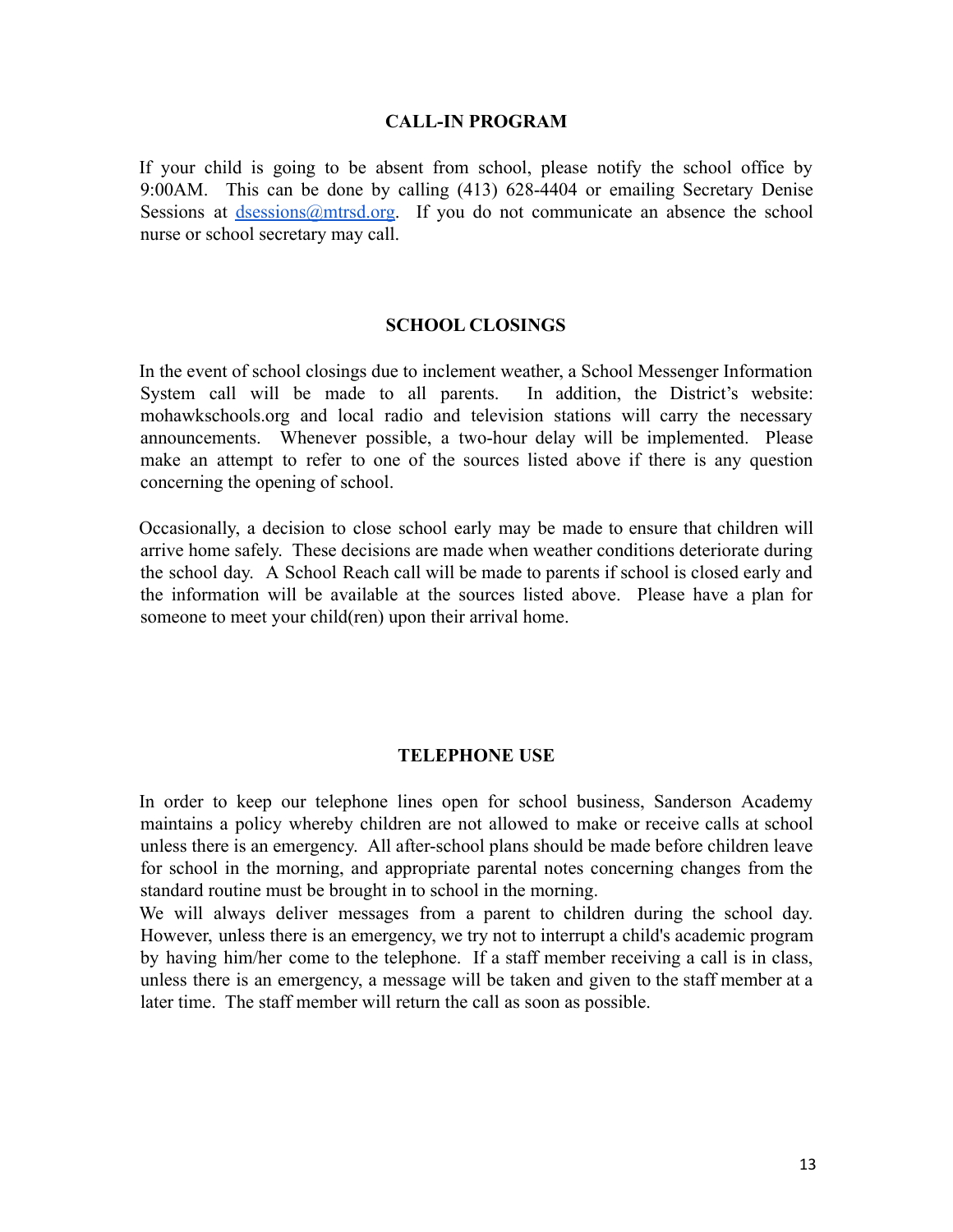#### **ELECTRONIC DEVICES**

Handheld personal electronic devices, such as iPods, iPhones and the like, are not allowed at school or on school buses without prior permission. Teachers will give specific guidance on the use of devices for educational purposes. Such items, if brought to school, may be safeguarded by the office or by the classroom teacher. Occasional exceptions to this rule will be made for extended bus rides associated with field trips.

#### **DRESS FOR SUCCESS GUIDELINES**

The staff at Sanderson Academy School strongly believes that students should come to school dressed appropriately for learning and for academic pursuits. They should also have clothing and footwear suitable for physical activity. The staff understands that reasonable differences in expectations will occur based upon the grade level of students. What is appropriate and reasonable attire for a primary student may not be appropriate and reasonable for an intermediate student and vice versa. Therefore, the following guidelines will be put into place at our school in order to help parents and students make good choices for school attire.

- Shorts, skirts and dresses should reach to at least mid-thigh (or no shorter than fingertip reach)
- Tops should cover midriff and allow no underwear to show. The straps of a top should be wide (spaghetti straps or strapless tops are not acceptable attire)
- Clothing with inappropriate pictures, words or messages will not be allowed in school.
- Appropriate and sensible footwear must be available at school each day. Students are required to have sneakers for Physical Education. Flip flops should not be worn
- Except for those pertaining to religious freedoms, hats and other head coverings are not allowed in school. They may to be worn outside.
- Perfume and cologne is not allowed at school.

The Sanderson staff realizes that trends and style may change over time. If issues arise over such changes, they will be addressed at that time.

During the cold and potentially snowy parts of the year (roughly Thanksgiving to April vacation) please send your child to school dressed for active outdoor play. In general this means hat, coat, mittens/gloves, scarves, snow pants, and boots. We have outdoor recess daily, weather permitting, and many classes take advantage of our 40-acre campus for outdoor educational activities year round. Keeping an extra pair of socks at school during the winter months is also an excellent idea.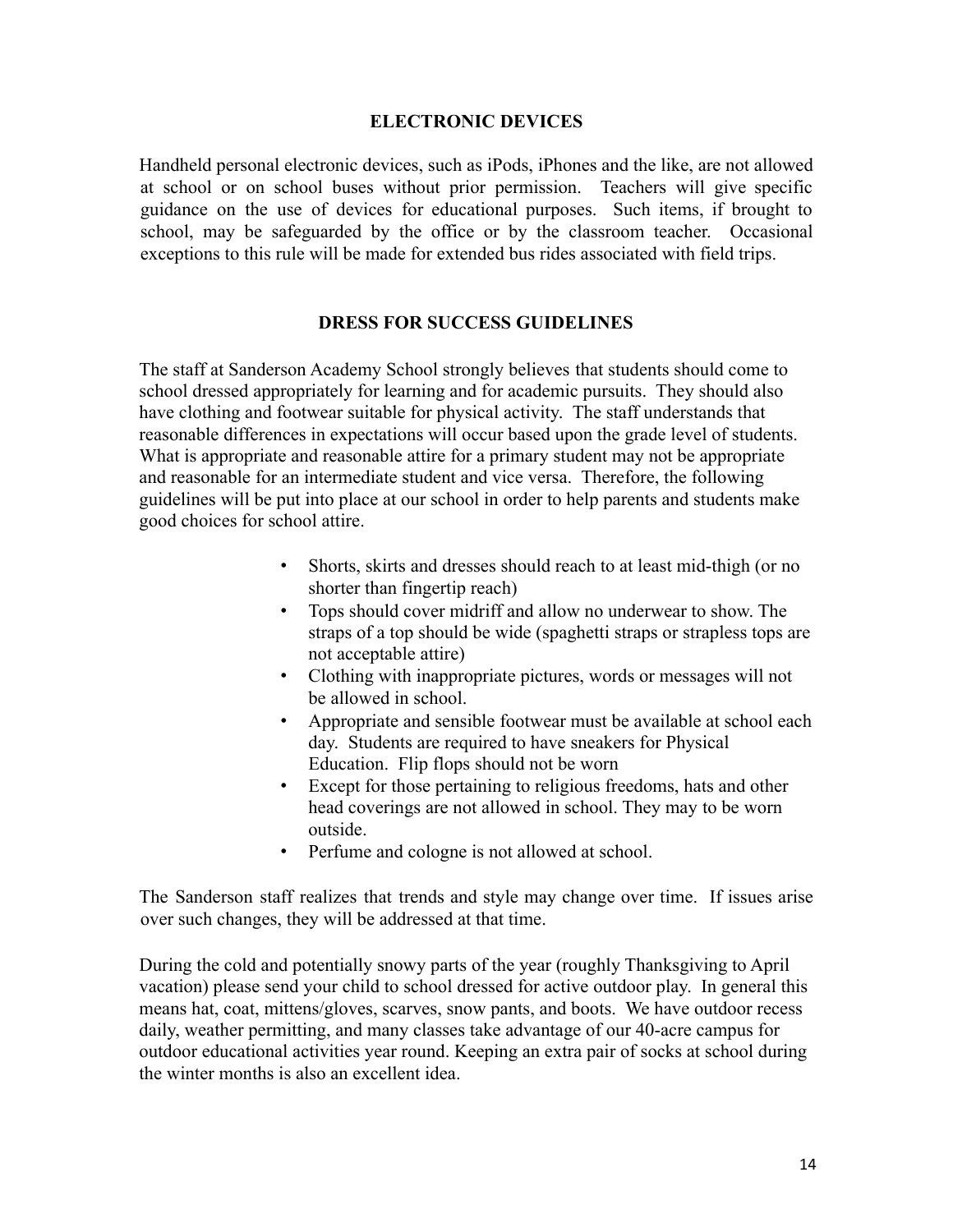# **FIELD TRIPS**

Field trips play an extremely important role in the educational process in most schools. They provide learning experiences that would not be possible within the confines of the school building. Field trips also open students' senses and minds to the larger world beyond their home community. Field trips are strongly linked to the curriculum of the school, and students missing field trips inevitably miss a vital and memorable part of their learning. At times, we ask that families pay a fee to participate in the field trip. If you would like to have your child participate in these trips, but it presents a financial hardship, please contact the principal. In order for field trips to be successfully planned and carried out, the following guidelines will be followed at Sanderson Academy.

1. Field trips will be planned primarily by teachers as an extension of their classroom curriculum.

2. Teachers planning a field trip must fill out a field trip permission form that is available in the school office. All field trips must be approved by the principal. Additional approval from the superintendent must be obtained for all out-of-state field trips.

3. It will be the responsibility of the teacher to arrange for any needed transportation for a field trip and to raise whatever money will be needed to pay for all aspects of the trip. Some funds are usually available each year to help defray the cost of field trips. Any additional money needed may be obtained through fund-raising activities or by direct payment from parents or students.

4. A reasonable number of chaperones must accompany each class on a field trip (i.e., a 1:8 ratio for shorter day trips and a 1:5 ratio for extended trips).

5. Preparation time for each field trip should be commensurate with the length and distance of the trip. It will be the responsibility of the teacher in charge of the trip to arrange for parent meetings to discuss preparations for trips lasting longer than one school day.

6. It is the right of any parent to keep a child home from any school field trip. However, if a parent chooses to keep his/her child home, arrangements need to be made with the school for care of that child. A scheduled field trip constitutes the curriculum for the duration of the trip, and alternative plans need not be made solely by the school for children not accompanying the class.

7. If for any reason it is felt that a child should not be allowed to accompany his/her class on a field trip for disciplinary reasons, that child may be kept at school at the teacher's request. Parents would be notified of this decision.

8. All school rules and procedures are in place on any field trip. Children and chaperones are expected to behave on field trips in accordance with these rules and procedures unless changes in expectations have been made prior to the trip and are clear to all participants.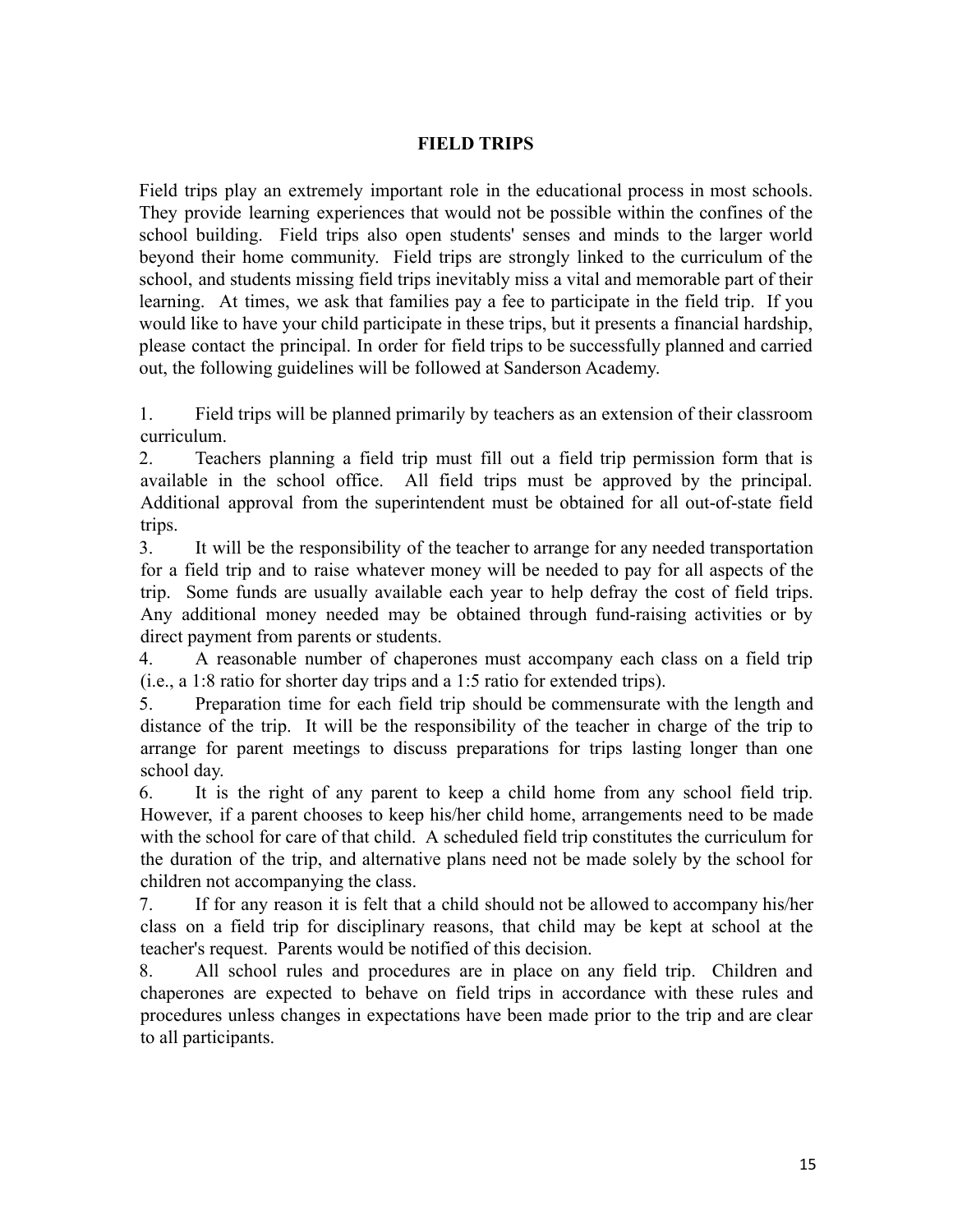#### **REPORTING PUPIL PROGRESS**

The staff at Sanderson Academy feels that it is extremely important for the school and home to maintain close contact during the school year. Therefore, we urge parents to either call the school or make an appointment to discuss any questions or concerns that they may have about their child's program, progress or school activities. Report cards are issued two times per year in January and June. The report cards are based on the State Curriculum Standards. In addition, two parent conferences are scheduled: one in the fall and one in the spring. We sincerely hope, however, that you do not wait for these regular reporting times to have a question or concern addressed.

#### **STANDARDIZED TESTS**

The Massachusetts Comprehensive Assessment System (MCAS) tests are given in the areas of reading, writing and mathematics to students in grades three, four, five and six during the spring of each year. Additionally, students in grade five take tests in the area of science engineering and technology. Specific schedules will be posted on our web site and reported in the school calendars. Results of these tests are shared with parents in the fall. Reading and Mathematics assessments are also given to students in various grades at different times during the year. The results of these assessments are used by staff to make instructional decisions. Results are shared with parents during parent – teacher conferences.

#### **LIBRARY AND SCHOOL MATERIALS**

All children are scheduled for regular library visits each week. At this time, students are encouraged to check out a book or other learning materials for their own pleasure. We request that parents cooperate in helping to see that all library books and other school materials taken home are returned in proper condition at the specified time. Parents will be asked to replace any books or other materials that are lost or destroyed by their children during the school year.

#### **SCHOOL PICTURES**

Each fall the school schedules a school photograph session with Grynn & Barrett Studios of Holyoke MA. All students will be photographed and time will be available for photos to be taken of preschoolers also. Parents will receive a prepayment envelope near the time of the session and reminders will be sent home as the date nears. Families are UNDER NO OBLIGATION to purchase their child's photograph. You may purchase a group photograph of your child's class if you so desire.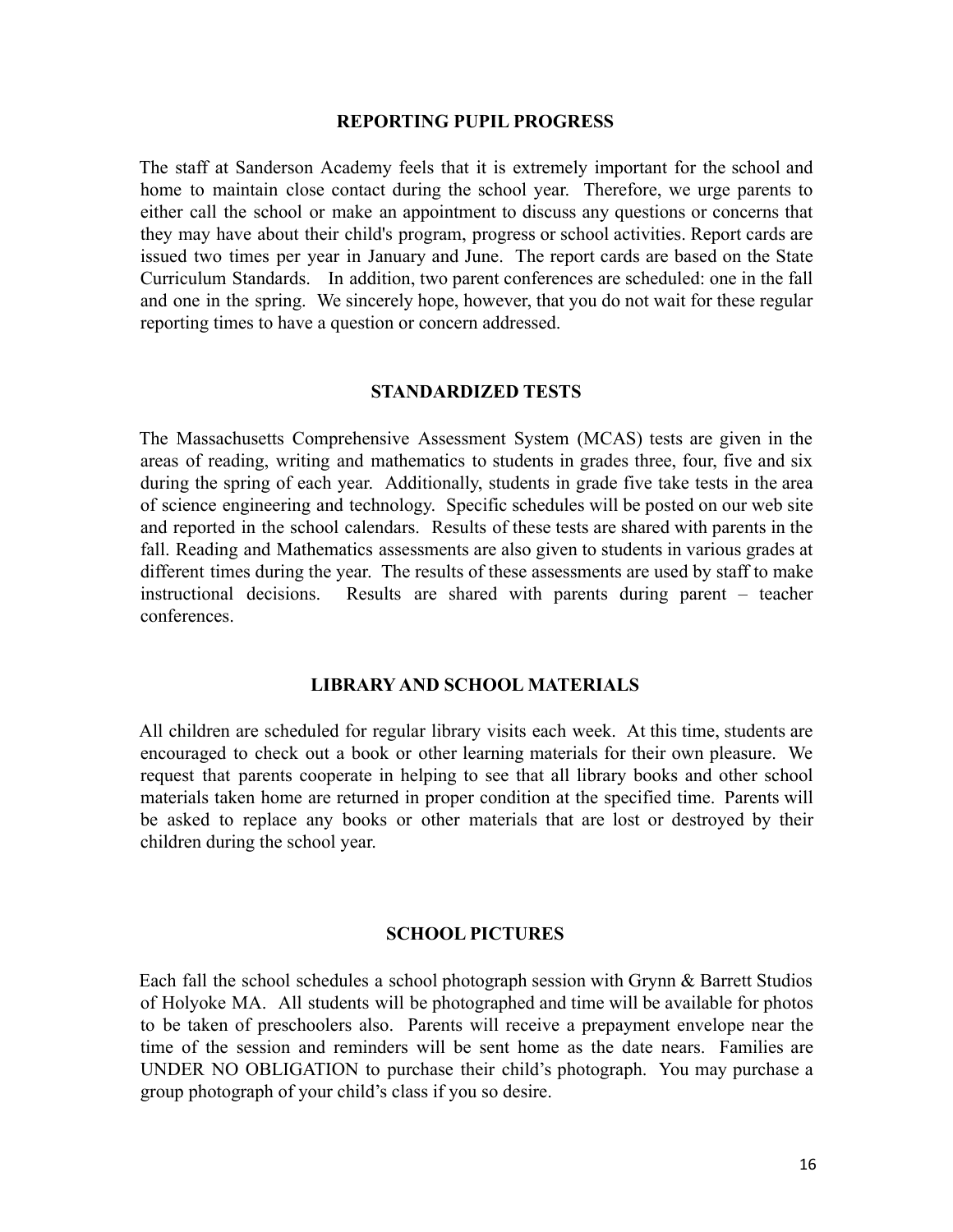#### **HOMEWORK**

Relevant, meaningful and thoughtfully developed homework does provide children with a variety of important opportunities. These include the opportunity to practice skills, the opportunity to apply skills and/or knowledge, and the opportunity to develop responsibility and good work habits. Homework can also provide parents a window into their child's educational experiences and the opportunity to share in those experiences.

Homework or class work that may become homework is important in a student's overall success in his/her academic program. The Sanderson Academy Staff recognizes the importance of homework as a vital part of the learning of essential skills taught in the classroom. Our Staff will support this effort by following these principles:

- Assignments support classroom instructional objectives.
- Assignments are well defined and clear to the student.
- Assignments will be varied and require the use of a number of skills.
- Homework will not be assigned on designated religious holidays when students are absent because of religious observances.
- Homework should grow from classroom tasks, projects and concerns. Types of homework assignments may include practice or reinforcement of skills learned, long-term projects, unfinished class work assignments, enrichment activities, and reading a good book.
- Time required to complete an assignment should be developmentally appropriate.

While the student should assume the major responsibility for completing homework assignments, parents are encouraged to take an active interest in their child's homework by:

- Providing a study area that is quiet, comfortable and free of major disturbances.
- Working with their child (ren) to identify a time for doing homework or other studying.
- Making available, if possible, such resource materials as reference books, magazines, newspapers, and a dictionary.
- Answering student's questions.
- Checking the student's work for neatness, completeness and accuracy.

A well-developed and consistently followed plan for completing homework can contribute to increased student learning. Parents are encouraged to develop such a plan with their child(ren).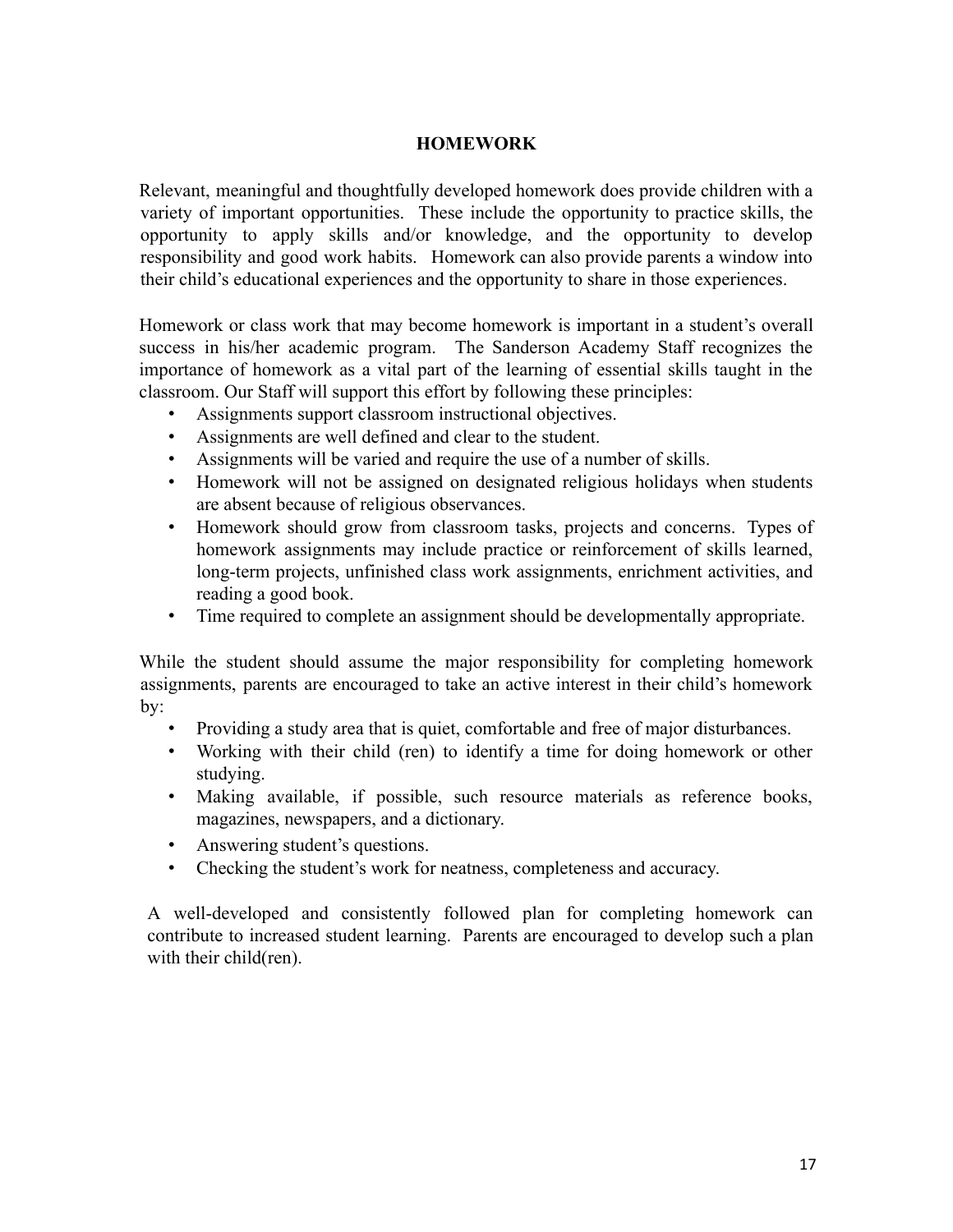#### **PROMOTION AND RETENTION OF STUDENTS**

The School Committee is dedicated to the best total and continuous development of each student enrolled. The professional staff is expected to place students at the grade level best suited to them academically, socially, and emotionally.

In evaluating student achievement, each teacher will make use of all available information, including results of teacher-made tests and other measures of skill and content mastery, standardized test results, and teacher observation of student performance. The Principal will direct and aid teachers in their evaluations and review grade assignments in order to ensure uniformity of evaluation standards.

Students will normally progress annually from grade to grade. Retention should be considered a last resort to be contemplated when other reasonable strategies have been tried. Only when specific benefits of retaining a student can be clearly identified, along with corresponding remedial actions, may a student be retained. Students identified as being at risk for retention, or actually retained, will continue to be closely monitored to ensure their maximum academic progress.

The decision to retain a student shall be made by the school principal following consultation with the child study team, which will include classroom teacher, building specialists, guidance counselor, principal and parents/guardians.

#### **DISCIPLINE**

Effective and responsive discipline is essential to the operation of any school. Students, parents and staff alike need to have a definitive set of guidelines, which are used to govern behavior. At Sanderson Academy, our discipline policy is based primarily upon a belief that school needs to be a safe place in which everyone can learn and socialize, and upon a conviction that mutual respect is vital to personal and group interactions. It is further believed that, within a framework of defined expectations, consequences for inappropriate behavior will differ in degree in relationship to the severity of the behavior. It should be understood that this school discipline policy covers not only the time that students spend in the school building, but also those times when they are on the school bus, on a class field trip or involved in any school sponsored activity.

#### **General Rules of Behavior**

- 1. Treat others as you would like to be treated.
- 2. Respect others and their learning.
- 3. Respect yourself and your own learning.
- 4. Respect and care for the environment.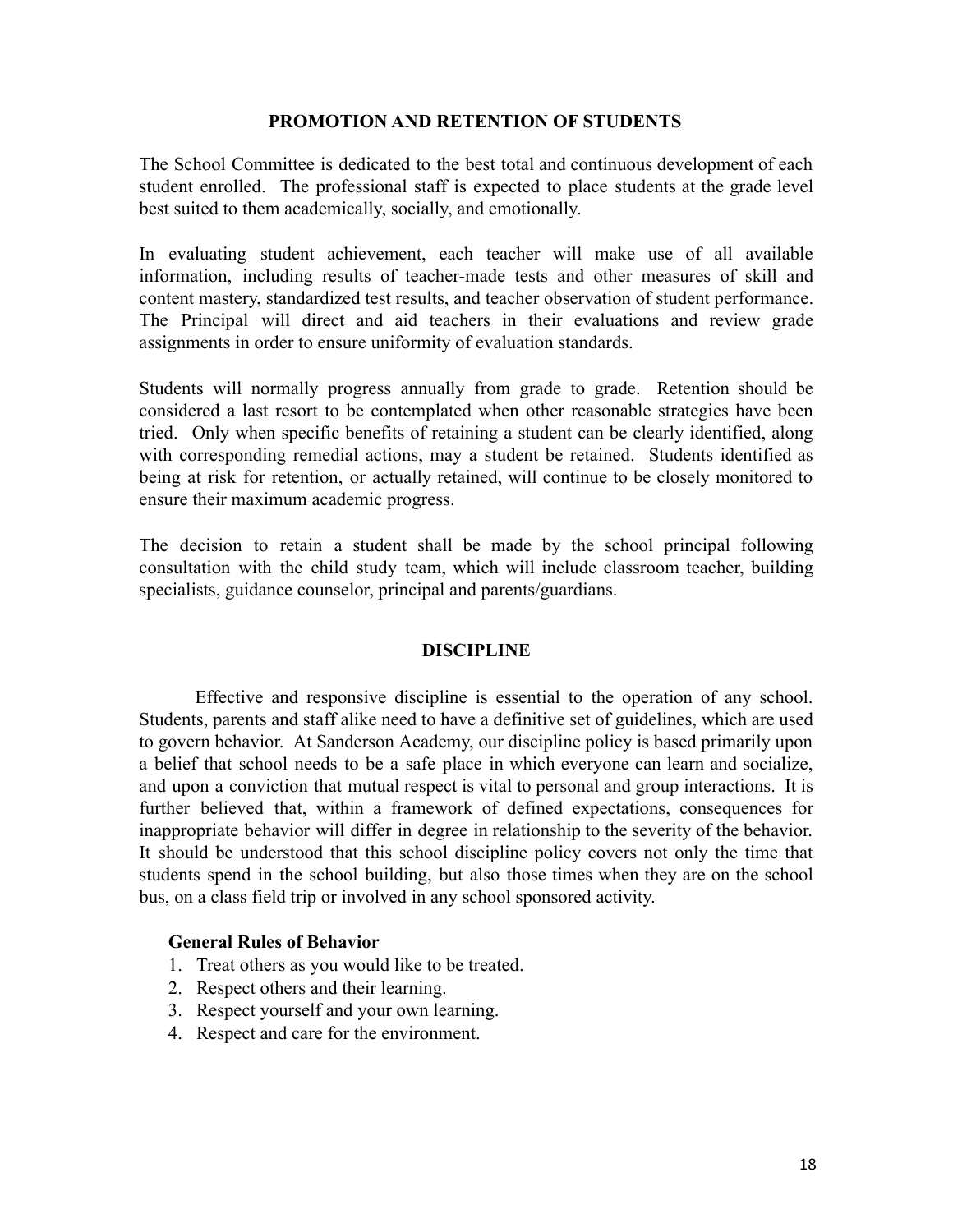- Everyone is expected to go out for recess unless they are working with their teacher or another staff member on a project. Everyone is expected to have proper clothing for outdoor recess with them each day.
- Gum, toy guns, jack knives, skateboards and handheld electronic entertainment devices are not allowed in school or on the playground.
- Head coverings (hats, visors, etc.) are not to be worn inside the building during the school day.

#### **Discipline Plans**

Individual classrooms have specific plans for dealing with misbehavior that respect and reflect the developmental needs of the children and expectations of the teacher. Logical Consequences for misbehavior fall into three categories: Loss of Privilege, You Break It, You Fix It and Positive Time-Out (Take a Break). All plans allow for warnings and time outs with referral to the principal only if the behavior is repeated, dangerous or particularly inappropriate.

#### **Suspension**

A staff member may immediately remove a student or students from the classroom or playground if there is a serious rule violation that:

- Constitutes an immediate threat to the health and safety of any person or persons.
- Grossly or repeatedly violates acceptable standards of behavior.

Two types of suspension may be used to deal with serious and/or repeated infractions of school rules:

- In-School Suspension
- Out-of-School Suspension.

# **In-School Suspension**

If the principal should see the same student for continued misbehavior two days in the same week or four days within a month, an In-School Suspension will take place. The Principal will notify parents. Schoolwork will be assigned and completed by the end of the day. A Behavior Plan will be developed with the opportunity for parental input. If there should be a second In-School Suspension, parents will be required to meet with the Principal and the child to evaluate and adjust the Behavior Plan developed previously. This will happen the day of the child's second In-School Suspension if at all possible.

#### **Out-of-School Suspension**

Students may be suspended from school for their own welfare or the welfare of others. If a student is suspended they may not return to school or participate in any school activities until the suspension is over. The principal will immediately contact the parents and explain the reason for the Out-of-School Suspension. In addition, a letter will be sent home outlining the problem, giving the reason for the suspension and arranging a time for a meeting between the Principal, parents, the student and any other school personnel involved.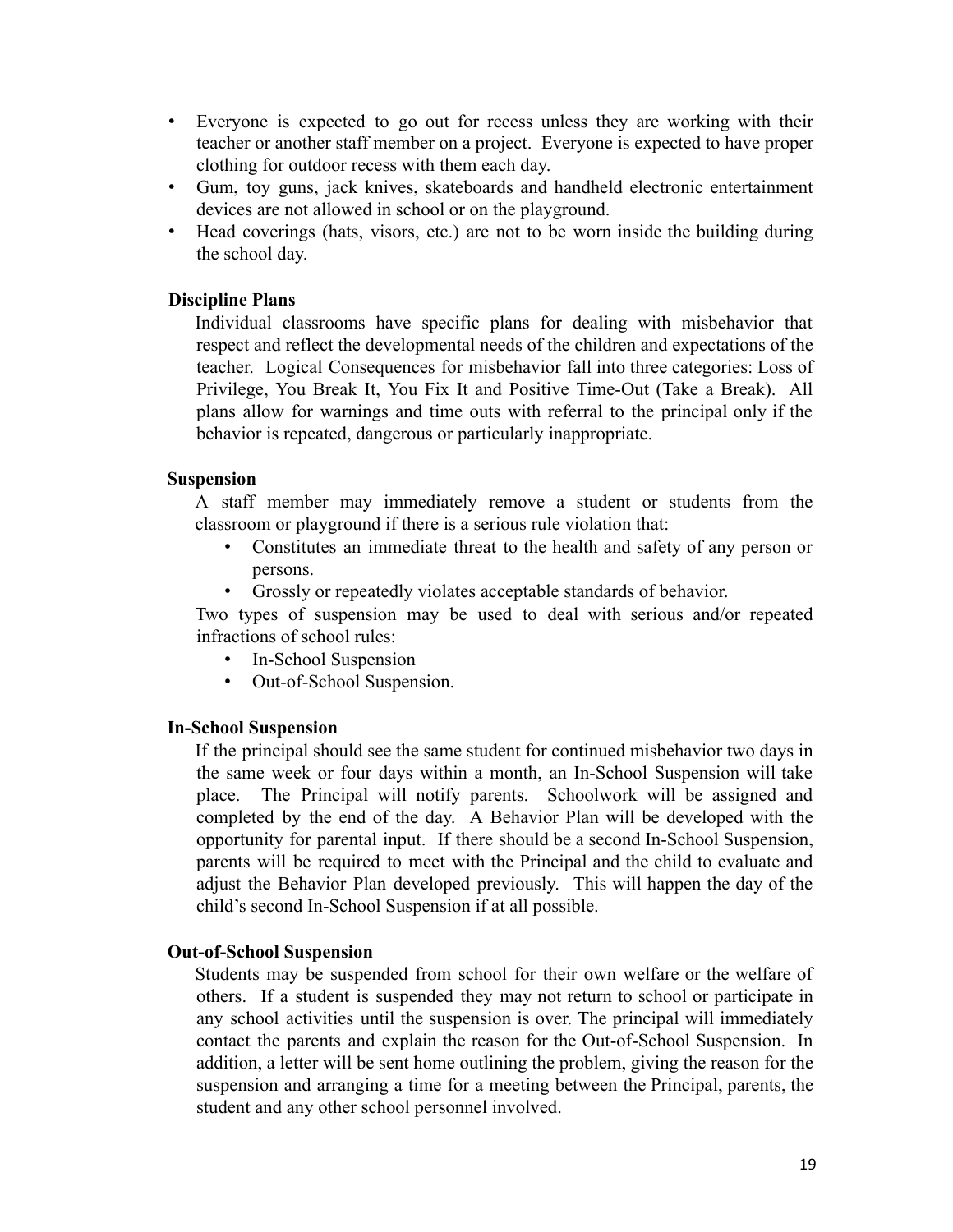#### **VII - SCHOOL DISTRICT POLICIES - APPENDIX**

Certain laws and policies, applicable to all schools in the district, are contained in this section. They are based on school policy and state law.

#### **MOHAWK TRAIL REGIONAL SCHOOL DISTRICT HAWLEMONT REGIONAL SCHOOL DISTRICT**

#### **STUDENT HANDBOOKS – COMMON POLICIES AND PROCEDURES**

There are certain laws and policies applicable to all schools in the Mohawk Trail Regional School District and the Hawlemont Regional School District. This section of the student handbook contains the resulting policies and procedures common to all of the schools in the 2-Districts.

#### **TABLE OF CONTENTS**

- I. SAFE SCHOOL POLICY
- II. STUDENT RIGHTS AND RESPONSIBILITIES/DUE PROCESS
- III. STUDENT CONDUCT
- IV. APPEAL OF SUSPENSION
- V. ANTI-BULLYING PROCEDURE
- VI. HEALTH SERVICES
- VII. SAFE STUDENT TRANSPORTATION POLICY AND PROCEDURES
- VIII. SPECIAL EDUCATION: IDEA
- IX. NON-DISCRIMINATION POLICY
- X. POLICY ON SEXUAL HARASSMENT
- XI. PROHIBITION OF TOBACCO ON SCHOOL PROPERTY
- XII. DANGEROUS WEAPONS ON SCHOOL PROPERTY
- XIII. INTERNET USE POLICY
- XIV. NON-CUSTODIAL PARENT LAW
- XV. POLICY ON PUBLIC COMPLAINTS
- XVI. PUBLIC COMPLAINTS ABOUT SCHOOL PERSONNEL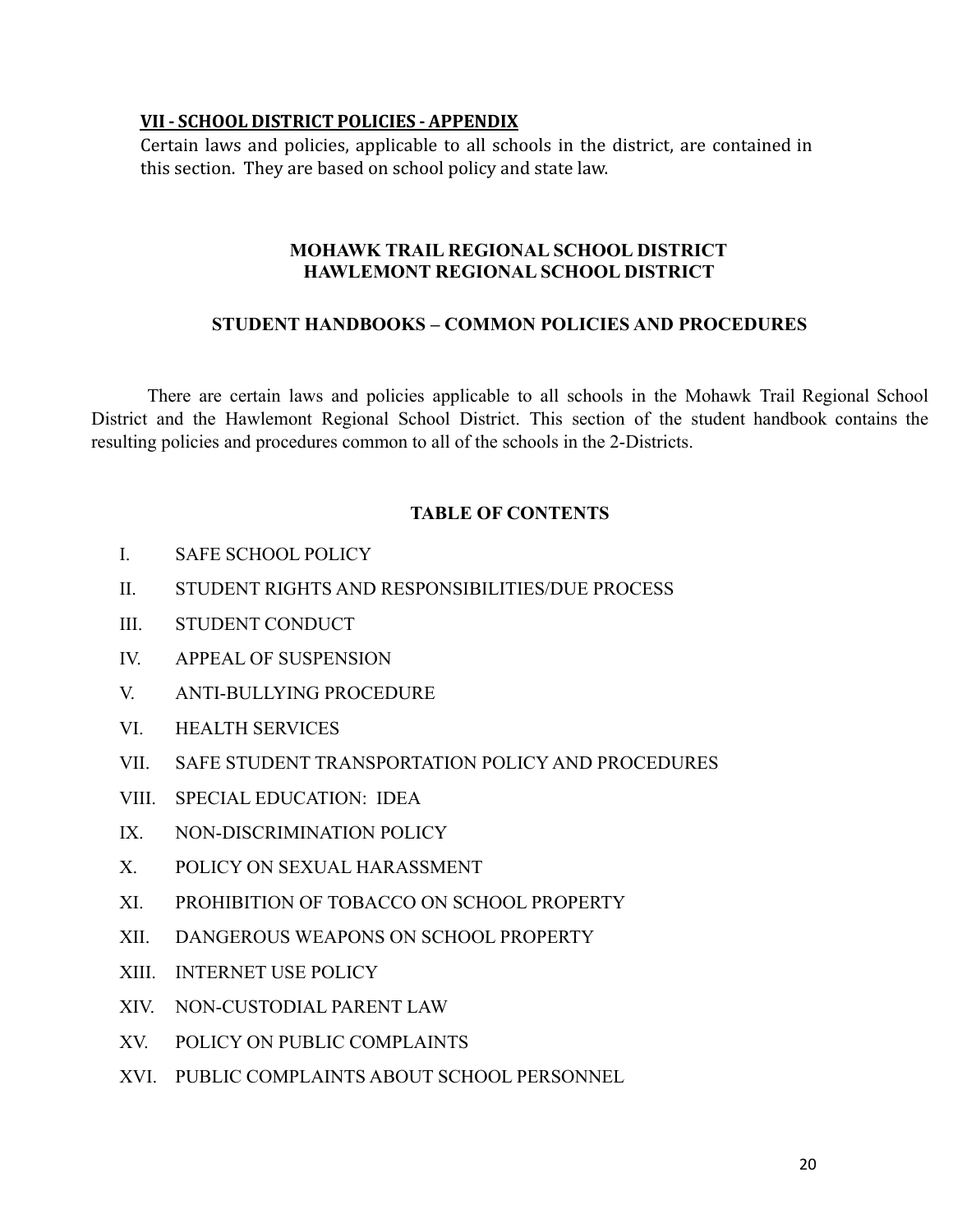# XVII. COMMUNITY USE OF SCHOOL FACILITIES

# XVIII. STUDENT RECORDS/ FAMILY EDUCATIONAL RIGHTS and PRIVACY ACT (FERPA)

- XIX. EMERGENCY CLOSINGS
- XX. NO IDLING POLICY
- XXI. DRUG AND ALCOHOL POLICY
- XXII. PARENTAL NOTIFICATION RELATIVE TO SEX EDUCATION
- XXIII. POLICY ON PHYSICAL RESTRAINT

# **I. SAFE SCHOOL POLICY**

#### **A. Statement Of Purpose and Compliance**

1. The Mohawk Trail Regional School District and the Hawlemont Regional School District are committed to assuring a safe school environment for all Students, Parents, Staff and community members. The Mohawk Trail Regional School District, the Hawlemont Regional School District, and the Rowe School District have safety standards and procedures that conform with the standards of classroom safety adopted by the Massachusetts Board of Education pursuant to the M.G.L. c. 69, 1B and meet the requirements set forth by M.G.L. c. 71, 37H. These standards and procedures address such events as building emergencies, intruders, bomb threats and natural disasters.

# **B. Standard Of Safety**

- 1. The School Committees, Administration and Staff of the Mohawk Trail Regional School District and the Hawlemont Regional School District, shall encourage the creation of and maintenance of a safe, secure learning environment in every school building and at school sponsored events. The creation of a safe learning environment will be enhanced by the provision of sufficient resources, expert consultation, adequate staff training, established policies and procedures, and ongoing support for the procurement and maintenance of appropriate safety devices.
- 2. Administration, Staff and Students in each building shall strive to create an educational environment that is safe and secure in order to facilitate learning and teaching. The school plan will include strategies for the prevention of injuries and violence.

# **C. Procedures To Meet Standards**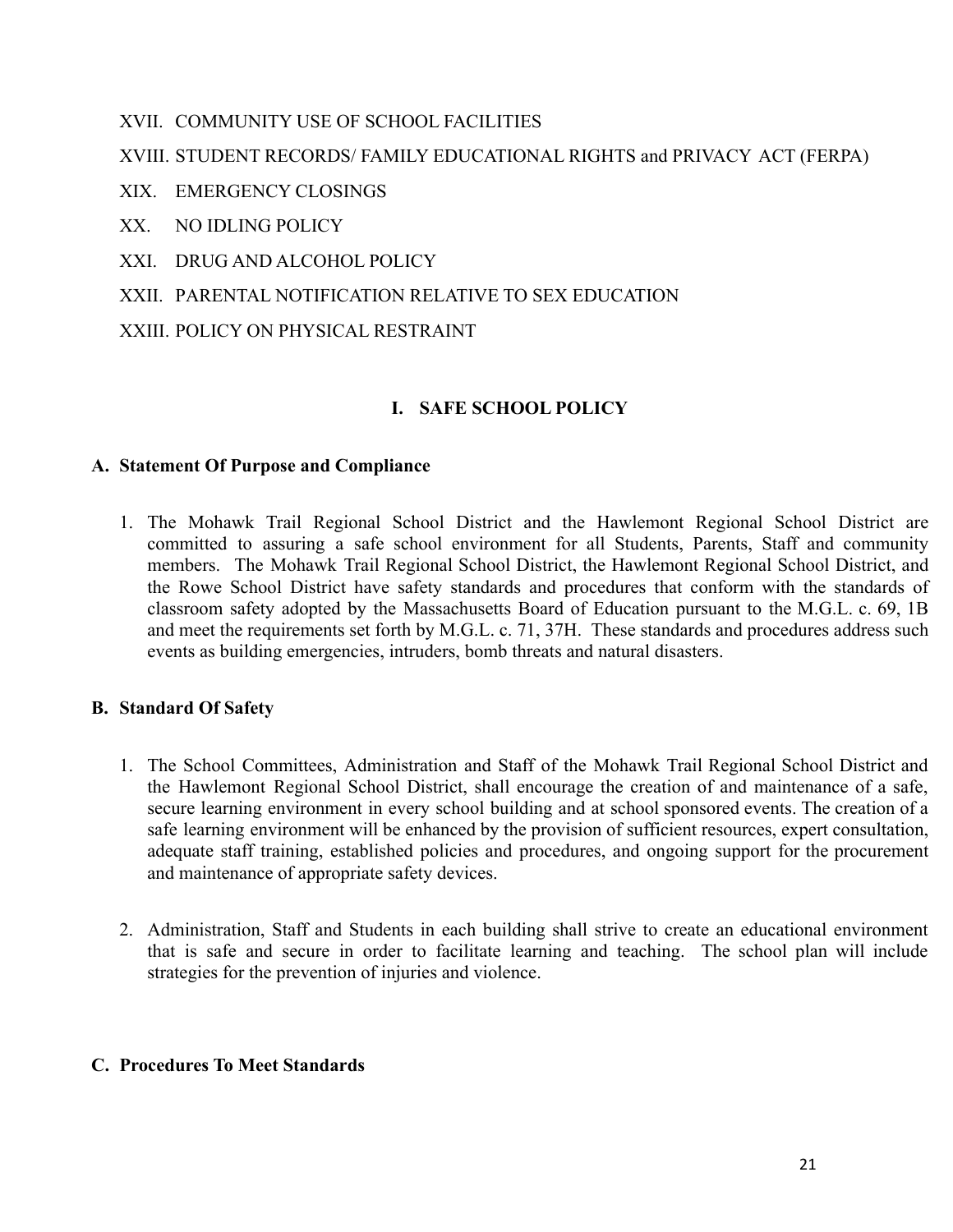#### 1. Administrative Action

- a. The Superintendent will assess current safety standards and procedures not less than once every three years.
- b. The assessment of current standards and procedures will be accomplished by the Superintendent, building Principals and other District personnel who shall review and update current practices with representatives of the police and fire departments in each town, the Districts' insurance carrier, and the Districts' counsel, in addition to other parties whom the Superintendent and Principals determine to be critical to the process.
- c. The Superintendent or his/her designee shall collect, review and disseminate the assessment report to the District Safety Committee, building-based safety committees and the School Committee.
- d. Those groups and individuals receiving the assessment report will promptly review it. The District Safety Committee and each building-based safety committee will subsequently meet and make recommendations to the Superintendent and the School Committees for the purpose of making the necessary improvements to the existing safety and security practices.
- e. The Superintendent and each building Principal shall annually, as part of the budget process, identify safety and security needs and request appropriations for security personnel, devices, equipment and updated training for all Staff.
- f. Building Principals in consultation with the Superintendent will provide pertinent safety information to Parents based upon a careful review of each circumstance.
- 2. School Committees Action
	- a. The School Committees shall review the Superintendent's final report and discuss its contents with the Superintendent and other district Administration prior to making any changes to existing policies or procedures.
	- b. Prior to adopting recommendations for changes to the existing policies, the Committees shall receive from the Superintendent estimated costs associated with the implementation of any recommendations.
	- c. Upon adoption of amended or new safety policies, the School Committees shall forward a copy of the policies and standards to the Massachusetts Board of Education and local law enforcement and safety officials.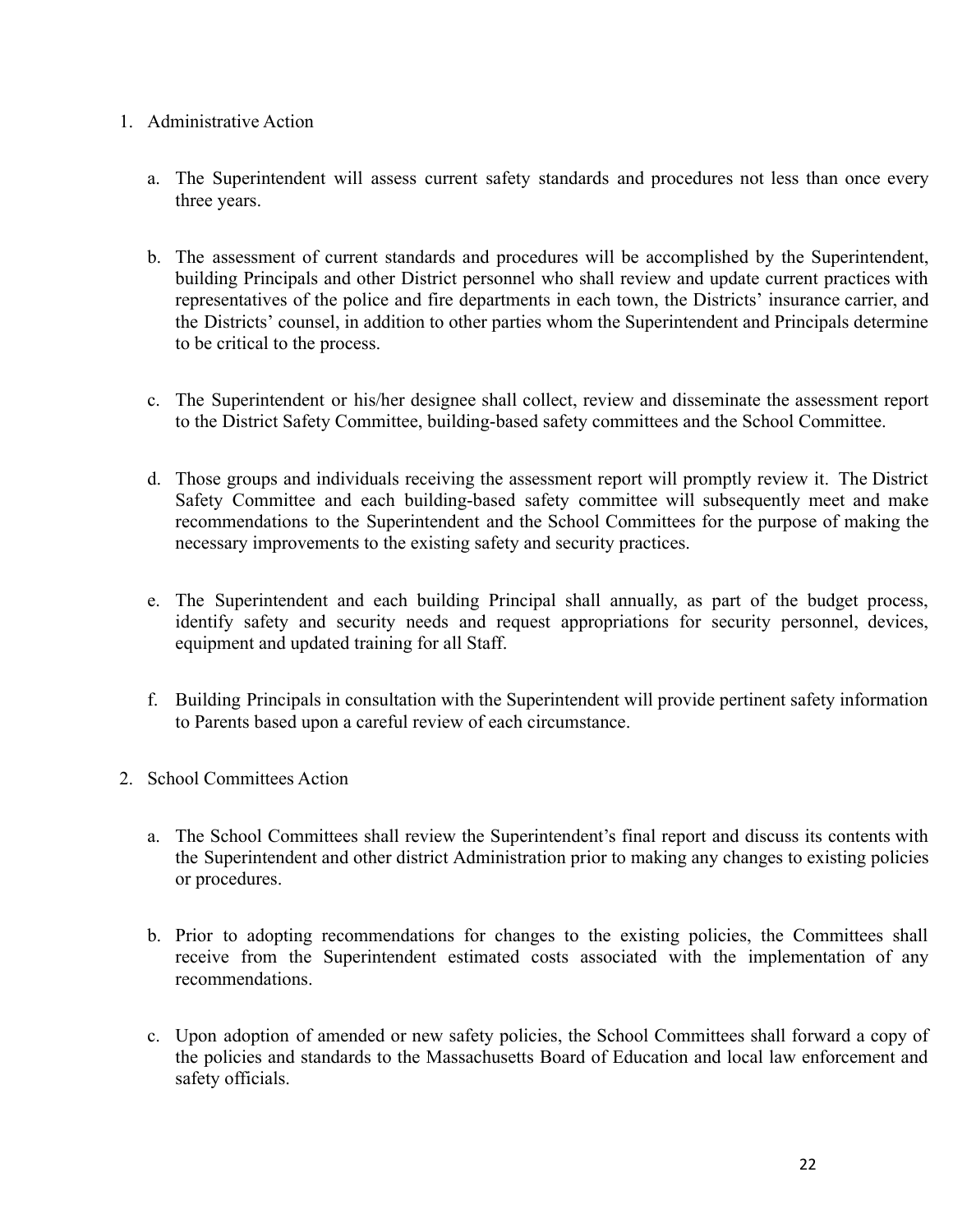#### **II. STUDENT RIGHTS AND RESPONSIBILITIES/DUE PROCESS**

#### **A. How are Students protected from discrimination?**

1. State law guarantees that no Student may be excluded from or discriminated against in any school program because of their race, gender, gender identity, color, sex, religion, national origin, sexual orientation pregnancy, or pregnancy related condition.

#### **B. What means are available to Students for expressing their opinion?**

1. There are several ways in which Students may express their opinions. They may express their views through speech and symbols (arm bands, buttons, etc.) as long as such expression does not cause disruption in the school and there is no clear and present danger to the well being of Students and Staff. Students may petition the Administration at any time. Students may assemble peaceably on school property in order to express their views, although the Administration may restrict the time and place of assemblies and the distribution of written opinions during regularly scheduled school hours.

#### **C. What are a Student's rights in suspension or expulsion?**

#### NOTICE OF PROPOSED SUSPENSION

Except in the case of an emergency removal or disciplinary offense defined under M.G.L. c. 71, §§37H or 37H½ or an in-school suspension as defined by 603 CMR 53.02(6), the school shall provide the student and parent/guardian with written and oral notice of the proposed out-of-school suspension, an opportunity to be heard at hearing, and the opportunity to participate at the hearing. Notice shall set forth in plain language:

- a) the disciplinary offense;
- b) the basis for the charge;
- c) the potential consequences, including the potential length of the student's suspension;
- d) the opportunity for the student to have a hearing with the principal concerning the proposed suspension, including the opportunity to dispute the charges and to present the student's explanation of the alleged incident, and for the parent/guardian to attend the hearing;
- e) the date, time, and location of the hearing;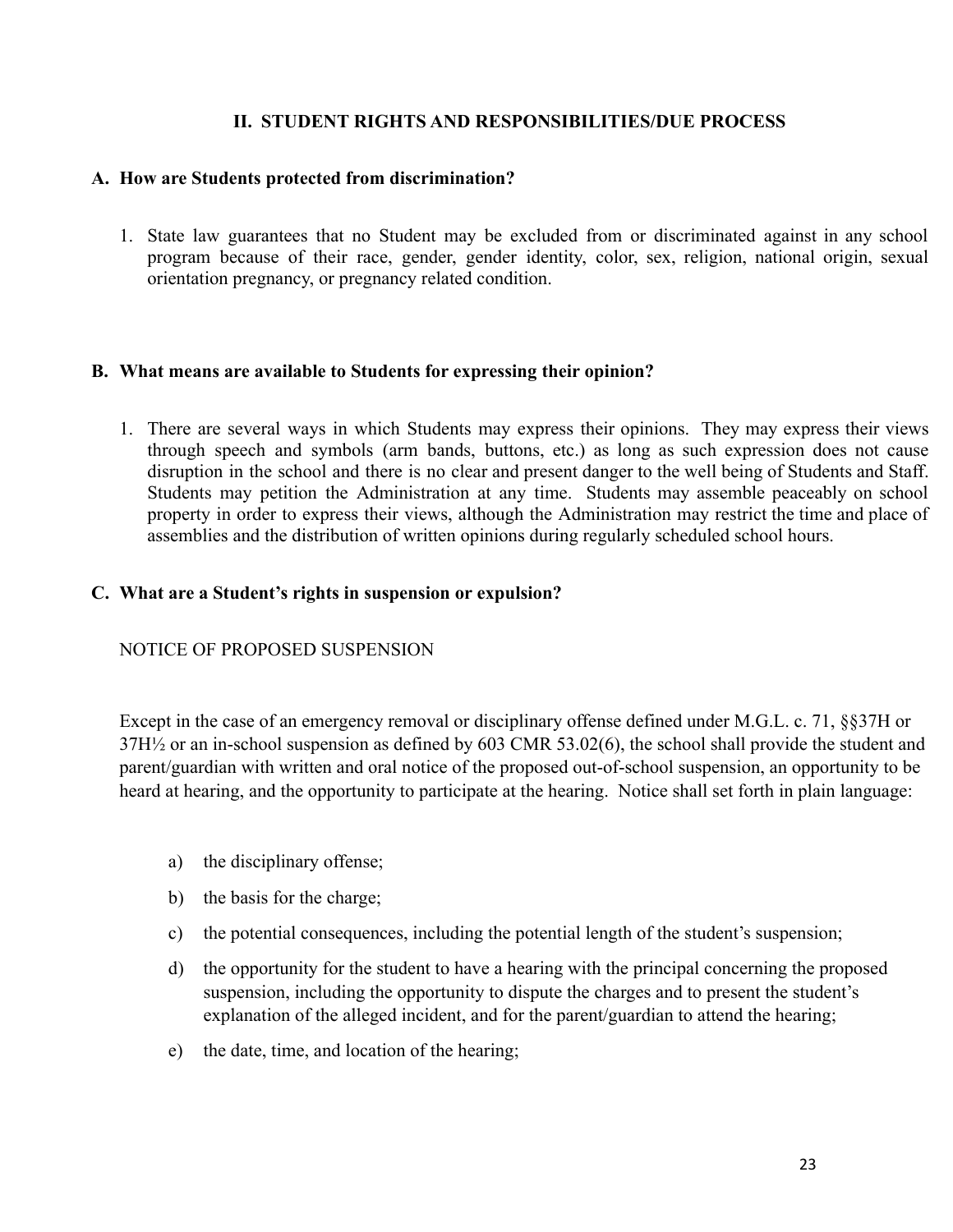f) the right of the student and student's parent/guardian to interpreter services at the hearing if needed to participate;

The principal shall make reasonable efforts to notify the parent/guardian orally of the opportunity to attend the hearing. In order to conduct a hearing without the parent/guardian present, the principal must be able to document reasonable efforts to include the parent/guardian. Reasonable effort is presumed if the principal sent written notice and documented at least two attempts to contact the parent/guardian in the manner specified by the parent/guardian for emergency situations.

All written communications regarding notice of proposed suspension shall be either by hand delivery or delivered by first-class mail, certified mail, or email to address provided by the parent/guardian for school communications (or other method agreed to by the principal and parent/guardian) in English, and in the primary language in the home if other than English, or other means of communication where appropriate.

# SHORT-TERM SUSPENSIONS: HEARING AND PRINCIPAL DETERMINATION

A short-term suspension is the removal of the student from the school premises and regular classroom activities for ten (10) consecutive days or less. Out-of-school short-term suspensions which do not cumulatively over the course of the school year exceed ten (10) days of suspension shall be conducted in accordance with this section.

Principal Hearing. The purpose of the hearing with the principal is to hear and consider information regarding the alleged incident for which the student may be suspended, provide the student an opportunity to dispute the charges and explain the circumstances surrounding the alleged incident, determine if the student has committed the disciplinary offense, the basis for the charge, and any other pertinent information. The student shall have an opportunity to present information, including mitigating facts. A parent/guardian present at the hearing shall have the opportunity to discuss the student's conduct and offer information, including mitigating circumstances.

Based on the available information, including mitigating circumstances, the principal will make a determination whether the student committed the disciplinary offense, and if so, the consequence. The principal will provide notification in writing of his/her determination in the form of an update to the student and parent/guardian, and provide reasons for the determination. If the student is suspended, the principal shall inform the parent/guardian of the type and duration of the suspension, and shall provide an opportunity for the student to make up assignments and other school work as needed to make academic progress during the period of removal.

If the student is in grades pre-k through 3, the principal shall send his/her determination to the superintendent and explain the reasons prior to imposing an out-of-school suspension, before the short-term suspension takes effect.

All written communications regarding the hearing and principal determination shall be either hand delivery or delivered by first-class mail, certified mail, or email to the address provided by the parent/guardian for school communications (or other method agreed to by the principal and parent/guardian) in English, and in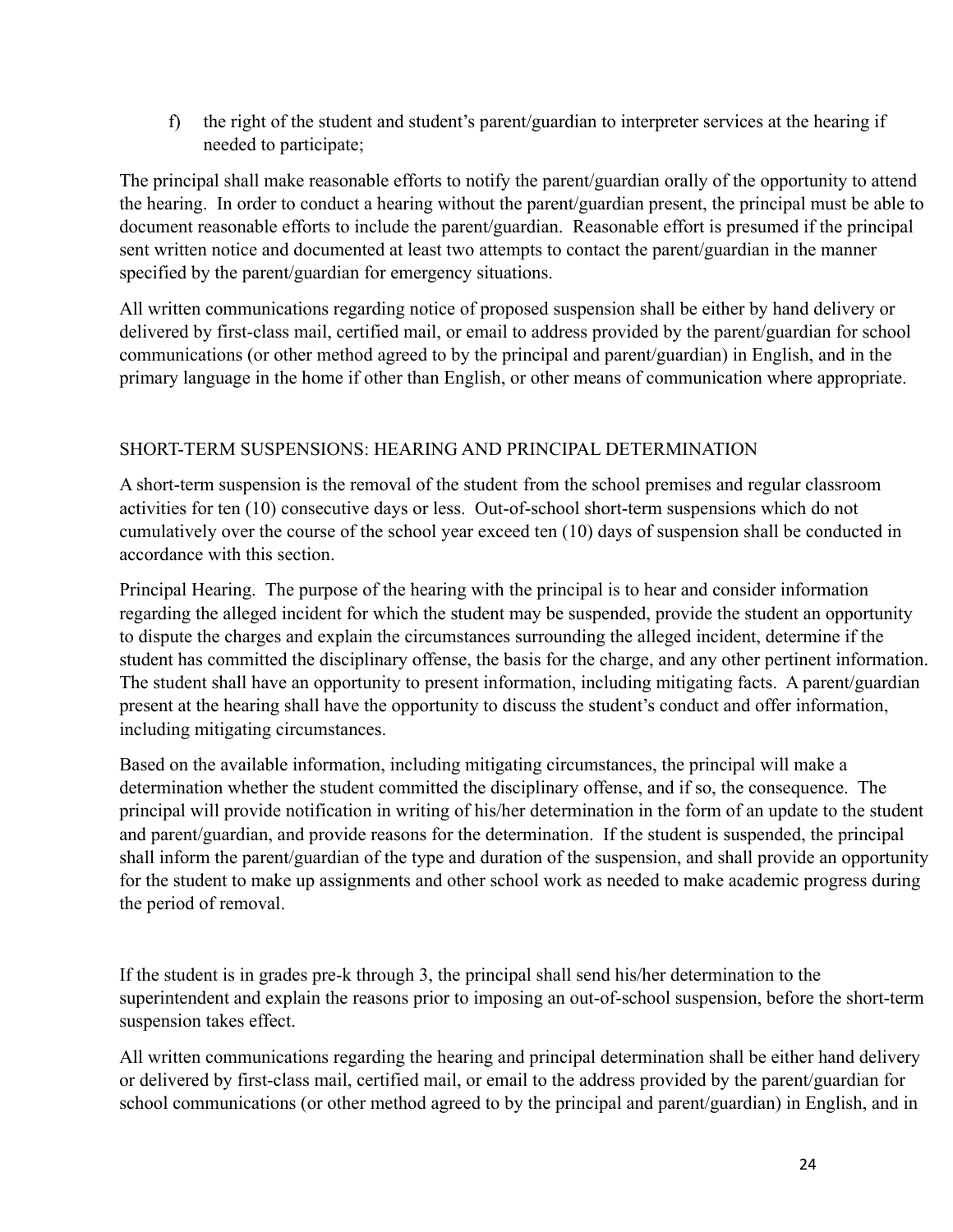the primary language in the home if other than English, or other means of communication where appropriate.

# LONG-TERM SUSPENSIONS: HEARING AND PRINCIPAL DETERMINATION

A long-term suspension is the removal of a student from the school premises and regular classroom activities for more than ten (10) consecutive school days, or for more than ten (10) school days cumulatively for multiple disciplinary offenses in any school year. The purpose of the hearing with the principal is to hear and consider information regarding the alleged incident for which the student may be suspended, provide the student an opportunity to dispute the charges and explain the circumstances surrounding the alleged incident, determine if the student has committed the disciplinary offense, the basis for the charge, and any other pertinent information. The student shall have an opportunity to present information, including mitigating facts, that the principal will consider in determining whether alternatives to suspension such as loss of privileges, detention, an apology, a student contract, restitution, and/or probation are appropriate.

Additionally, the student shall have the following additional rights:

- i. In advance of the hearing, the opportunity to review the student's record and the documents upon which the principal may rely in making a determination to suspend the student or not;
- ii. the right to be represented by counsel or a lay person of the student's choice, at the student's and or parent's/guardian's expense;
- iii. the right to produce witnesses on his or her behalf and to present the student's explanation of the alleged incident, but the student may not be compelled to do so; and
- iv. the right to cross-examine witnesses presented by the school district;
- v. the right to request that the hearing be recorded by the principal. All participants shall be informed that the hearing is being recorded by audio. A copy of the audio recording will be provided to the student or parent/guardian upon request.

Based on the evidence submitted at the hearing the principal shall make a determination as to whether the student committed the disciplinary offense, and, if so, after considering mitigating circumstances and alternatives to suspension (the use of evidence-based strategies and programs, such as mediation, conflict resolution, restorative justice, and positive interventions and supports) what remedy or consequence will be imposed. If the principal decides to impose a long-term suspension, the written determination shall:

- i. Identify the disciplinary offense, the date on which the hearing took place, and the participants at the hearing;
- ii. Set out key facts and conclusions reached by the principal;
- iii. Identify the length and effective date of the suspension, as well as a date of return to school;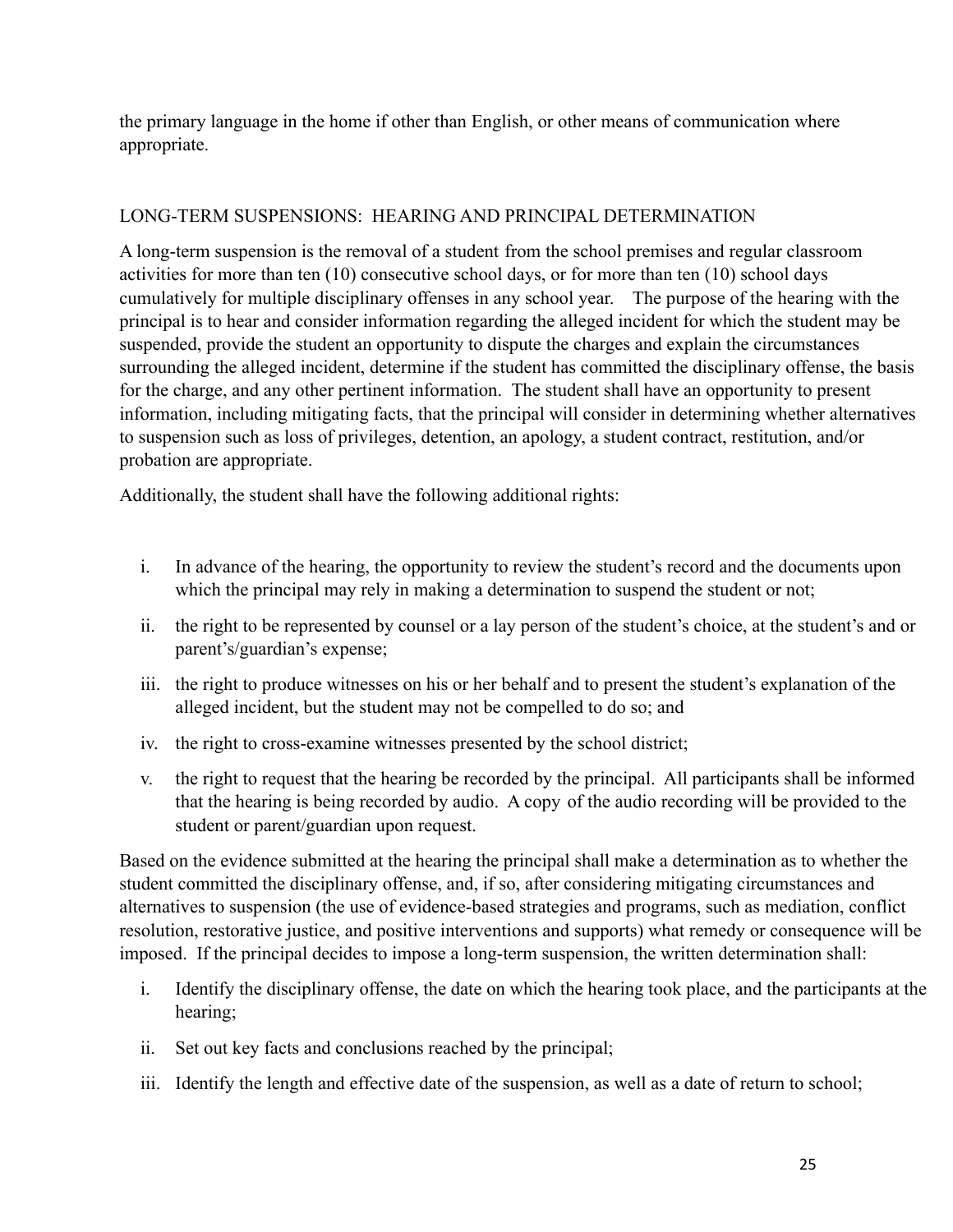- iv. Include notice of the student's opportunity to receive a specific list of education services to make academic progress during removal, and the contact information of a school member who can provided more detailed information.
- v. Inform the student of the right to appeal the principal's decision to the superintendent or his/her designee (only if a long-term suspension has been imposed) within five (5) calendar days, which may be extended by parent/guardian request in writing an additional seven (7) calendar days.

The long-term suspension will remain in effect unless and until the superintendent decides to reverse the principal's determination on appeal.

If the student is in grades pre-k through grade 3, the principal shall send his/her determination to the superintendent and explain the reasons prior to imposing an out-of-school suspension, whether short-term or long-term, before the suspension takes effect.

All written communications regarding the hearing and principal determination shall be either hand delivery or delivered by first-class mail, certified mail, or email to the provided by the parent/guardian for school communications (or other method agreed to by the principal and parent/guardian) in English, and in the primary language in the home if other than English, or by other means of communication where appropriate.

# APPEAL OF LONG-TERM SUSPENSION

A student who is placed on a long-term suspension shall have the right to appeal the principal's decision to the superintendent if properly and timely filed as outlined above. A good faith effort shall be made to include the parent/guardian at the hearing. The appeal shall be held within three (3) school days of the appeal, unless the student or parent/guardian requests an extension of up to seven (7) additional calendar days, which the superintendent shall grant.

The student and parent/guardian shall have the same rights afforded at the long-term suspension principal hearing. Within five (5) calendar days of the hearing the superintendent shall issue his/her written decision which meets the criteria required of the principal's determination. If the superintendent determines the student committed the disciplinary offense, the superintendent may impose the same or a lesser consequence than that of the principal. The superintendent's decision shall be final.

# EMERGENCY REMOVAL

A student may be temporarily removed prior to notice and hearing when a student is charged with a disciplinary offense and the continued presence of the student poses a danger to persons or property, or materially and substantially disrupts the order of the school and, in the principal's judgment, there is no alternative available to alleviate the danger or disruption. The temporary removal shall not exceed two (2) school days, following the day of the emergency removal. A principal may not remove a student from school on an emergency basis for a disciplinary offense until adequate provisions have been made for the student's safety and transportation.

During the emergency removal the principal shall make immediate and reasonable efforts to orally notify the student and student's parent/guardian of the emergency removal and the reason for the emergency removal. The principal shall also provide the due process requirements of written notice for suspensions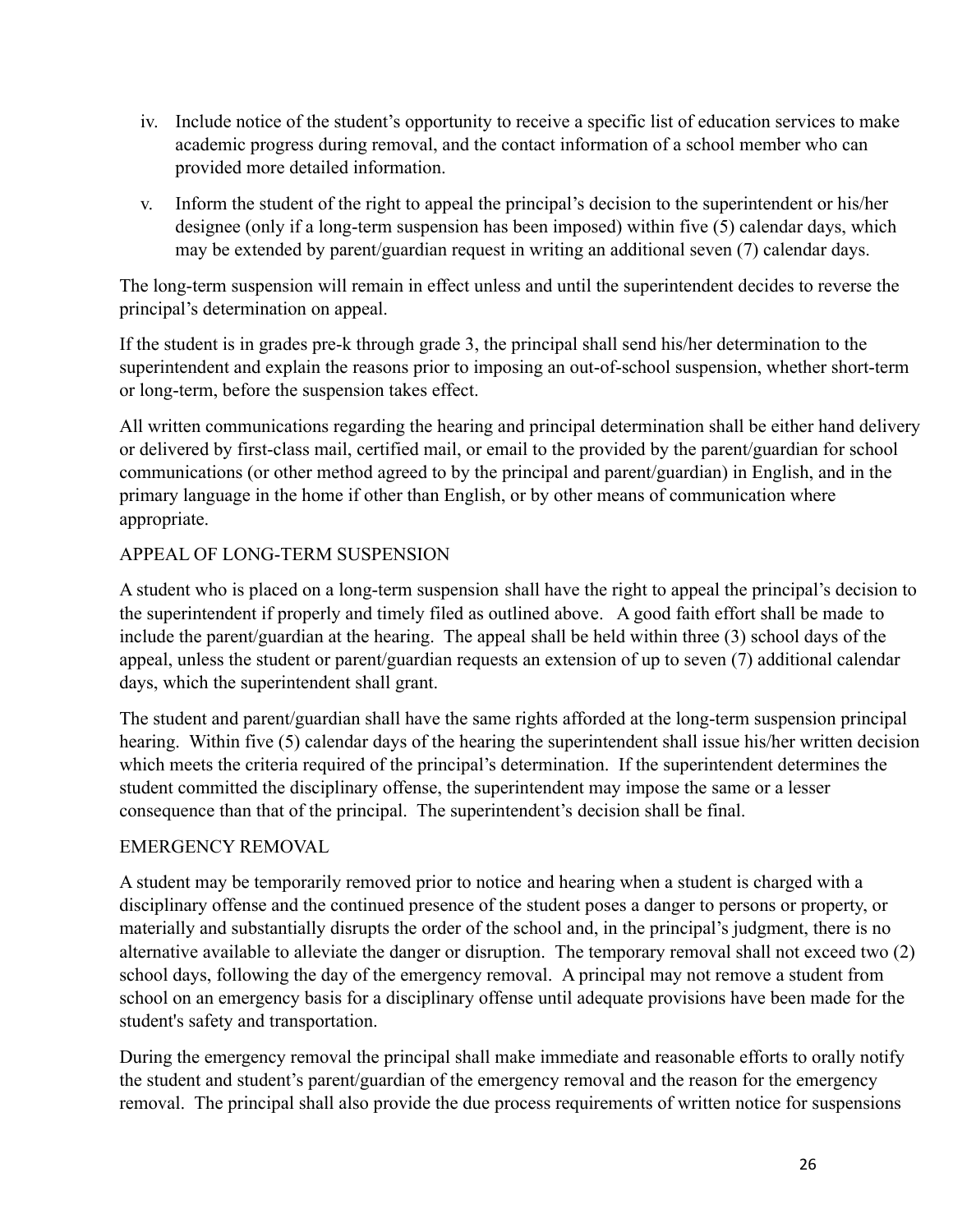and provide for a hearing which meets the due process requirements of a long-term suspension or short-term suspension, as applicable, within the two (2) school day time period, unless an extension of time for the hearing is otherwise agreed to by the principal, student, and parent/guardian.

A decision shall be rendered orally on the same day as the hearing, and in writing no later than the following school day. The decision shall meet all of the due process requirements of a principal's determination in a long-term suspension or short-term suspension, as applicable.

# IN-SCHOOL SUSPENSION UNDER 603 CMR 53:02(6) & 603 CMR 53.10

In-school suspension is defined as the removal of a student from regular classroom activities, but not the school premises, for not more than ten (10) consecutive school days, or no more than ten (10) school days cumulatively for multiple infractions over the course of the school year. Removal solely from participation in extracurricular activities or school-sponsored events, or both, shall not count as removal in calculating school days.

A Principal may impose an in-school suspension as defined above according to the following procedures:

The principal shall inform the student of the disciplinary offense charged and the basis for the charge, and provide the student an opportunity to dispute the charges and explain the circumstances surrounding the alleged incident. If the principal determines that the student committed the disciplinary offense, the principal shall inform the student of the length of the student's in-school suspension, which shall not exceed ten (10) days, cumulatively or consecutively, in a school year.

On the same day as the in-school suspension decision, the principal shall make reasonable efforts to notify the parent orally of the disciplinary offense, the reasons for concluding that the student committed the infraction, and the length of the in-school suspension. The principal shall also invite the parent to a meeting to discuss the student's academic performance and behavior, strategies for student engagement, and possible responses to the behavior. Such meeting shall be scheduled on the day of the suspension if possible, and if not, as soon thereafter as possible. If the principal is unable to reach the parent after making and documenting at least two (2) attempts to do so, such attempts shall constitute reasonable efforts for purposes of orally informing the parent of the in-school suspension.

The principal shall send written notice to the student and parent about the in-school suspension, including the reason and the length of the in-school suspension, and inviting the parent to a meeting with the principal for the purpose set forth above, if such meeting has not already occurred. The principal shall deliver such notice on the day of the suspension by hand-delivery, certified mail, first-class mail, email to an address provided by the parent for school communications, or by other method of delivery agreed to by the principal and the parent.

# SUSPENSION OR EXPULSION FOR DISCIPLINARY OFFENSES UNDER M.G.L. 71 §§37H and 37H½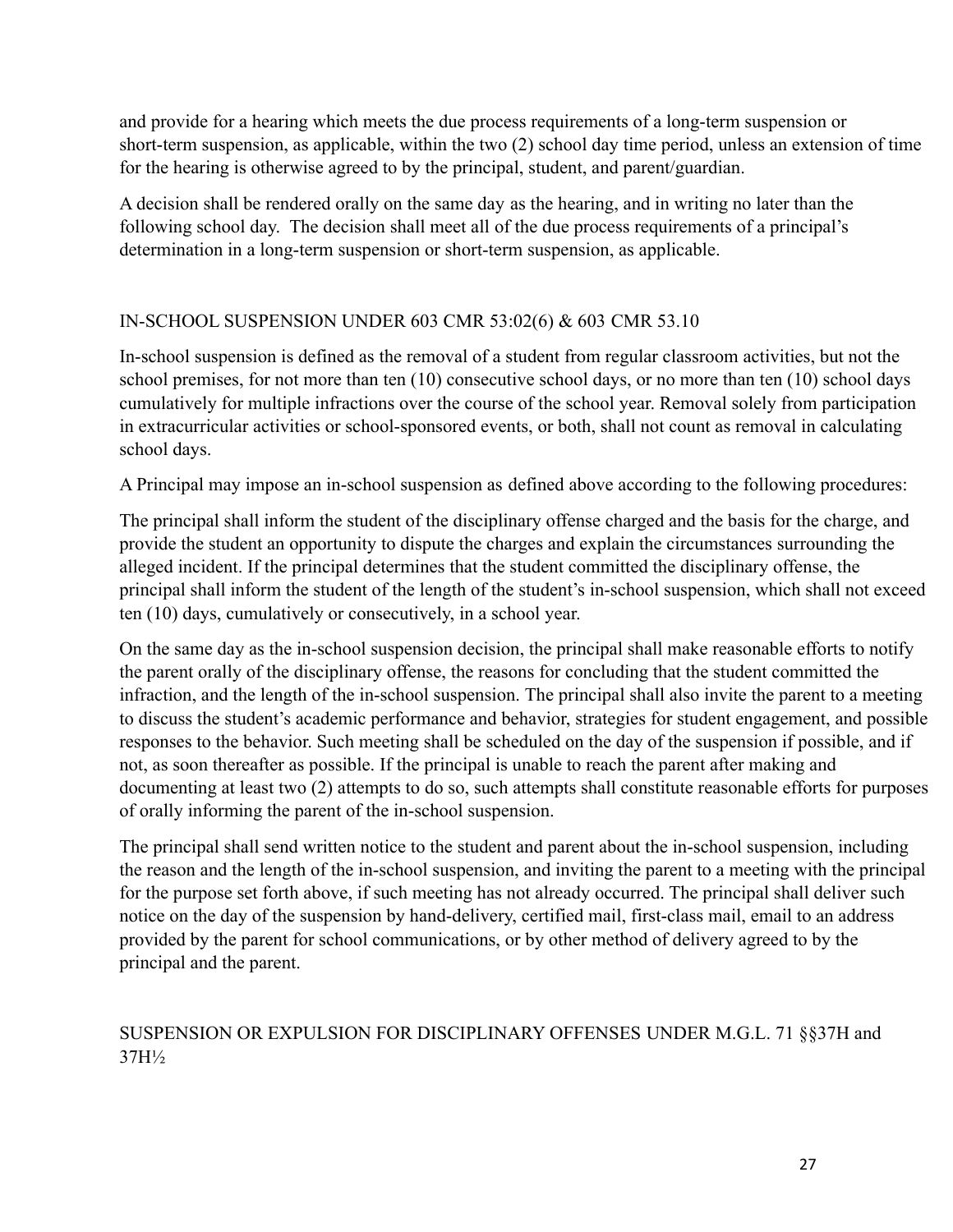The due process notification and hearing requirements in the preceding sections do not apply to the following disciplinary offenses:

# Possession of a dangerous weapon, possession of a controlled substance, or assault of staff

A student may be subject to expulsion if found in possession of a dangerous weapon, possession of a controlled substance, or the student assaults a member of educational staff on school premises or at school-sponsored or school-related events, including athletic games, and the principal determines the student's continued presence in school would have a substantial detrimental effect on the general welfare of the school.

The Principal shall notify the student and parent(s)/guardian(s) in writing of the opportunity for a hearing, and the right to have representation at the hearing, along with the opportunity to present evidence and witnesses. After said hearing, a principal may, in his/her discretion, decide to levy a suspension rather than expulsion. A student expelled for such an infraction shall have the right to appeal the decision to the Superintendent. The expelled student shall have ten (10) days from the date of the expulsion in which to notify the Superintendent of his/her appeal. The student has the right to counsel at the hearing before the Superintendent. The subject matter of the appeal shall not be limited solely to a factual determination of whether the student was guilty of the alleged offense.

# Felony complaint or issuance of felony delinquency complaint

Upon the issuance of a criminal complaint charging a student with a felony, or the issuance of a felony delinquency complaint against a student, the Principal may suspend a student for a period of time determined appropriate by the Principal if the Principal determines that the student's continued presence in school would have a substantial detrimental effect on the general welfare of the school.

The Principal shall notify the student in writing of the charges, the reasons for the suspension (prior to such suspension taking effect), and the right to appeal. The Principal will also provide the student and parent(s)/guardian(s) the process for appealing the suspension to the Superintendent. The request for appeal must be made in writing within five (5) calendar days. The hearing shall be held within three (3) days of the request. The suspension shall remain in effect prior to any appeal hearing before the Superintendent. At the hearing, the student shall have the right to present oral and written testimony, and the right to counsel. The Superintendent has the authority to overturn or alter the decision of the Principal. The Superintendent shall render a decision on the appeal within five (5) calendar days of the hearing.

# Felony conviction or adjudication/admission in court of guilt for a felony or felony delinquency

The Principal may expel a student convicted of a felony, or who has an adjudication or admission of guilt regarding a felony, if the Principal determines that the student's continued presence in school would have a substantial detrimental effect on the general welfare of the school.

The student shall receive written notification of the charges and reasons for the proposed expulsion. The student shall also receive written notification of his right to appeal the decision to the Superintendent, as well as the appeal process. The expulsion shall remain in effect prior to any appeal hearing conducted by the Superintendent.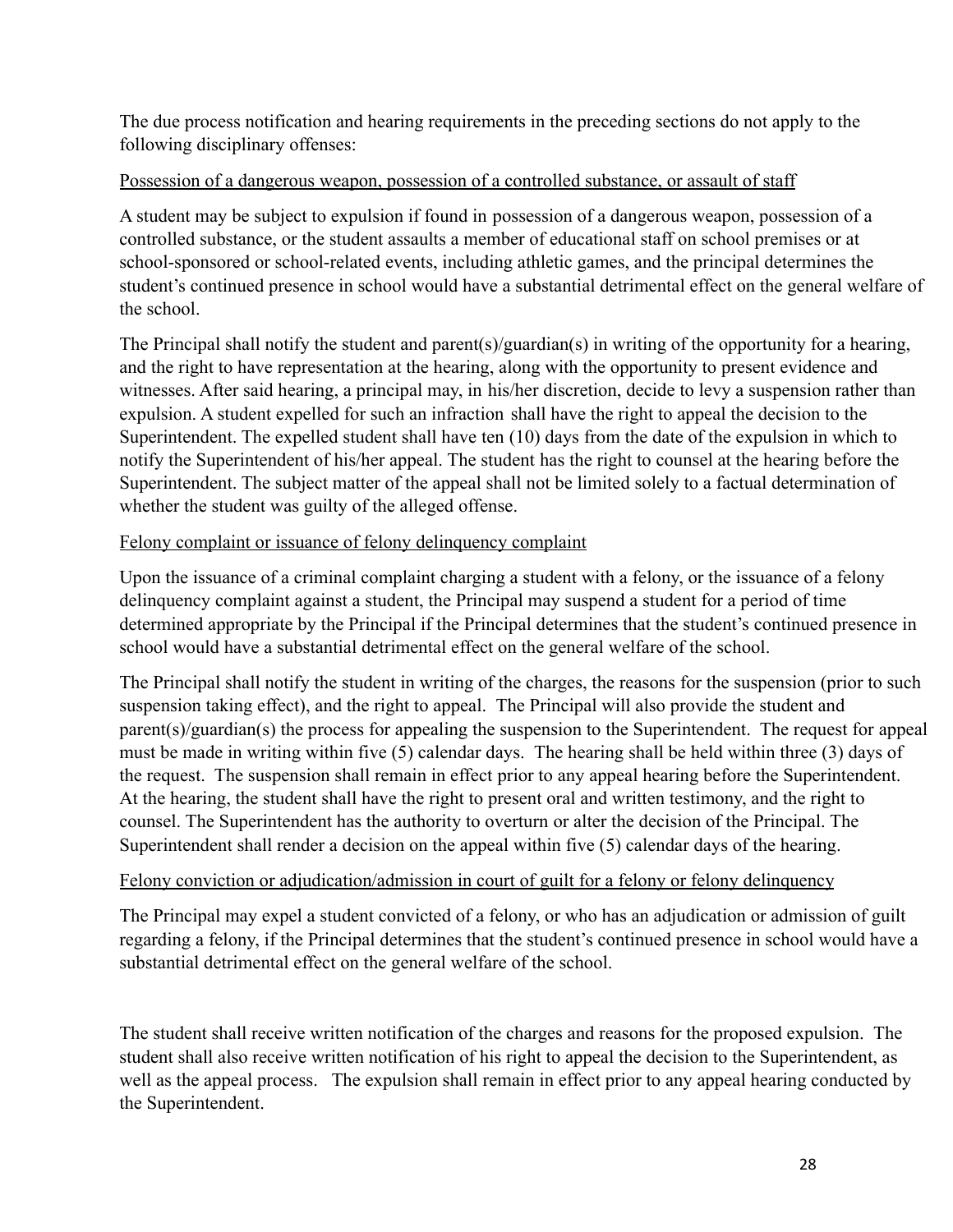The student shall notify the Superintendent in writing of his/her request for an appeal the decision no later than five (5) calendar days following the date of the expulsion. The Superintendent hearing shall be held with the student and parent(s)/guardian(s) within three (3) calendar days of the expulsion. At the hearing, the student shall have the right to present oral and written testimony, and shall have the right to counsel. The Superintendent has the authority to overturn or alter the decision of the Principal. The Superintendent shall render a decision on the appeal within five (5) calendar days of the hearing.

Any student expelled from school for such an offense shall be afforded an opportunity to receive educational services and make academic progress.

# **D. What are the Students' rights regarding the privacy and security of student records?**

# 1. **Definitions**:

- a. **Transcript**. The transcript shall contain administrative records that constitute the minimum data necessary to reflect the Student's educational progress and to operate the educational system
- b. **Temporary record**. The temporary record shall consist of all the information in the student record which is not contained in the transcript. This information clearly shall be of importance to the educational process.
- c. **Student record**. The student record shall consist of the transcript, the temporary record, and any other material concerning a Student that is organized on the basis of the Student's name or in a way that such Student may be individually identified.
- d.
- 2. The school Principal or his/her designee shall be responsible for the privacy and security of all student records maintained in the school. The eligible Student and his/her Parents or Guardians shall have access to the student record. In no event, shall such access be delayed more than two consecutive school days after the request for a review has been made, unless the requesting party consents to a delay.
- 3. Students 18 years of age or over may limit the right of access of their Parents or Guardians by making such request in writing to the school Principal, who shall honor such request and retain a copy of it in the student record.
- 4. The student transcript will be kept for 60 years following the Student's graduation, transfer or withdrawal from the school system. The temporary record will be kept no more than five years after the Student transfers, graduates or withdraws from the school system.
- 5. A copy of the Student Records Regulation is on file in the Principal's office and is accessible to any Student, Parent, or Guardian upon request.
- 6. Except for the Student, Parent and/or Guardian as specified above, authorized school personnel, and certain exceptions detailed in the governing state regulation, no third party shall have access to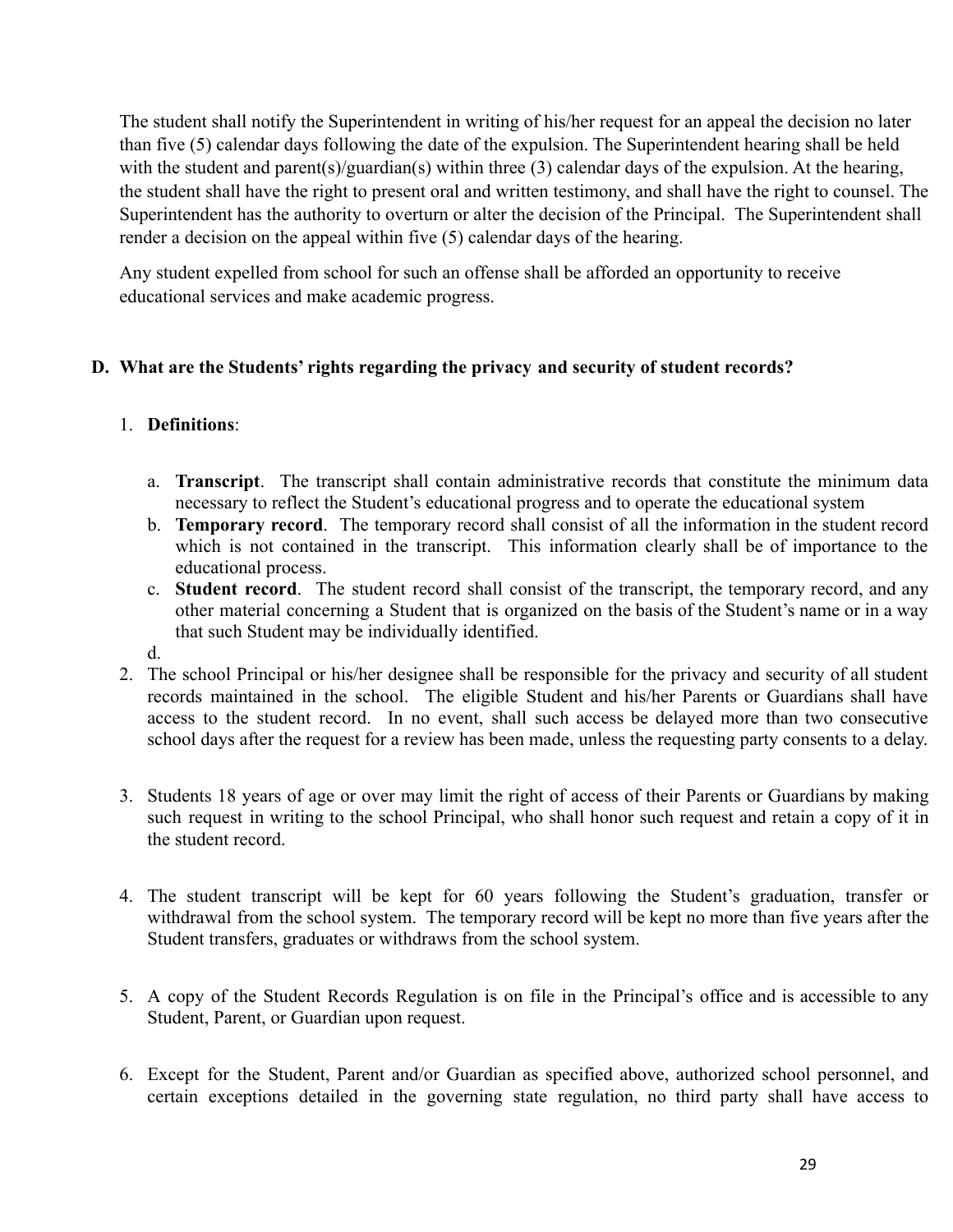information in or from the student record without the specific, informed written consent of the eligible Student or Parent or Guardian. When granting consent, the eligible Student or Parent or Guardian shall have the right to designate which parts of the student record shall be released to a third party.

# **E. What should a Student do if he or she feels rights are being denied?**

- 1. First, the Student should try to talk the problem out with the individual administrator, teacher, coach or club advisor. If the problem cannot be solved in this way, the Student's Parents or Guardian should set up a conference with the individual staff member. If the Student and his/her Parents or Guardian are still not satisfied, they should set up a second conference with the individual staff member and his or her coordinator (or, in the case of a club advisor, with an administrator). This process of conferences should be continued through the Administration to the Superintendent and School Committee.
- 2. There are many avenues to express student opinions and many individuals or groups within the school to help a Student resolve problems; the basic student right is to a good education. All of our efforts are directed toward that goal. Students who sit down in good faith and work towards harmonious solutions to problems will find the entire Staff willing and ready to work with them to reach those solutions.

# **III.STUDENT CONDUCT**

A. Good citizenship is based on respect and consideration for the rights of others. Students will be expected to conduct themselves in a way that the rights and privileges of others are not violated. They will be required to respect constituted authority, to conform to school rules and to those provisions of the law that apply to their conduct.

# **B. The Principal may expel a Student under M.G.L. 71:37H for the following actions:**

- 1. Assaulting a Principal, assistant Principal, teacher, teacher's aide or other educational staff member on school premises or at school-related events including athletic games.
- 2. Being found on school premises or at school-sponsored or school-related events, including athletic games, in possession of a dangerous weapon or a controlled substance.

# **IV. ANTI-BULLYING POLICY Bullying, Cyberbullying, and Retaliation Policy**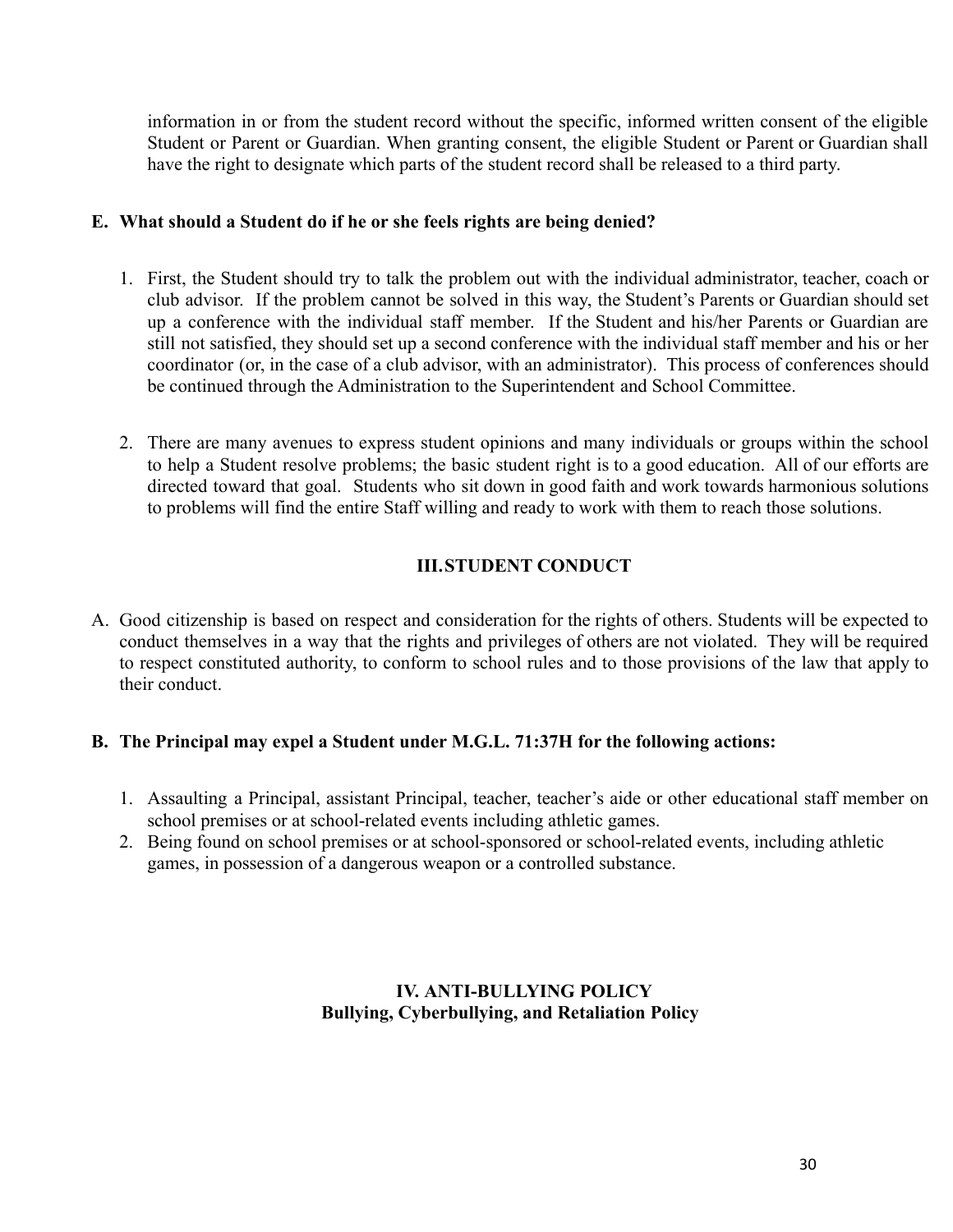A. Bullying, cyberbullying, and retaliation are prohibited. The Department of Elementary and Secondary Education, in accordance with M.G.L. c. 71, § 37O and Chapter 92 of the Acts of 2010, defines these terms as:

# **1. Definitions:**

- a. **Bullying** is the repeated use by one or more students or by a member of a school staff including, but not limited to, an educator, administrator, school nurse, cafeteria worker, custodian, bus driver, athletic coach, advisor to an extracurricular activity or paraprofessional of a written, verbal or electronic expression or a physical act or gesture or any combination thereof, directed at a victim that: (i) causes physical or emotional harm to the victim or damage to the victim's property; (ii) places the victim in reasonable fear of harm to her/himself or of damage to her/his property; (iii) creates a hostile environment at school for the victim; (iv) infringes on the rights of the victim at school; or (v) materially and substantially disrupts the education process or the orderly operation of a school. For the purposes of this section, bullying shall include cyber-bullying.
- b. **Cyber-bullying** is bullying through the use of technology or any electronic communication, which shall include, but shall not be limited to, any transfer of signs, signals, writing, images, sounds, data or intelligence of any nature transmitted in whole or in part by a wire, radio, electromagnetic, photo electronic or photo optical system, including, but not limited to, electronic mail, internet communications, instant messages or facsimile communications. Cyber-bullying shall also include (i) the creation of a web page or blog in which the creator assumes the identity of another person or (ii) the knowing impersonation of another person as the author of posted content or messages, if the creation or impersonation creates any of the conditions enumerated in clauses (i) to (v), inclusive, of the definition of bullying. Cyber-bullying shall also include the distribution by electronic means of a communication to more than one person or the posting of material on an electronic medium that may be accessed by one or more persons, if the distribution or posting creates any of the conditions enumerated in clauses (i) to (v), inclusive, of the definition of bullying.
- c. **Retaliation** is any action taken against a person who reports bullying, provides information during an investigation of bullying, or witnesses or has reliable information about bullying.

# **B. INCIDENT REPORTING**

- 1. Students are expected to report all incidents or suspicions of bullying, cyberbullying or retaliation to the Principal/Vice Principal in a timely manner. Verbal reports will need to be documented on the form contained within the student handbook, which will also be available on the District website and front offices of each school.
- 2. Confidential / anonymous reports can be emailed to:  $\frac{\text{concerns}(a)\text{mohawkschools.org}}{\text{Concents}(a)\text{mohawkschools.org}}$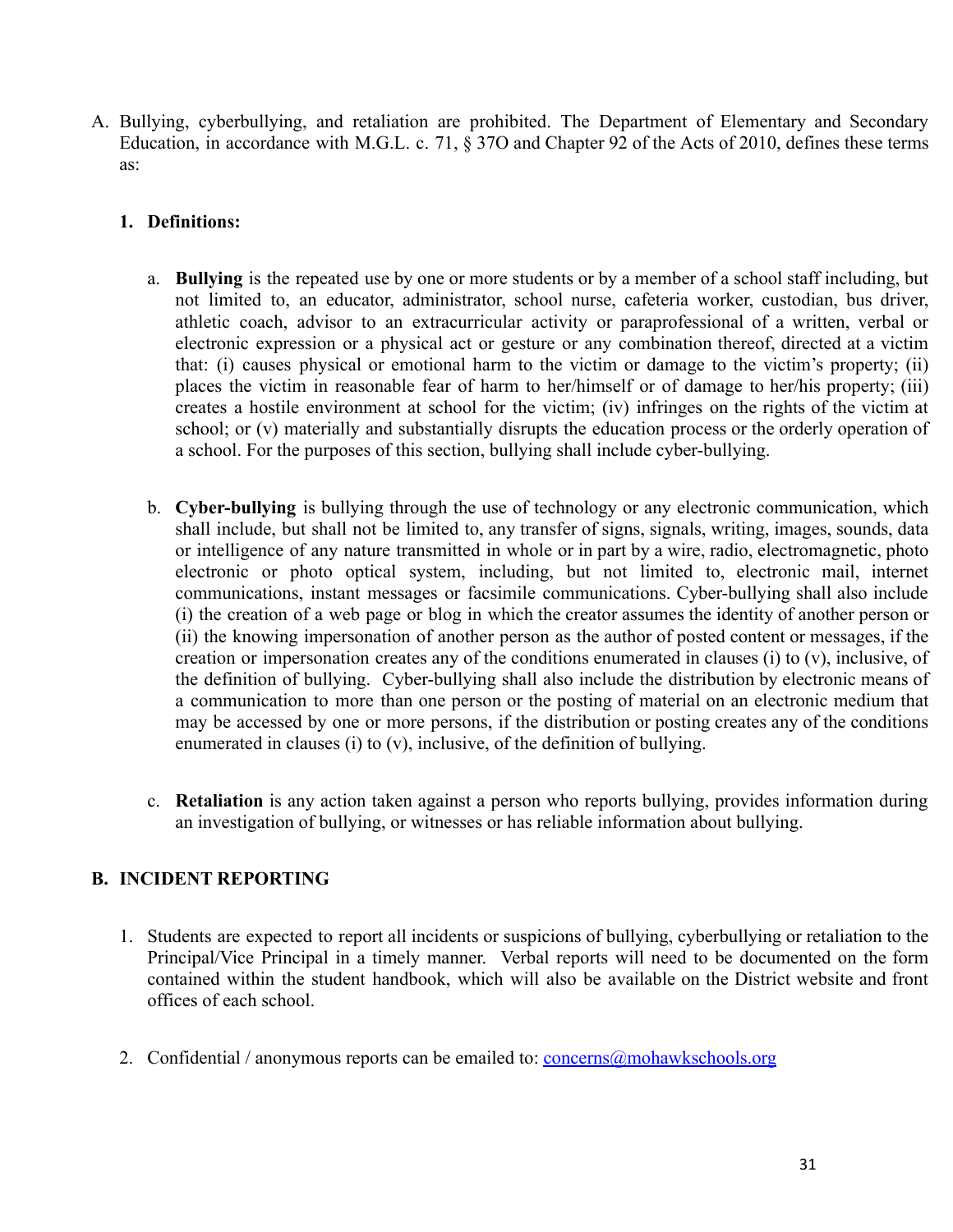a. (Note: No disciplinary action will be taken against a Student based solely on an anonymous report.)

# **C. ADMINISTRATIVE RESPONSE**

- 1. Principal/Vice Principal interviews alleged victim and completes Bullying Incident Report, which opens an investigation.
- 2. Principal/Vice Principal interviews the alleged perpetrator and any witnesses.
- 3. Principal/Vice Principal creates preliminary Student Safety Plans for the alleged victim and the alleged perpetrator and informs the Students' families.
- 4. Principal/Vice Principal completes the investigation and makes a determination.
- 5. If a determination is made that bullying has occurred, the Principal/ Vice Principal shall take appropriate disciplinary action with the Student, inform the involved families, and, as appropriate, notify the local law enforcement agency if criminal charges may be pursued against the perpetrator.
- 6. If the Principal/Vice Principal determines that a Student has knowingly made a false bullying accusation, appropriate disciplinary action may be initiated.
- 7. Principal/Vice Principal, in consultation with the school Guidance Counselor and/or Psychologist, creates a more permanent Student Safety Plan subject to review and revision as needed.

# **D. RANGE OF DISCIPLINE**

1. Based on the particular circumstances of the bullying determination, the Principal/ Vice Principal shall impose reasonable, respectful and realistic consequences up to and including expulsion.

# **E. LEGAL REF: MGL, CHAPTER 269: SECTION 19**

1. Each institution of secondary education and each public and private institution of post secondary education shall issue to every student group, student team or student organization which is part of such institution or is recognized by the institution or permitted by the institution to use its name or facilities or is known by the institution to exist as an unaffiliated student group, student team or student organization, a copy of this section and sections seventeen and eighteen; provided, however, that an institution's compliance with this section's requirements that an institution issue copies of this section and sections seventeen and eighteen to unaffiliated student groups, teams or organizations shall not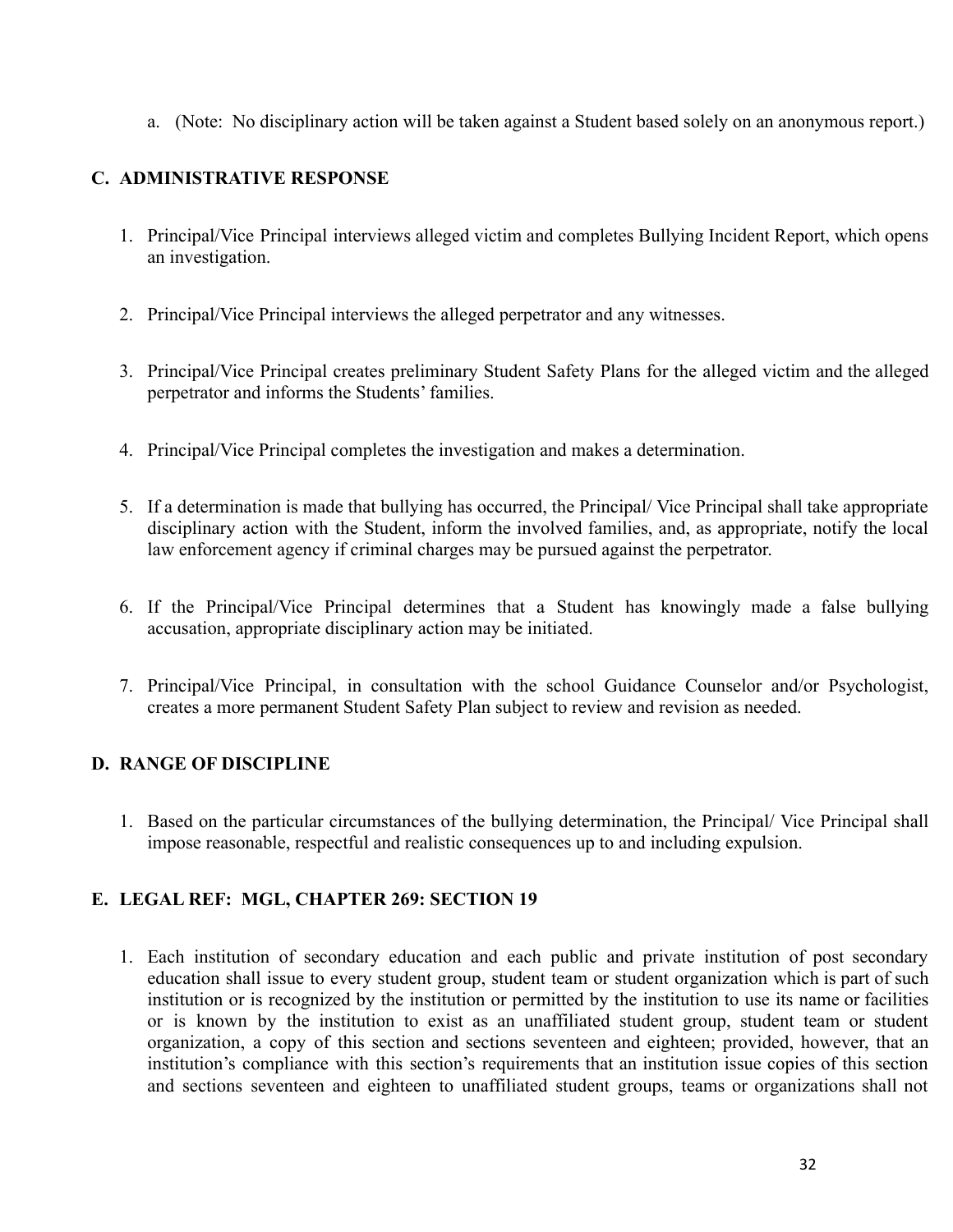constitute evidence of the institution's recognition or endorsement of said unaffiliated student groups, teams or organizations.

- 2. Each such group, team or organization shall distribute a copy of this section and sections seventeen and eighteen to each of its members, plebes, pledges or applicants for membership. It shall be the duty of each such group, team or organization, acting through its designated officer, to deliver annually, to the institution an attested acknowledgement stating that such group, team or organization has received a copy of this section and said sections seventeen and eighteen, that each of its members, plebes, pledges, or applicants has received a copy of sections seventeen and eighteen, and that such group, team or organization understands and agrees to comply with the provisions of this section and sections seventeen and eighteen.
- 3. Each institution of secondary education and each public or private institution of post secondary education shall, at least annually, before or at the start of enrollment, deliver to each person who enrolls as a full time student in such institution a copy of this section and sections seventeen and eighteen.
- 4. Each institution of secondary education and each public or private institution of post secondary education shall file, at least annually, a report with the board of higher education and in the case of secondary institutions, the board of education, certifying that such institution has complied with its responsibility to inform student groups, teams or organizations and to notify each full time student enrolled by it of the provisions of this section and sections seventeen and eighteen and also certifying that said institution has adopted a disciplinary policy with regard to the organizers and participants of hazing, and that such policy has been set forth with appropriate emphasis in the student handbook or similar means of communicating the institution's policies to its Students. The board of higher education and, in the case of secondary institutions, the board of education shall promulgate regulations governing the content and frequency of such reports, and shall forthwith report to the attorney general any such institution which fails to make such report.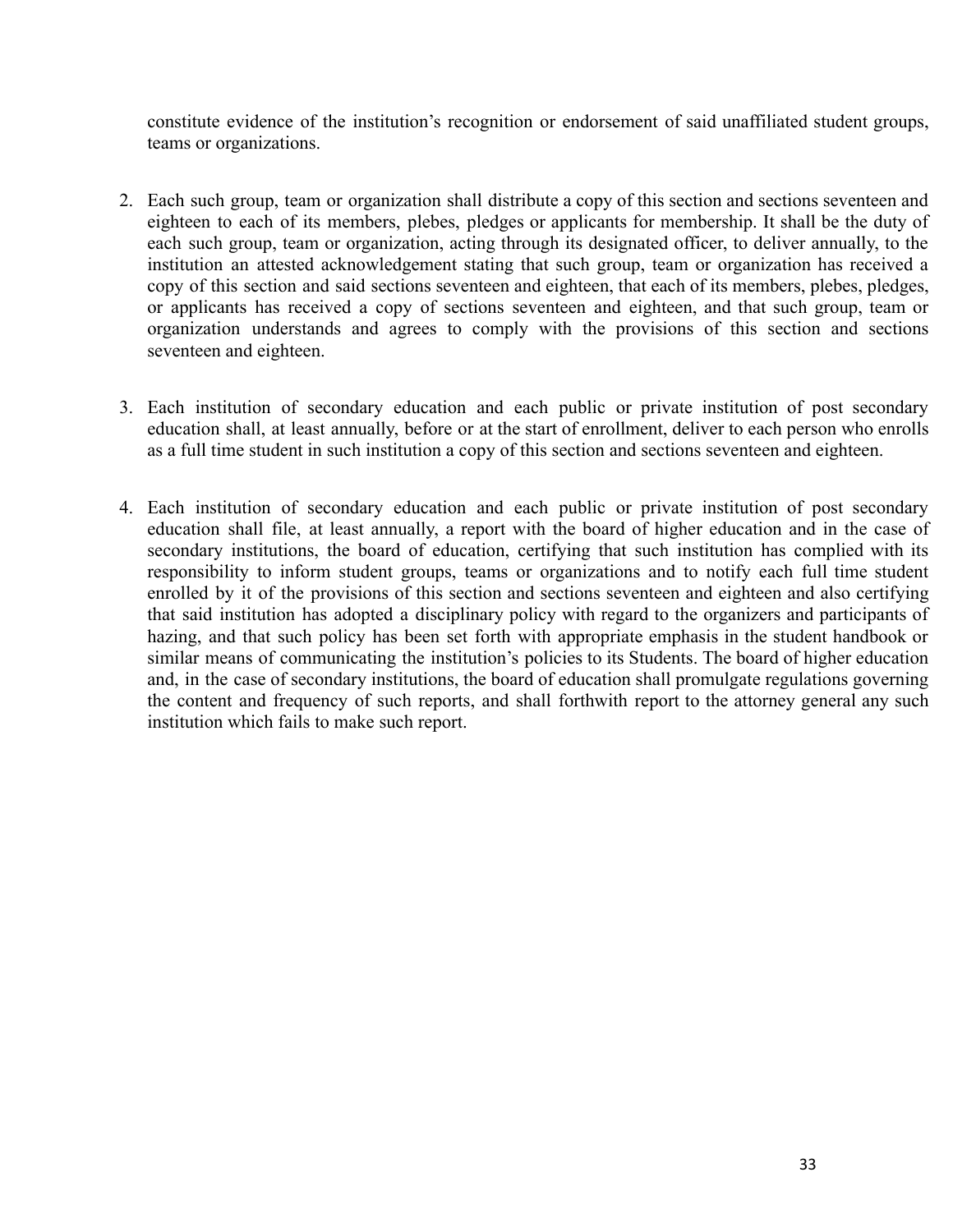# **MOHAWK TRAIL REGIONAL SCHOOL DISTRICT Incident Report for Bullying, Cyber Bullying, or Harassment**

| Date of Report:                                                                                                                         |  | Reporter: Student Staff Parent/Community |
|-----------------------------------------------------------------------------------------------------------------------------------------|--|------------------------------------------|
| Student/s being targeted:                                                                                                               |  |                                          |
| Student/s participating in the bullying, cyberbullying, or harassment: (Please provide as much descriptive<br>information as possible.) |  |                                          |
|                                                                                                                                         |  |                                          |
|                                                                                                                                         |  |                                          |
|                                                                                                                                         |  |                                          |
|                                                                                                                                         |  |                                          |
|                                                                                                                                         |  |                                          |
|                                                                                                                                         |  |                                          |

Provide a detailed summary of your concerns: *(Please consider these questions: What happened? When did it happen? Where? How often? Who else knows? Has it happened before?)*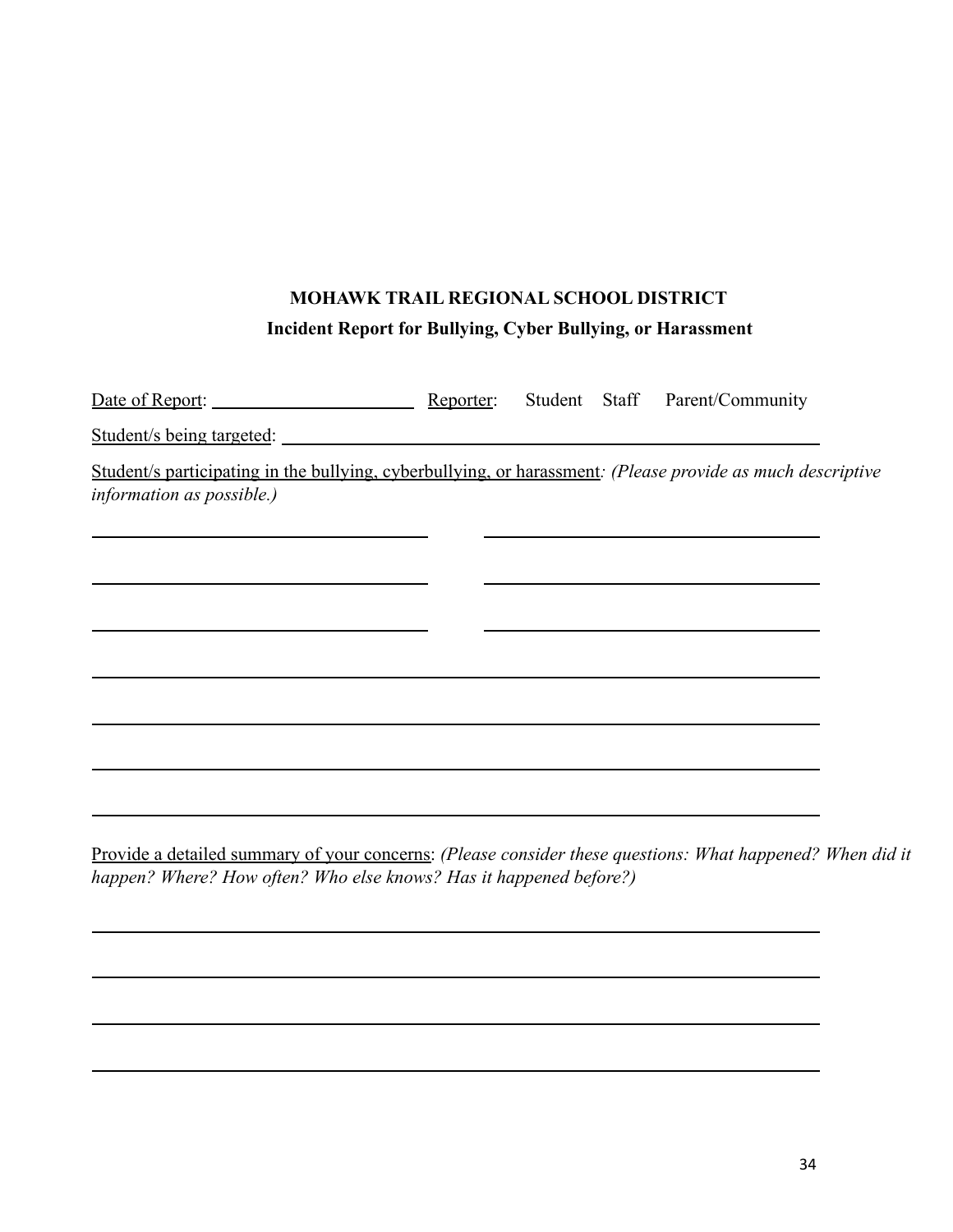*\*Confidential Reports can also be submitted via e-mail to: [concerns@mohawkschools.org](mailto:concerns@mohawkschools.org)*

# **VI.HEALTH SERVICES**

The Health Office is staffed daily by a Nurse. There is ALWAYS a Registered Nurse on call if there is a Licensed Practical Nurse covering the health office. The nurse is available to do the following:

- 1. Provide first aid and illness assessment.
- 2. Provide initial emergency care.
- 3. Administer medications.
- 4. Perform treatments and procedures.
- 5. Perform mandated screenings.
- 6. Act as a health resource for Students, Parents, and Staff.
- 7. Maintain the health records, which include at a minimum medical history, immunizations, physical examinations, screening results, and emergency information.
- 8. Develop Individual Health Care Plans (IHCP) for students diagnosed with life-threatening conditions.

The school nurse also helps to identify health care and social needs, makes appropriate referrals, attends IEP and 504 meetings if a health issue is involved, and serves on committees.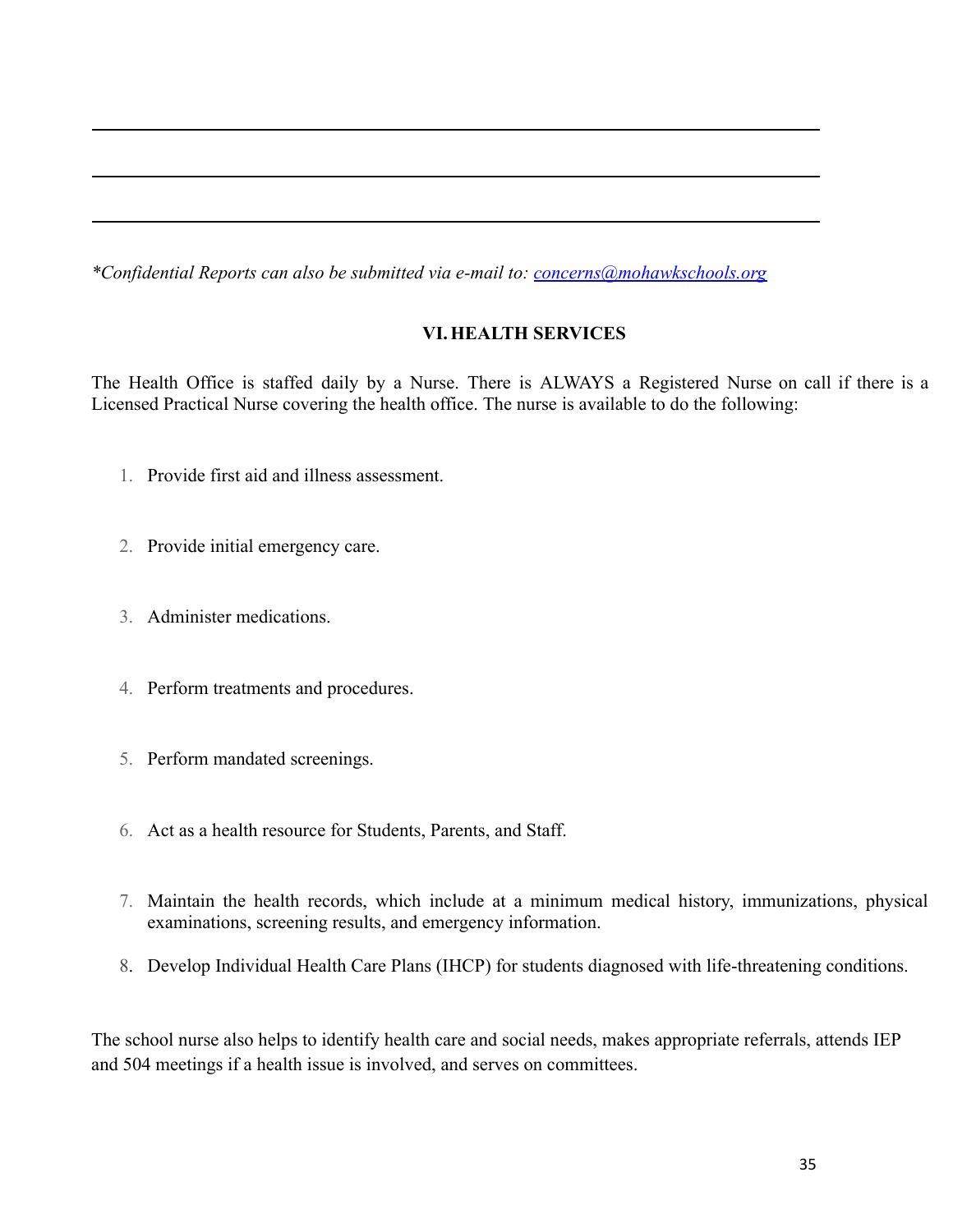# **A. When Should Your Child Stay Home From School?**

- 1. If your child has a fever of 100 degrees or higher, please keep your child home until fever free for 24 hours without the use of fever reducing medications.
- 2. If your child is experiencing vomiting and/or diarrhea he/she should be kept at home until symptoms have resolved and he/she is able to keep down food and liquid for at least 12 hours.
- 3. If the white part of your child's eye appears red and you notice a green or yellow discharge from the eye, call your healthcare provider. Your child may have conjunctivitis ("pink eye"), a common but contagious eye infection. Your child may need antibiotic eye ointment which will need to be used for 24 hours before he/she can return to school.
- 4. If your child has an unusual rash or a rash associated with a fever, have your child evaluated by your healthcare provider. A rash may be a sign of a bacterial or viral illness, an allergic reaction to a medication, food, or something in the environment (plants, chemicals, detergents).
- 5. If your child has a contagious illness such as strep throat, flu, or chicken pox. Discuss with the child's provider and school nurse on how long your child should remain home.
- 6. If your child has a persistent cough, which is not improving, we recommend that he/she be evaluated by your healthcare provider.

# *B.* **Hand Sanitizer**

To prevent the spread of germs, including COVID-19, CDC recommends washing hands with soap and water whenever possible because it reduces the amount of many types of germs and chemicals on hands. But if soap and water are not readily available, using a hand sanitizer with at least 60% alcohol can help you avoid getting sick and spreading germs to others.

- Choose only FDA approved hand sanitizers with at least 60% alcohol (often listed on the label as ethanol, ethyl alcohol, isopropanol, or 2-propanol).
- Rub the gel over all the surfaces of your hands and fingers *until your hands are dry*.
- Keep alcohol-based hand sanitizer out of your eyes.
- *DO NOT* rinse or wipe off the alcohol-based hand sanitizer before it's dry

Hand sanitizer stations will be available throughout the school in areas of high visibility of staff, in classrooms that do not have a sink, and at entrances to buildings.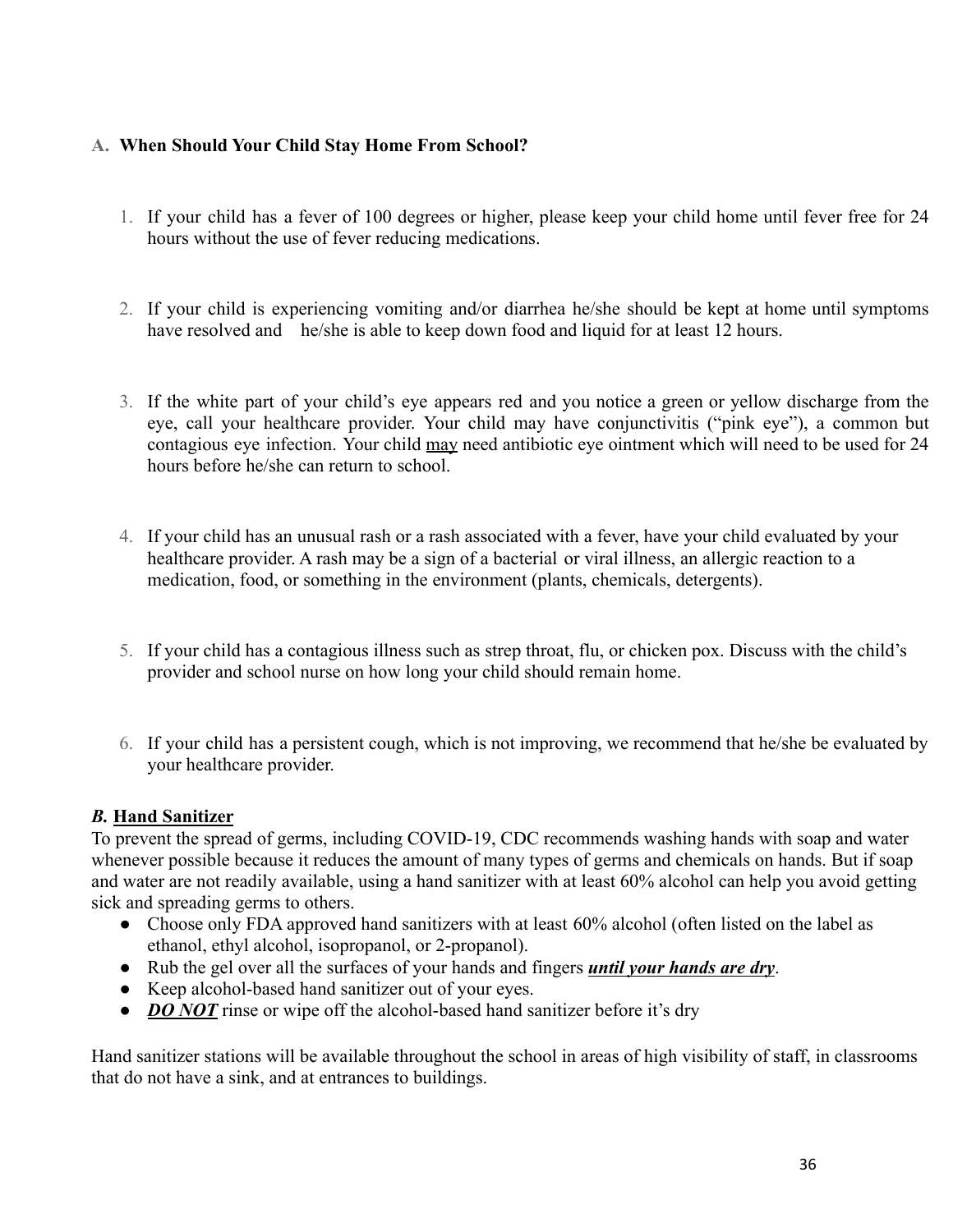If parents/guardians do not wish for their student to use the hand sanitizer provided by the school, please send in an **opt-out letter** to the nurses office to have on file. Students with this letter will be expected to wash their hands using soap and water throughout the day.

# *C.* **Motion Sickness**

If your child has a history of motion sickness and is going on a school field trip, if you would like them to have Dramamine, you will need to provide a sealed container with the medication with your child's name on it, and sign a permission slip for the nurse to administer the Dramamine.

# *D. Immunization Requirements:*

|                    | By two years old                                                                                      | MASSACHUSETTS SCHOOL IMMUNIZATION REQUIREMENTS 2021-2022<br><b>By Kindergarten</b>                                | By 7th Grade                                                                                                                                                                                                                                                        | By 11th Grade                                                                                                                                                                                                                                                                                                                  |
|--------------------|-------------------------------------------------------------------------------------------------------|-------------------------------------------------------------------------------------------------------------------|---------------------------------------------------------------------------------------------------------------------------------------------------------------------------------------------------------------------------------------------------------------------|--------------------------------------------------------------------------------------------------------------------------------------------------------------------------------------------------------------------------------------------------------------------------------------------------------------------------------|
|                    |                                                                                                       |                                                                                                                   |                                                                                                                                                                                                                                                                     |                                                                                                                                                                                                                                                                                                                                |
| DtaP/DTP/DT/Td     | 4 doses of DTaP/DPT                                                                                   | 5 doses; 4 doses are<br>acceptable if the<br>fourth dose is given<br>on or after the 4 <sup>th</sup><br>birthday. | Tdap and history of DTaP primary series or<br>age appropriate catch-up vaccination.                                                                                                                                                                                 |                                                                                                                                                                                                                                                                                                                                |
| <b>Hepatitis B</b> |                                                                                                       | 3 doses; laboratory evidence of immunity acceptable                                                               |                                                                                                                                                                                                                                                                     |                                                                                                                                                                                                                                                                                                                                |
| Hib                | 1-4 doses; the<br>number of doses is<br>determined by<br>vaccine product and<br>age the series begins | N/A                                                                                                               | N/A                                                                                                                                                                                                                                                                 | N/A                                                                                                                                                                                                                                                                                                                            |
| <b>MMR</b>         | 1 dose given after the<br>first birthday                                                              | evidence of immunity acceptable                                                                                   | 2 doses second dose must be given $\geq$ 28 days after first dose; laboratory                                                                                                                                                                                       |                                                                                                                                                                                                                                                                                                                                |
| Meningococcal      | N/A                                                                                                   | N/A                                                                                                               | 1 dose; 1 dose<br>MenACWY<br>(formerly MCV4)<br>required.<br>Meningococcal B<br>vaccine is not<br>required and does not<br>meet this<br>requirement.                                                                                                                | 2 doses; second dose<br>MenACWY<br>(formerly MCV4)<br>must be given on or<br>after the 16th birthday<br>and $\geq 8$ weeks after<br>the previous dose. 1<br>dose is acceptable if it<br>was given on or after<br>the 16th birthday.<br>Meningococcal B<br>vaccine is not<br>required and does not<br>meet this<br>requirement. |
| Polio              | 3 doses                                                                                               | months after the previous dose                                                                                    | 4 doses; fourth dose must be given on or after the 4 <sup>th</sup> birthday and $\geq 6$<br>months after the previous dose, or a fifth dose is required. 3 doses are<br>acceptable if the third dose is given on or after the 4 <sup>th</sup> birthday and $\geq 6$ |                                                                                                                                                                                                                                                                                                                                |

# MASSACHUSETTS SCHOOL IMMUNIZATION REQUIREMENTS 2021-2022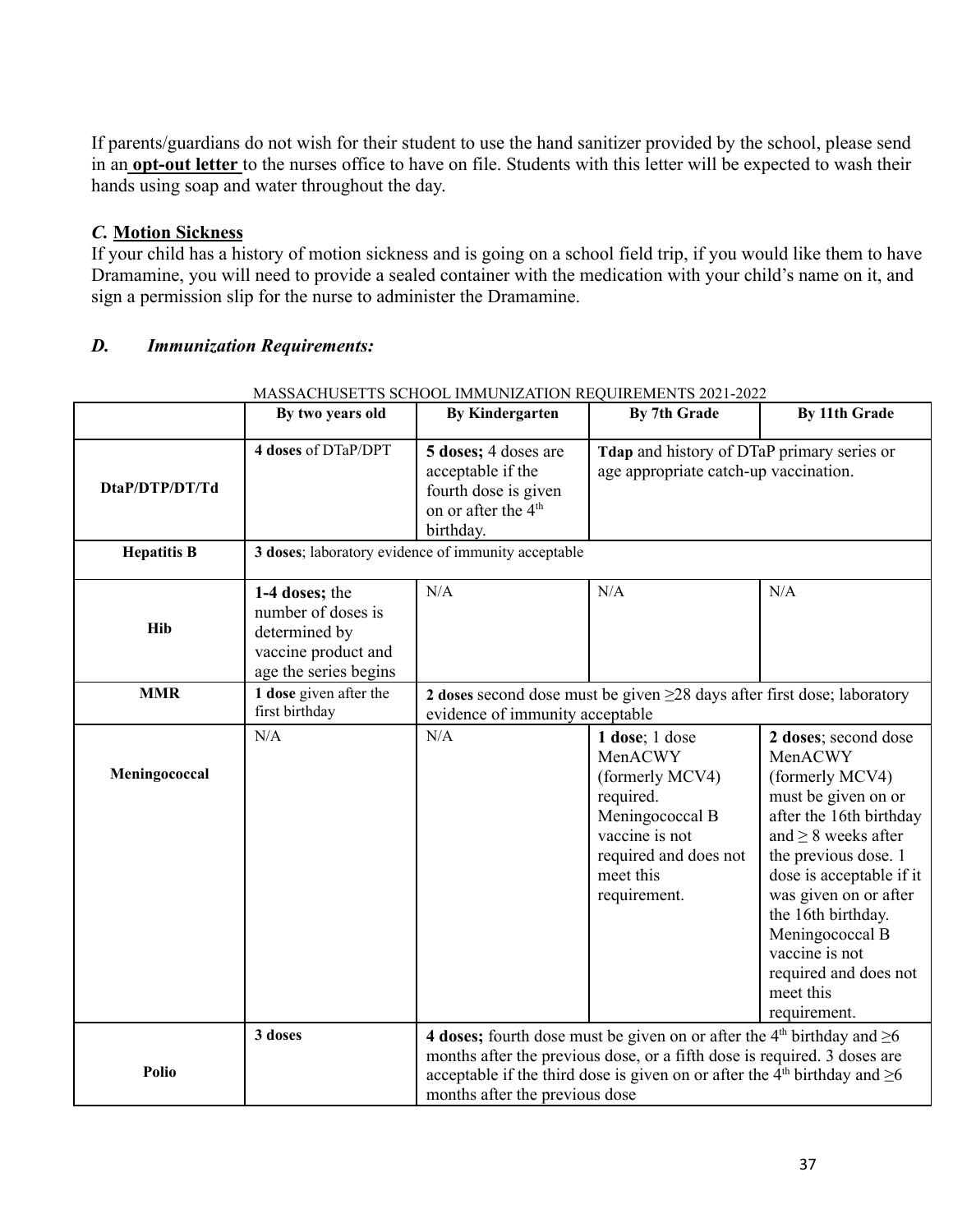# [105 CMR 220.000 Immunization of Students Before Admission](https://www.mass.gov/regulations/105-CMR-22000-immunization-of-students-before-admission-to-school) to School

Immunization exemptions are granted if documentation is provided that states that immunizations conflict with religious beliefs or that there is a medical contraindication. The school nurse can provide you with the appropriate forms to complete. Such exemptions *must be renewed annually at the start of the school year.*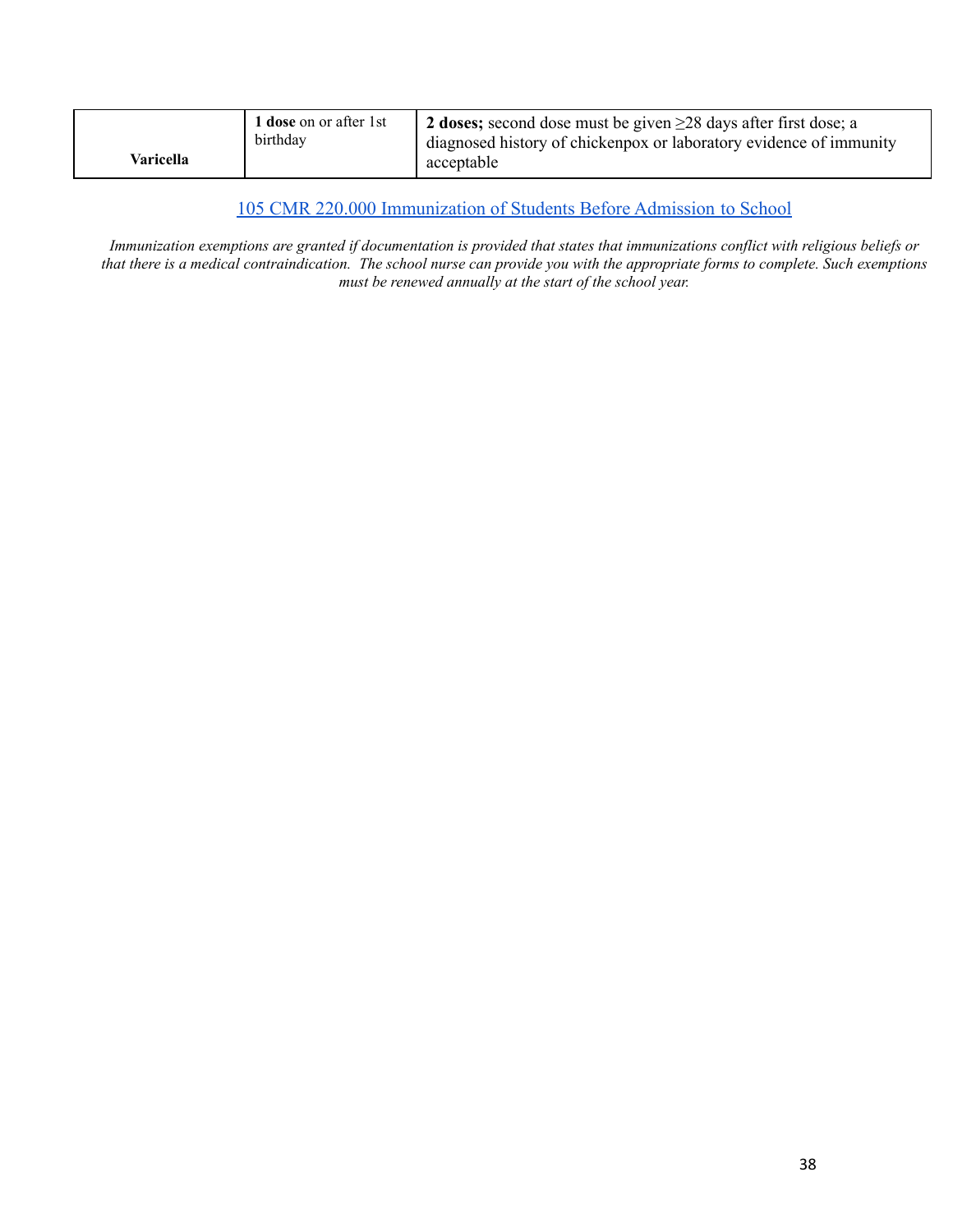# **E. Parent/Guardian Responsibilities:**

1. If your child is sick or has an accident of sufficient seriousness to warrant it, the school will get in touch with the Parent/Guardian to take the child home and arrange for needed medical attention.

# **2. If your child will be absent, it is your responsibility to call and inform the school.**

- 3. Please notify the school nurse if there are any changes in your child's health, if your child will be out of school for an extended period of time, or if your child has a contagious disease (we may need to take precautions to protect the health of others).
- 4. **Please complete and return the Annual Medical Update/Emergency form that is sent home at the beginning** of each school year. It is extremely important that this form be completed fully and returned to the school nurse. This information is essential to the nurse so that she has an accurate and current picture of your child's health status and so that she can also contact you or your designee in the event that your child is ill or injured.

# **F. Medication Policy**

- 1. Prescription medications can be given during school hours if the school nurse has a health care provider's order and a signed parental permission form. Please ask the school nurse for the appropriate forms.
- 2. Medication must be delivered to the school in a pharmacy- or manufacturer-labeled container by a Parent, Guardian, or a responsible adult. **Students are not allowed to bring medication to school.**
- 3. All medications are to be kept in the nurse's office unless a Student is authorized by the school nurse to "self-administer" and carry medication on his/her person.
- 4. In order for a Student to "self-administer" medication at school the following conditions must be met:
	- a. The health care provider provides written permission.
	- b. The Parent/Guardian signs a consent form for self-administration.
	- c. The nurse agrees that it is safe for the Student to self-administer. The final decision rests with the nurse.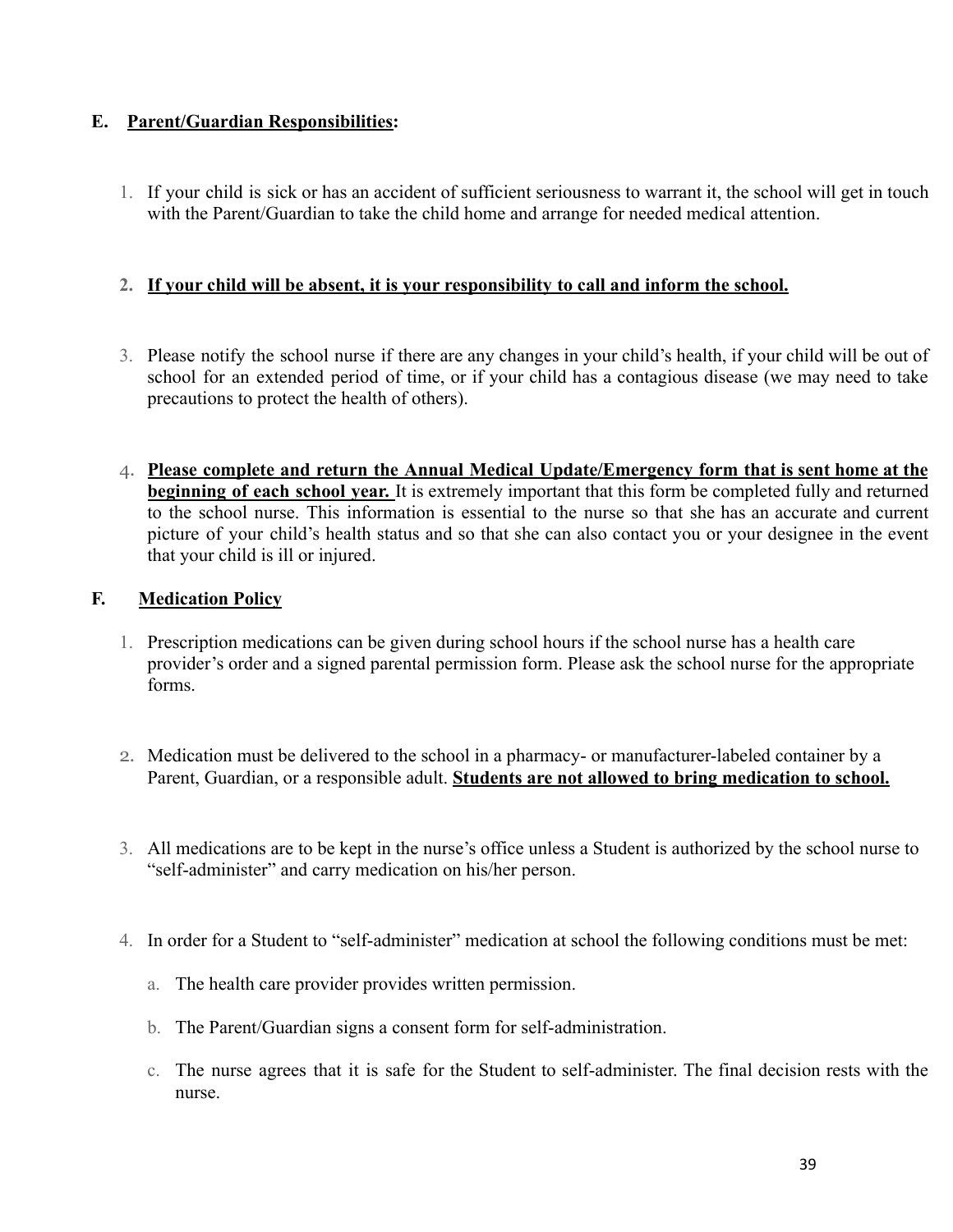# **G. State Mandated Screenings**

- 1. **Hearing/Vision**: Students are screened yearly. In addition, Students may be screened at any time during the school year upon request. Vision and hearing screenings are provided by school nurses and are not as comprehensive as exams by health care providers. Therefore, they should not be considered a replacement. The purpose of the screening is to identify students who need additional testing and then inform the Parents/Guardians through a referral.
- 2. **Height/Weight**: All Students are screened yearly.
- 3. **Postural Screening**: Students are screened in Grades 5 and 6.

# **H. Physical Examination Requirements**

- 1. Physical exams are required in Preschool and Kindergarten (annually) and in Grade 4. Physical exams are also required for new students entering into the MTRSD. Physical exam forms are available from the school nurse.
- 2. Students without complete documentation of the required immunizations and physical exam will be excluded from the start of school.

# **I. School Health Insurance**

Lefebvre Insurance, Inc. provides school insurance. Information is sent home at the beginning of the school year.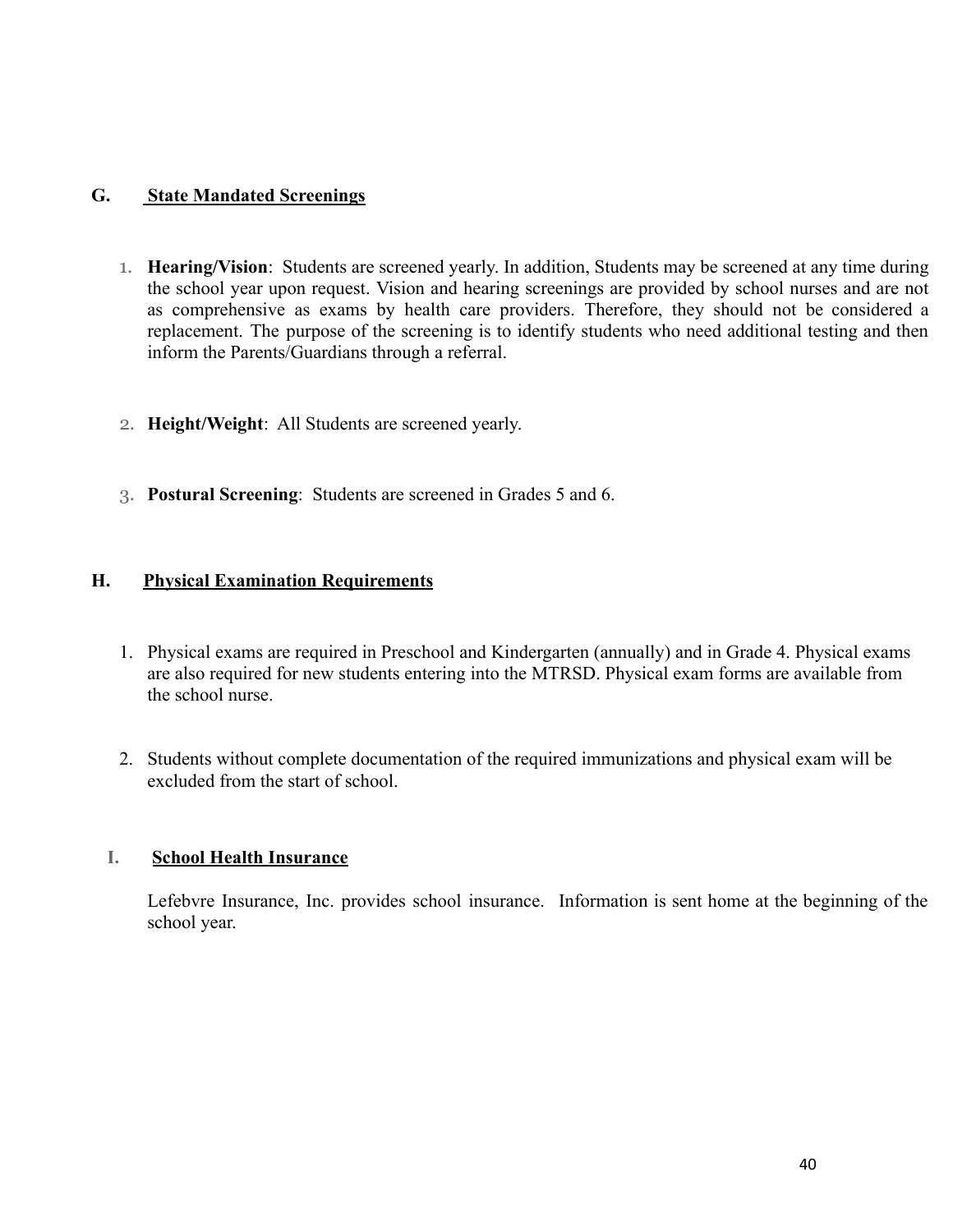#### **VII. SAFE STUDENT TRANSPORTATION POLICY AND PROCEDURES**

**A.** The School Committees of these three districts will send representatives to a Joint Transportation Committee, which will be responsible for contracting for transportation services, and examining and making recommendations relative to transportation. Management of transportation services will be handled through the office of the Superintendent by the Director of Transportation. The above listed school districts have the responsibility to provide eligible K-12 Students with safe and efficient transportation. Parents have the responsibility to help Students get to bus stops.

#### **B. Routing and Location of Bus Stops**

- 1. Bus routes will be established with consideration given to the concentration of Students, the road conditions, location of schools, safety and economy of operation, and so that Students are transported in the most efficient manner. Elementary Students will ride the bus no longer than one hour. High School Students will ride no longer than 1-¼ hours. All bus routes will follow public roads.
- 2. The Districts will comply with all applicable state laws for minimal standards of service. Students living more than one and one-half miles from a schoolhouse, as measured by commonly traveled roads, will be provided service. The Districts have the right to establish bus stops up to 1 mile from a Student's residence.
- 3. In some cases, Parents may be contracted with to provide transportation.
- 4. Students will ride their assigned bus unless they provide parental/guardian permission slips to the school office to ride a different bus. They may only ride another bus when seats are available. Students may not stand on the bus.

#### **C. Due Process**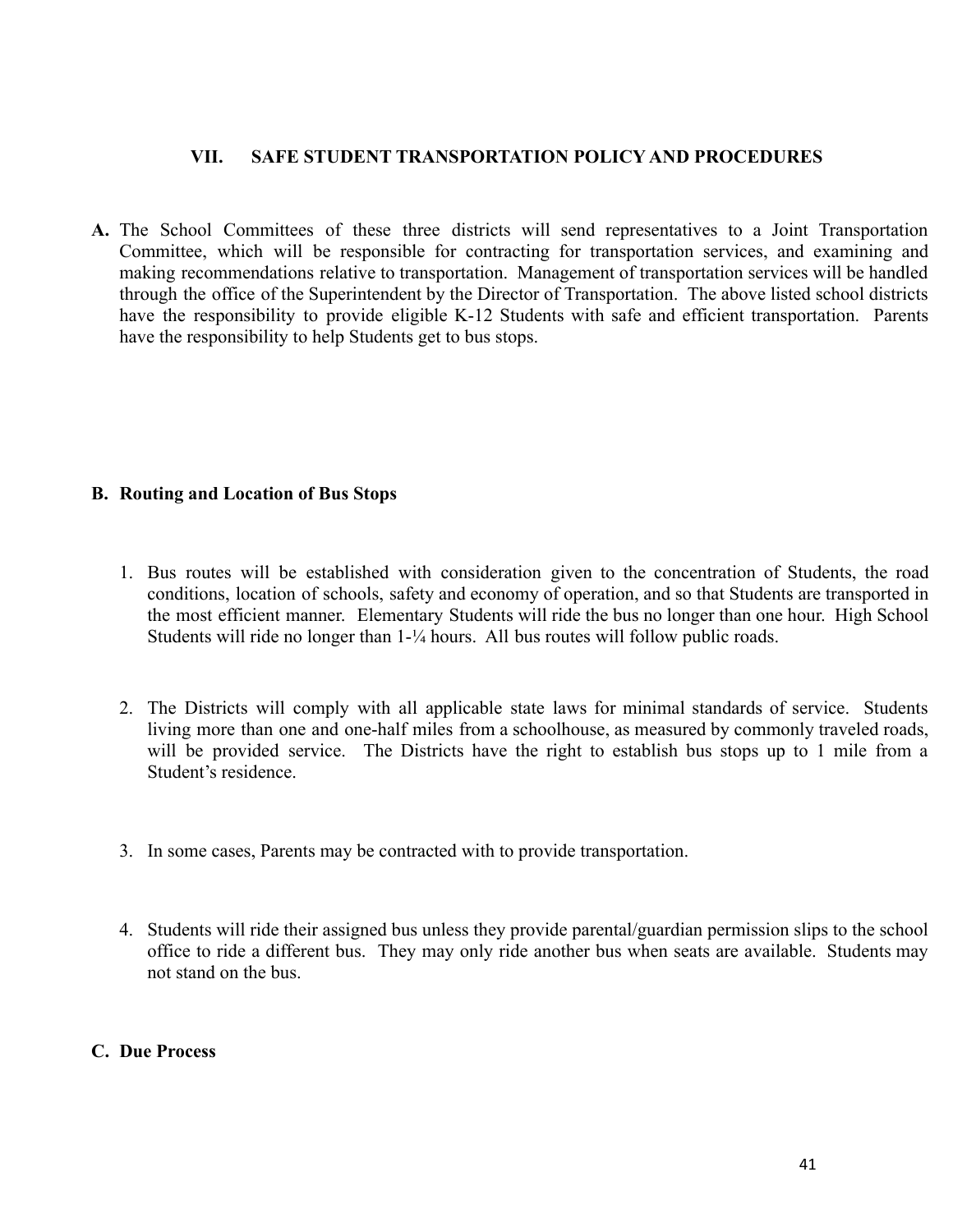1. Parents/Guardians/Students dissatisfied with transportation service may appeal to the Director of Transportation. If still dissatisfied, Parents/Guardians/Students may appeal to the Superintendent of Schools. Finally, if the concern stems from school district policy, further appeal may be made to the appropriate school district Transportation Subcommittee. Or, if the concern stems from the three-district policy, further appeal may be made to the Three-District Transportation Subcommittee.

#### **D. Student Conduct**

1. Parents and Students will sign an annual agreement regarding rules for bus riding, which will be kept on file in the schools.

#### **E. Special Needs Transportation**

1. Children with special needs will be transported in accordance with their Individualized Education Plan when special transportation requirements are specified in the IEP.

#### **F. Service on Major Highways**

1. When embarking or disembarking from a bus on a state highway or other heavily traveled road, elementary Students will be not required to cross the road.

# **G. Time of Arrival**

1. Bus transportation will be arranged so that Students arrive in time for school. However, supervision is not provided for Students until fifteen minutes before the start of school. Elementary Students should not arrive earlier than fifteen minutes before the start of school unless enrolled in a before school program.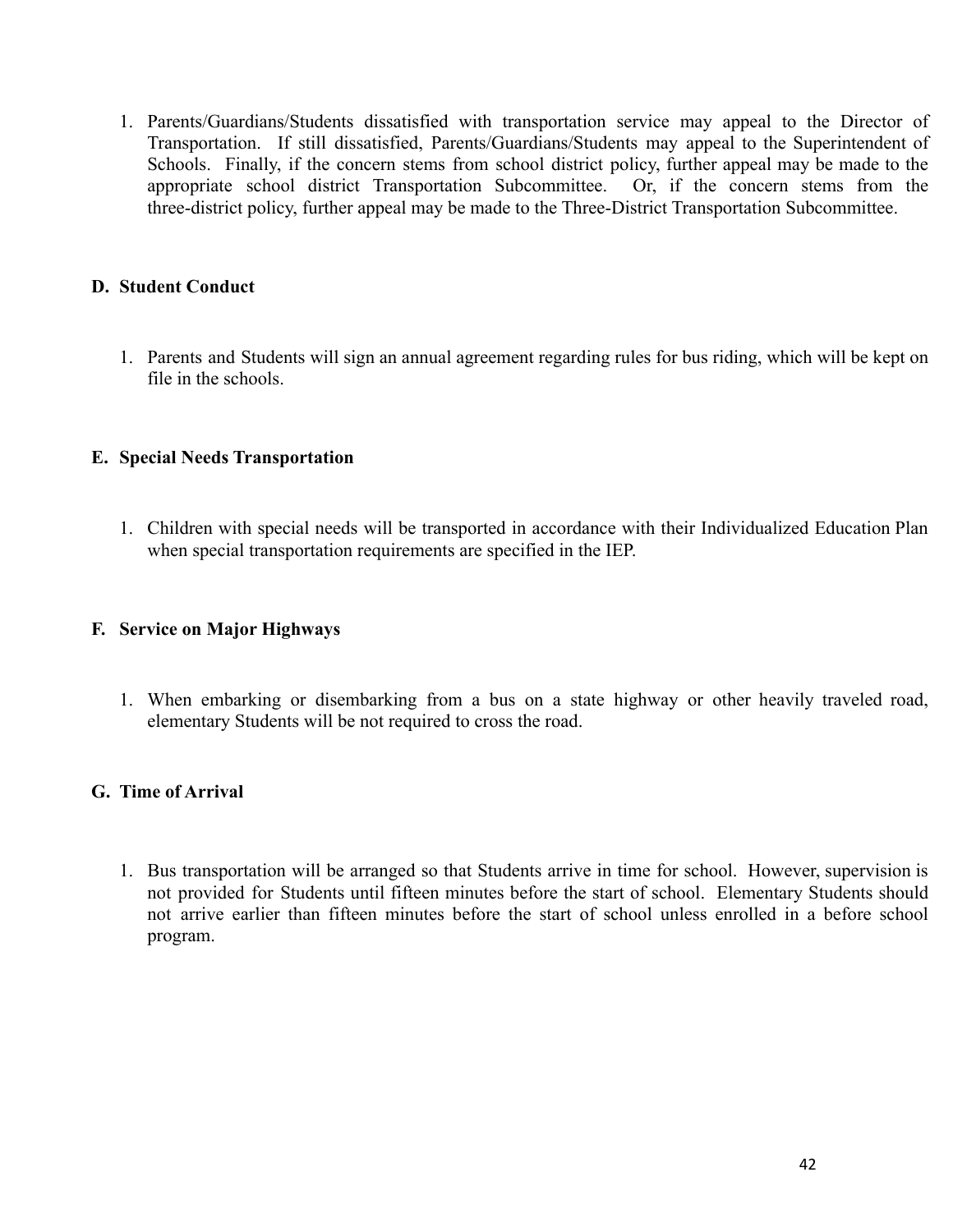#### **H. Transportation of Students Off-Campus**

1. Students participating in off campus curricular and extracurricular activities under the direction and supervision of school personnel shall be transported to and from such activities by vehicles operating under contract with School Committees or by volunteers.

#### **I. Transportation of Choice Students**

- 1. Each School Committee will be responsible for formulating and administering its policy regarding access of transportation to choice Students. Transportation for choice students is at the discretion of the District and is not required by law. Consideration will be given with the following provisions:
	- a. there must be sufficient room
	- b. it will not cause a bus to deviate from its existing route
	- c. it does not result in additional cost to the District.

# **J. School Bus Regulations**

- 1. Bus operators are in charge of the bus and the passengers. They are responsible for the safety of the pupils and for their conduct on the bus. Riding the bus is a privilege that can be denied temporarily or permanently, if a pupil's behavior warrants it. The operator reports to the bus company all violations of rules, and a pupil may become ineligible for transportation if his/her behavior creates a problem on the school bus. It is necessary for Students to observe the following rules:
	- a. Be at the stopping places on time and ready to get into the bus with the least possible delay, in order to keep the bus on schedule.
	- b. Do not stand or play in the roadway while waiting for the bus.
	- c. Remain at least five feet from the bus when it stops to pick up, and move toward the bus only when the door opens.
	- d. Students having to cross the road when boarding or leaving are to cross in front of the bus, NOT IN THE REAR, upon the driver's signal. All Students are to use extreme caution by looking at traffic both ways before crossing the road.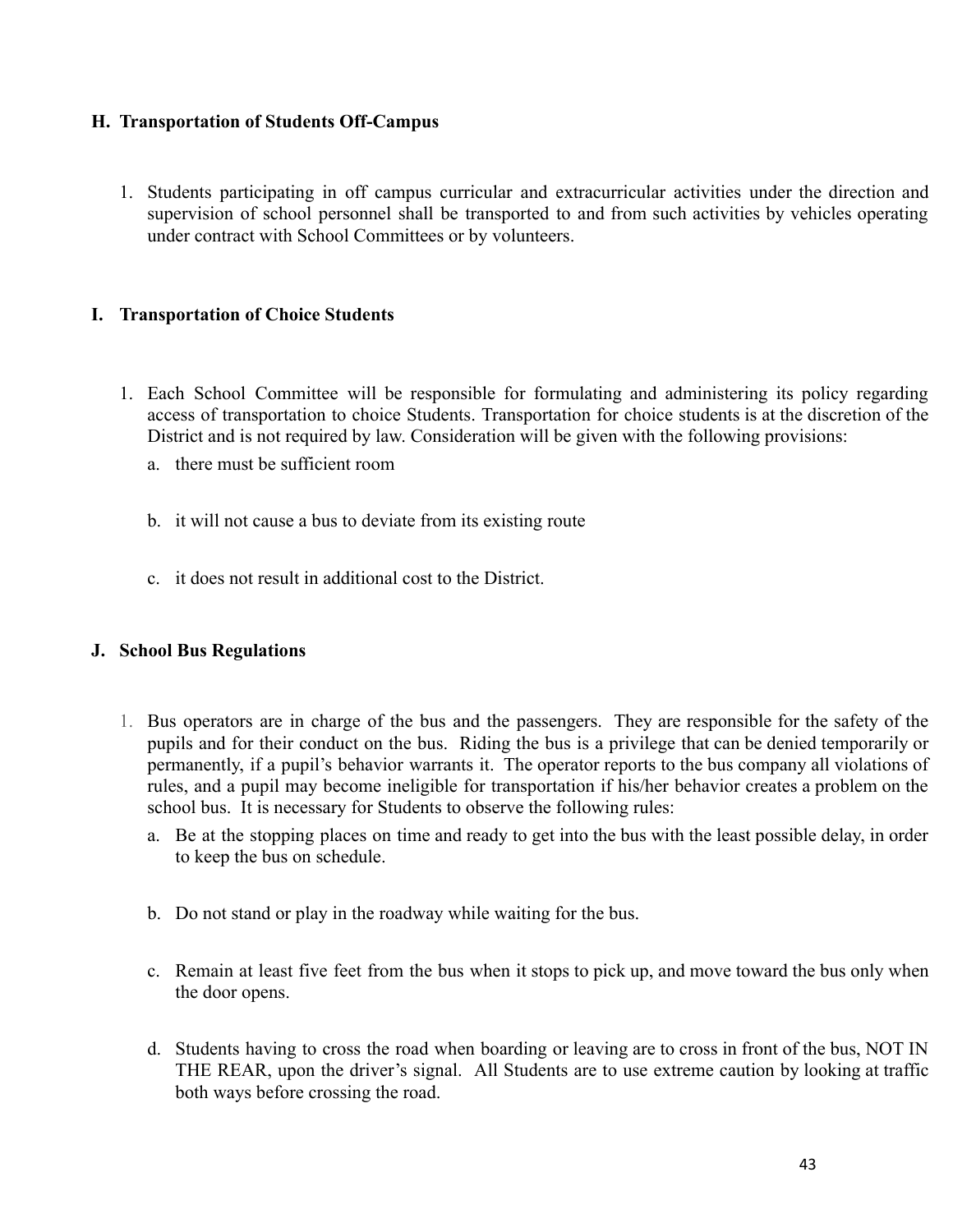- e. After boarding the bus, take a seat as quickly as possible. The driver may assign you a special seat.
- f. Students will not be allowed to board or leave the bus at any other place other than their regular stop without written consent from their Parent(s).
- g. Students must provide the driver with written authorization in order to ride anywhere other than that to which regularly assigned.
- h. Obey the bus driver at all times while under his/her supervision.
- i. Do not bring animals, firearms, weapons, explosives, any objects prohibited from school grounds or any dangerous objects on the bus.
- j. Maintain an acceptable manner of conduct at all times. Smoking, vulgarity, and loud, boisterous or other improper conduct will not be permitted.
- k. Remain seated while the bus is in motion.
- l. Do not extend arms or head out of the bus windows at any time.
- m. Keep aisles clear of lunch boxes, musical instruments, books, etc.
- n. Assist the bus driver in keeping the bus clean by not eating or drinking while on the bus.
- o. Remain absolutely quiet when approaching a railroad crossing.
- p. Do not play a radio on the bus.
- q. Do not tamper with operating mechanisms on the emergency door.
- r. Do not operate the service (front) door; this is the responsibility of the driver.
- s. Do not damage or deface any part of the bus. Parents can be held responsible for repairs.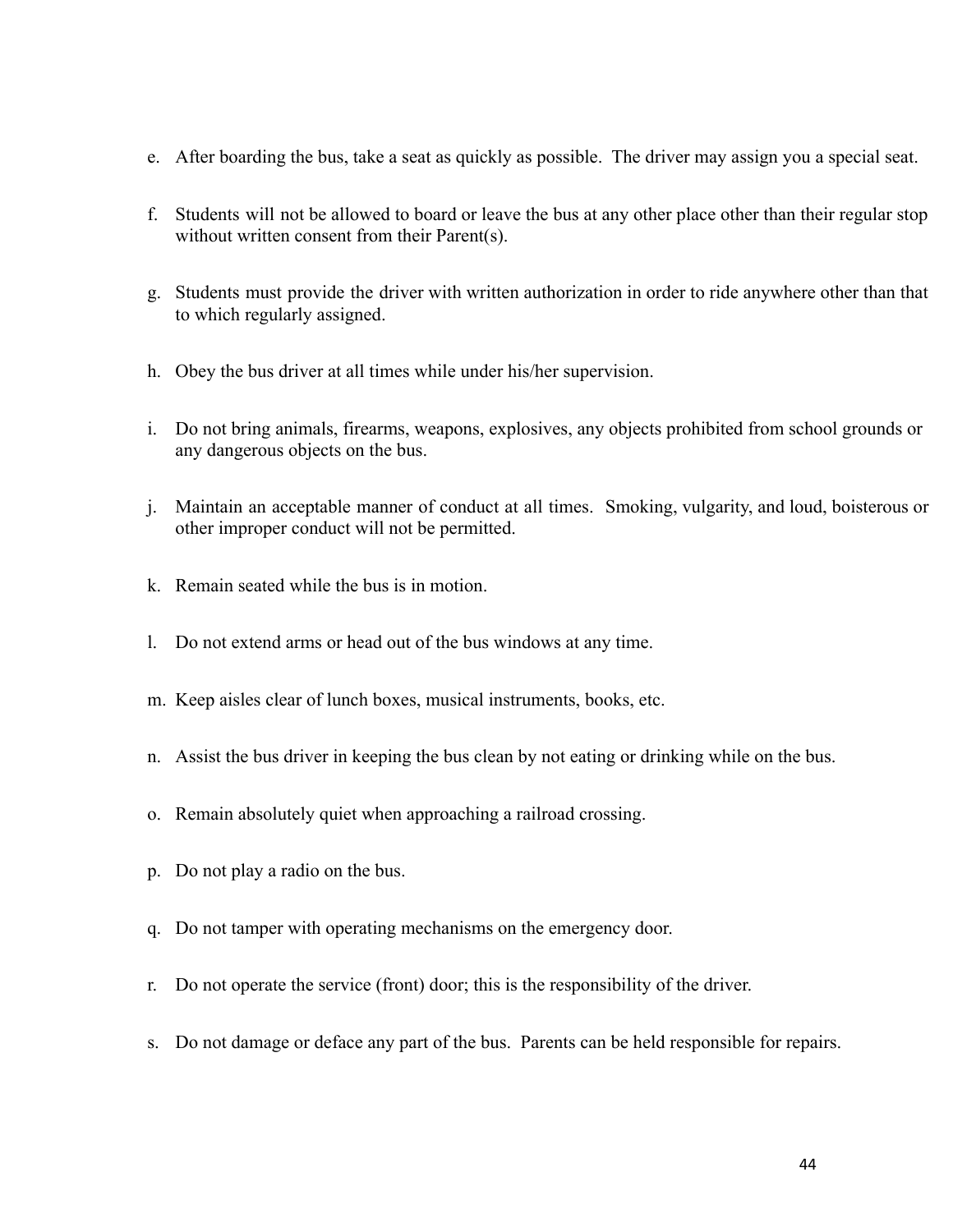#### **K. School Bus Safety Rules and Procedures**

- 1. Use crosswalks if they are available.
- 2. When walking on the road, walk on the left side of the road (so that you will face the oncoming traffic).
- 3. Remain seated if the bus is delayed on the road.
- 4. Use emergency door only if there is an emergency.
- 5. Be helpful and of assistance to children who are smaller than you.
- 6. When you leave the bus, do not stop in the roadway, and NEVER try to pick up anything that is under the bus.
- 7. Go home promptly after you leave the bus.

# **L. Warning Ticket System (Note: This system is in addition to any other disciplinary consequences contained in the student handbook.)**

- 1. 1st Ticket Warning.
- 2. 2nd Ticket Riding privilege suspended for three school days.
- 3. 3rd Ticket Riding privilege suspended for five school days.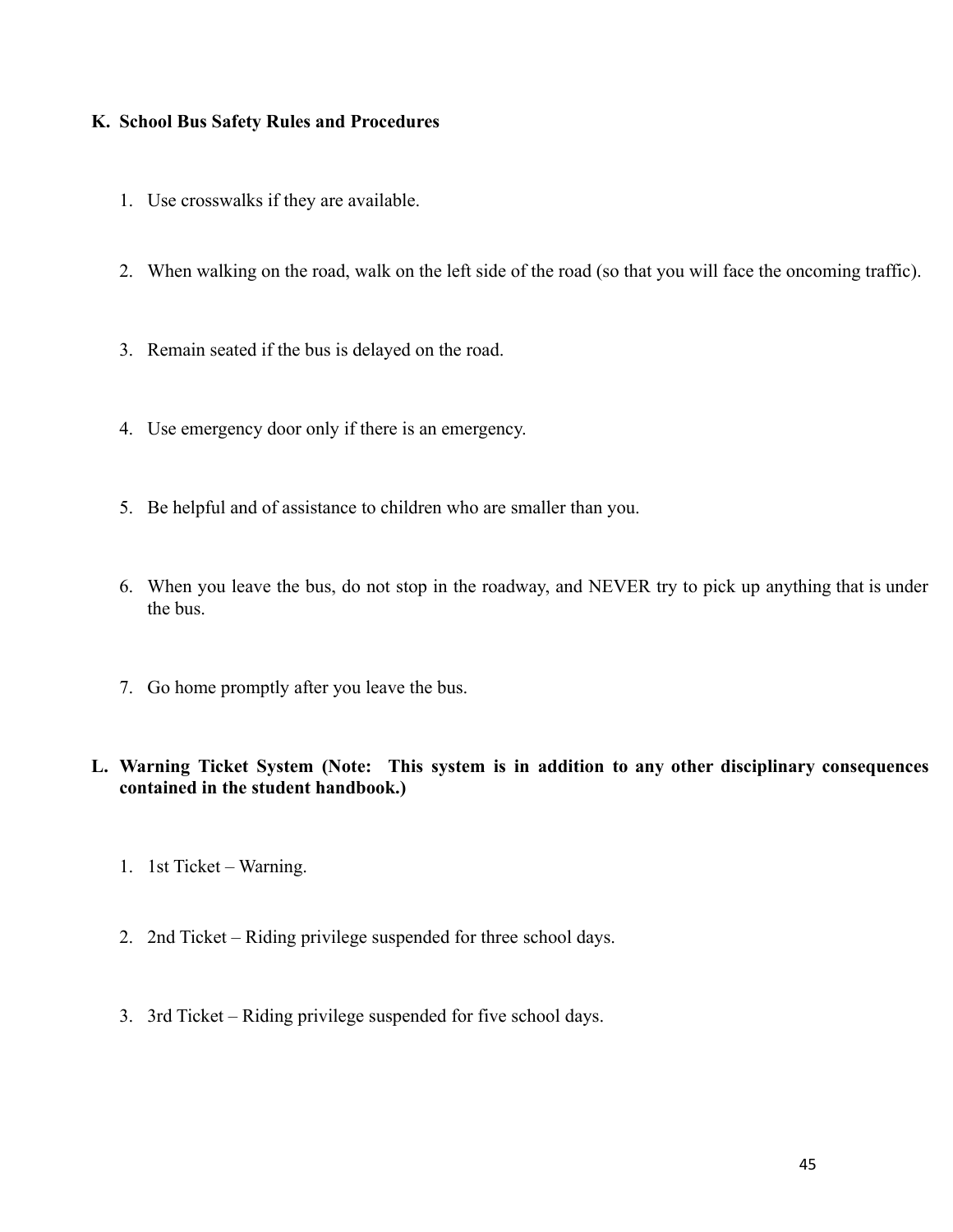- 4. 4th Ticket Riding privilege suspended indefinitely.
- 5. If it is deemed necessary by the Superintendent of Schools, riding privileges may be suspended without using the above system.
- 6. If a ticket is issued, the Student must do the following in order to ride on the bus:
	- a. Have the ticket signed by the Parent(s)
	- b. Give the signed ticket to the bus driver.
		- 1) If a warning, the next morning the student rides the bus
		- 2) If a suspension, on the morning riding privileges are reinstated (note date on the ticket)
	- c. If the ticket has not been signed, the Student's first attempt to ride the bus will be allowed, however, the Student will be brought to the Principal's office for Parent notification. If the Student does not return the signed ticked the following school day, the Student will not be allowed to ride the bus.
	- d. If a Student refuses a ticket(s) she/he must report to the Principal or the bus company for a new one before she/he will be allowed to ride the bus again.
	- e. If a Student rips up, loses, or in any way destroys a ticket issued to him/her, she/he must report to the Principal or the bus company for a new one before she/he will be allowed to ride the bus again.
	- f. A Parent or Student may appeal to the school Administration for a hearing if they have any questions.

# **VIII. SPECIAL EDUCATION: IDEA**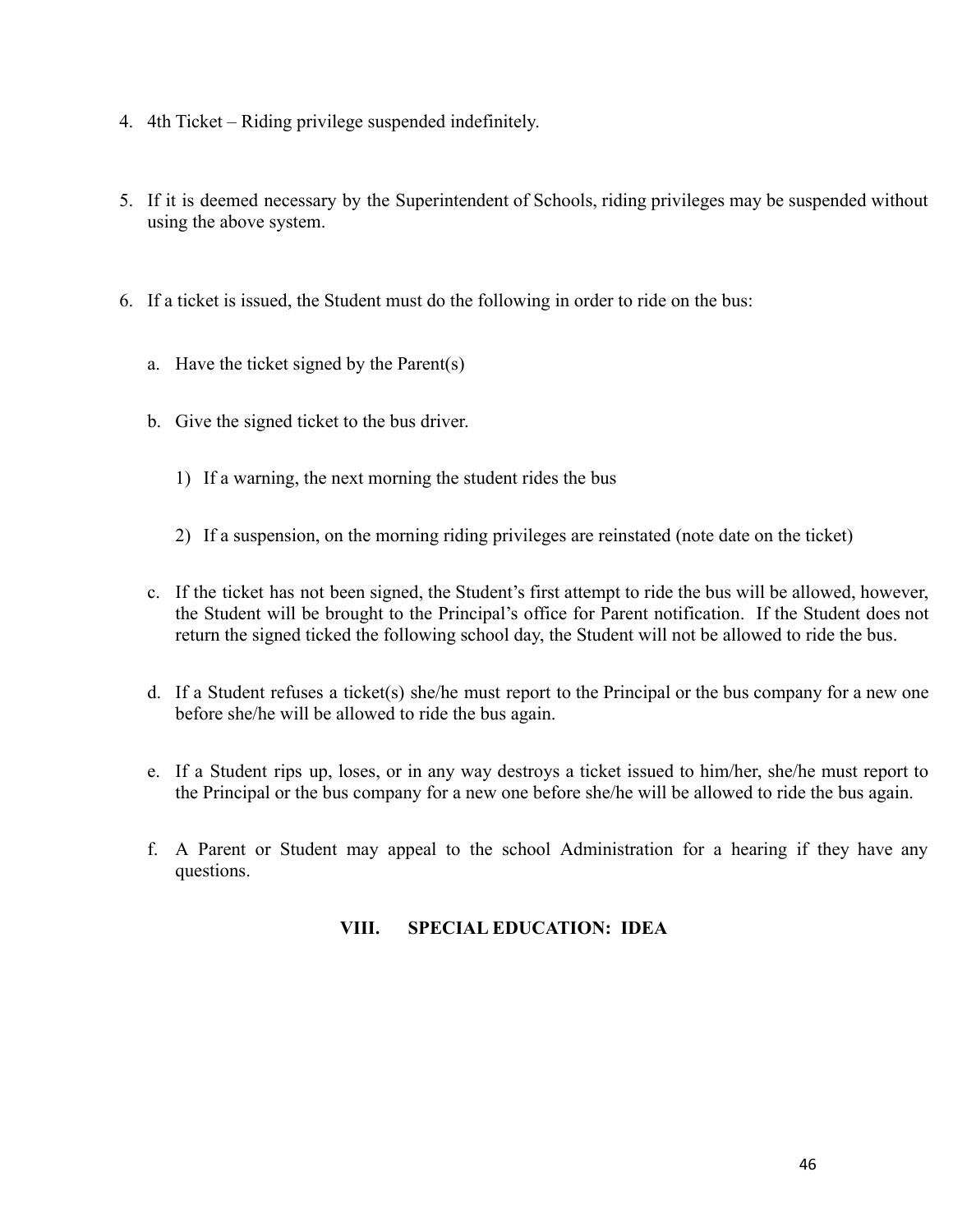A. **The Individuals with Disabilities Education Act (IDEA).** The Individuals with Disabilities Education Act (IDEA) is a federal law ensuring services to children with disabilities throughout the nation. IDEA governs how states and public agencies provide early intervention, special education and related services to eligible infants, toddlers, children and youth with disabilities. Infants and toddlers with disabilities (birth-2) and their families receive early intervention services under IDEA Part C. Children and youth (ages 3-21) receive special education and related services under IDEA Part B. The school(s) in the Districts have programs for children ranging from those who need a minimum of support services to those who require the full-time service of a special needs teacher. For further information, please contact the school Principal or the school system's Director of Pupil Services at (413) 625-0192.

#### **B. Discipline for Students with an Individual Education Plan (IEP) or 504 Accommodation Plan**

The District shall follow appropriate procedures with regard to the discipline of students with disabilities, which includes students on IEPs and Section 504 Accommodation Plans. All discipline of special education students shall be in accordance with the provisions of 20 U.S.C. § 1415(k) and 34 CFR §§ 300.530-300.536.

# **C. Suspension of Special Education Students**

- 1. Students are expected to meet the requirements for behavior as set forth in this handbook. Chapter 71B of the Massachusetts General Laws requires that additional provisions be made for Students who have been found by an evaluation team to have special needs and those whose program described in an Individual Education Plan (IEP).
- 2. The following additional requirements apply to the discipline of special needs Students:
	- a. The IEP for every special needs Student will indicate whether the Student can be expected to meet the regular discipline code or if the Student's handicapping condition requires modification. Any modification will be described in the IEP.
	- b. The Principal (or designee) will notify the Special Education Office of the suspendable offense of a special needs Student and a record will be kept of such notices.
	- c. When it is known that the suspension(s) of a special needs Student will accumulate to ten days in a school year, a review of the IEP will be held to determine the appropriateness of the Student's placement or program. The team will make a finding, Manifestation Determination, as to the relationship between the Student's misconduct and his/her handicapping condition and either:
		- 1) Design a modified program for the Student, or;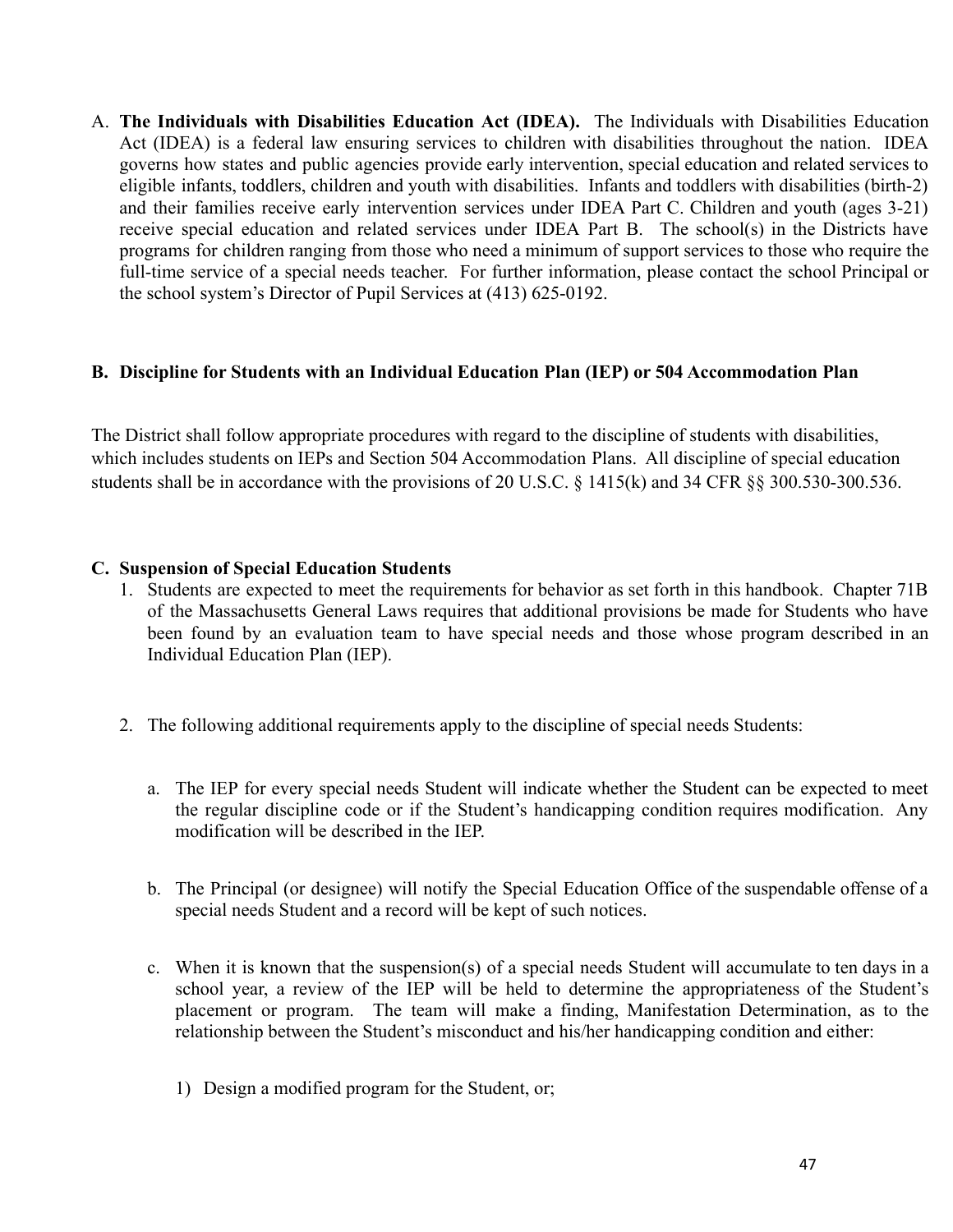- 2) Write an amendment to provide for the delivery of special education services during the suspension and any needed modification of the IEP, relative to discipline code expectations.
- 3. There are certain situations in which school personnel may order a change in placement of a special education student without regard to whether the student's behavior is determined to be a manifestation of the student's disability. These situations include when a special education student:
	- a. Carries or possesses a weapon to or at school, on school premises, or to or at a school function under the jurisdiction of a State or local educational agency;
	- b. Knowingly possesses or uses illegal drugs, or sells or solicits the sale of a controlled substance, while at school, on school premises, or at a school function under the jurisdiction of a State or local educational agency; or
	- c. Has inflicted serious bodily injury upon another person while at school, on school premises, or at a school function under the jurisdiction of a State or local educational agency.

In these situations, school personnel may remove the special education student to an appropriate Interim Alternative Educational Setting (IAES) for not more than forty-five (45) school days without regard to whether the student's behavior is determined to be a manifestation of the student's disability. A student may also be placed in such a setting on the authority of a hearing officer if the officer orders the alternative placement after the district provides evidence that the student is substantially likely to injure him/herself or others.

If a special education student commits an offense, which causes the student to be expelled from school, the school district continues to be responsible for providing the student with a free appropriate public education in another educational setting.

# **IX. NON-DISCRIMINATION POLICY**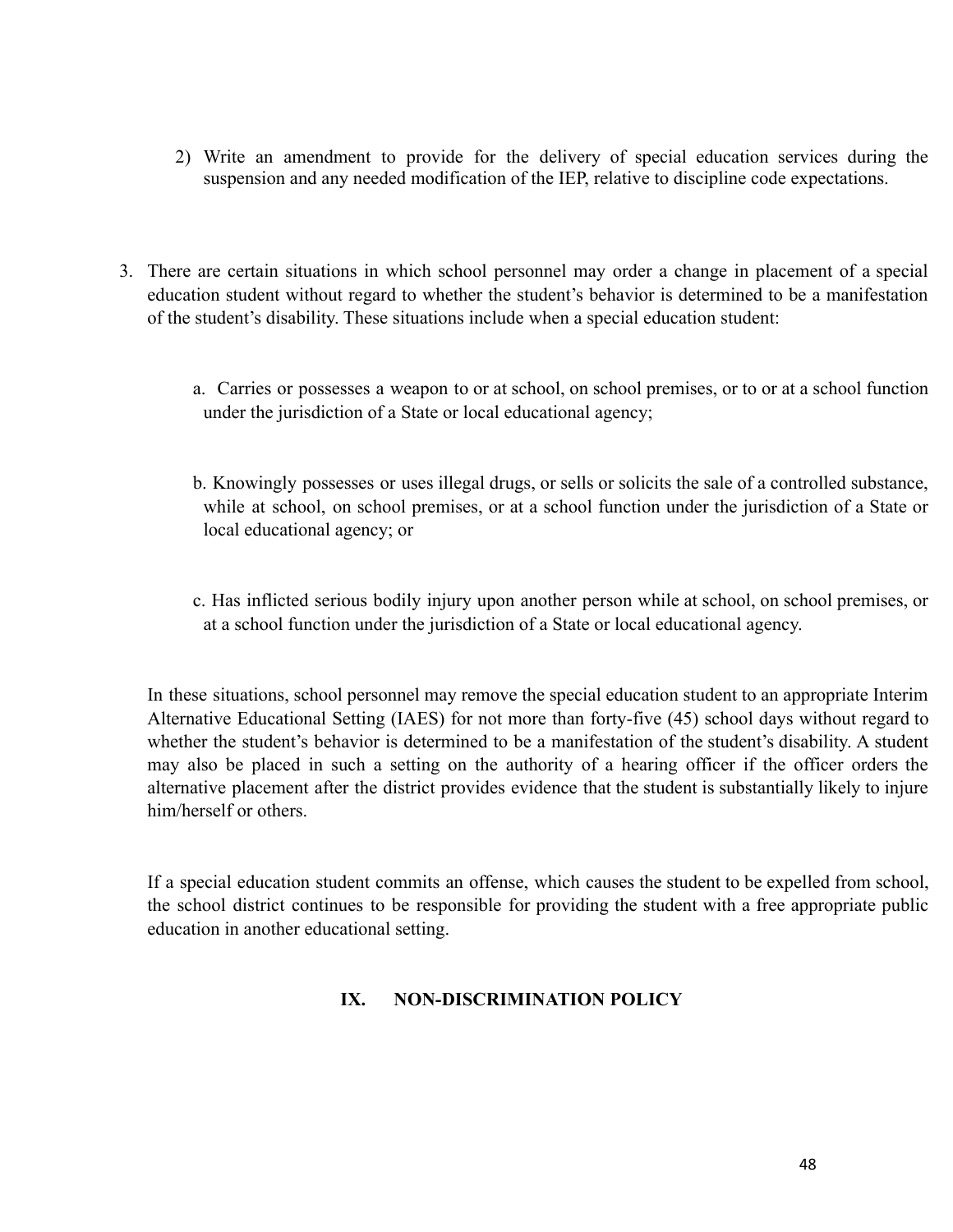- A. Public schools have the responsibility to overcome, insofar as possible, any barriers that prevent children from achieving their potential. The public school system will do its part. This commitment to the community is affirmed in the following statements of School Committee intent to:
	- 1. Promote the rights and responsibilities of all individuals as set forth in the State and Federal Constitutions, pertinent legislation and applicable judicial interpretations.
	- 2. Encourage positive experiences in human values for children, youth and adults, of all whom have differing personal and family characteristics and who come from various socioeconomic, racial and ethnic groups.
	- 3. Work toward a more integrated society, and to enlist the support of individuals as well as groups and agencies, both private and governmental, in such an effort.
	- 4. Use all appropriate communication and action techniques to air and reduce the grievances of individuals and groups.
	- 5. Carefully consider, in all the decisions made within the school system, the potential benefits or adverse consequences that those decisions might have on the human relations aspect of all segments of society.
	- 6. Initiate a process of reviewing policies and practices of the school systems in order to achieve to the greatest extent possible the objectives of this statement.

B. The School Committee's policy of non-discrimination will extend to Students, Staff, the general public and individuals with whom it does business. No person shall be excluded from or discriminated against in admission to a public school of any town or in obtaining the advantages, privileges and courses of study of such public school on account of race, color, sex, gender, gender identity, religion, national origin, disability, pregnancy, pregnancy related condition, or sexual orientation. If you have a complaint or feel that you have been discriminated against because of your race, color, sex, gender, gender identity, religion, national origin, disability, pregnancy, pregnancy related condition or sexual orientation, please register your complaint (using the attached form) with the Title IX compliance officer in the office of the Director of Pupil Personnel Services.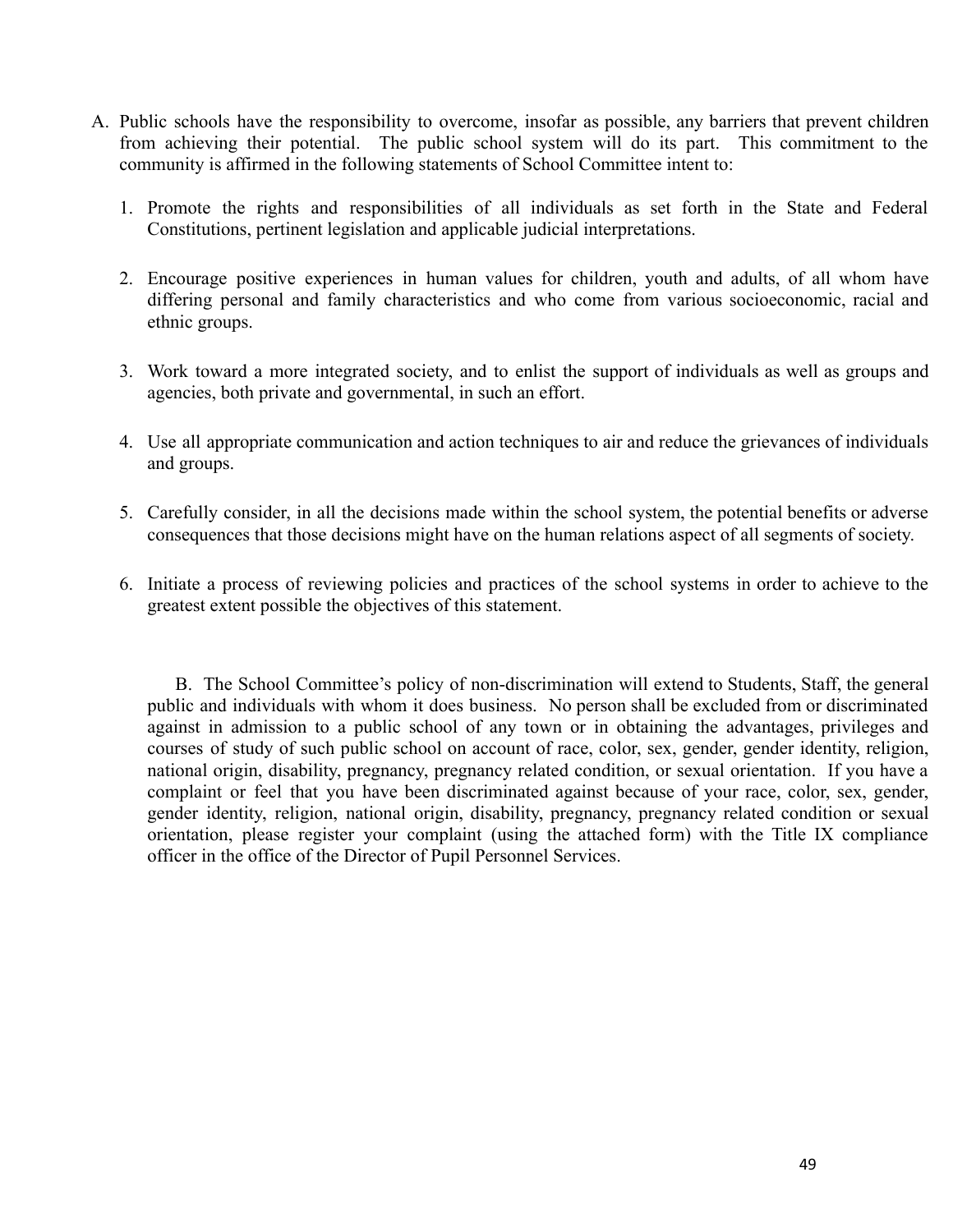#### **MOHAWK TRAIL REGIONAL SCHOOL DISTRICT**

#### **Discrimination Report Form**

| Discrimination Type: (check all that apply)                      |  |                                         |                                                                                     |                                                                                                                                                                                                                                |
|------------------------------------------------------------------|--|-----------------------------------------|-------------------------------------------------------------------------------------|--------------------------------------------------------------------------------------------------------------------------------------------------------------------------------------------------------------------------------|
|                                                                  |  | Race Color Sex Religion National origin |                                                                                     |                                                                                                                                                                                                                                |
|                                                                  |  |                                         | Disability Gender Identity Sexual orientation Pregnancy/Pregnancy related condition |                                                                                                                                                                                                                                |
|                                                                  |  |                                         |                                                                                     |                                                                                                                                                                                                                                |
|                                                                  |  |                                         |                                                                                     | Person filing report (if other than complainant) ________________________________                                                                                                                                              |
|                                                                  |  |                                         |                                                                                     |                                                                                                                                                                                                                                |
|                                                                  |  |                                         |                                                                                     | Location of incident Learning and the state of the state of the state of the state of the state of the state of the state of the state of the state of the state of the state of the state of the state of the state of the st |
|                                                                  |  |                                         |                                                                                     |                                                                                                                                                                                                                                |
|                                                                  |  |                                         |                                                                                     | Home contact information of complainant                                                                                                                                                                                        |
|                                                                  |  |                                         |                                                                                     |                                                                                                                                                                                                                                |
|                                                                  |  |                                         |                                                                                     |                                                                                                                                                                                                                                |
| Description of Discrimination: (attach other pages as necessary) |  |                                         |                                                                                     |                                                                                                                                                                                                                                |

Witness(es)

What was your response to the incident?

Who have you contacted regarding this case? Please list name, position, and date contacted.

This complaint is filed on my honest belief that an incident of discrimination occurred. I certify that the information I have provided in this complaint form is true, correct, and complete to the best of my knowledge.

| $\sim$<br>$-$<br>$\mathcal{S}_1$<br>тинге |  |
|-------------------------------------------|--|
|                                           |  |

| Received<br>hv | ate |
|----------------|-----|
|----------------|-----|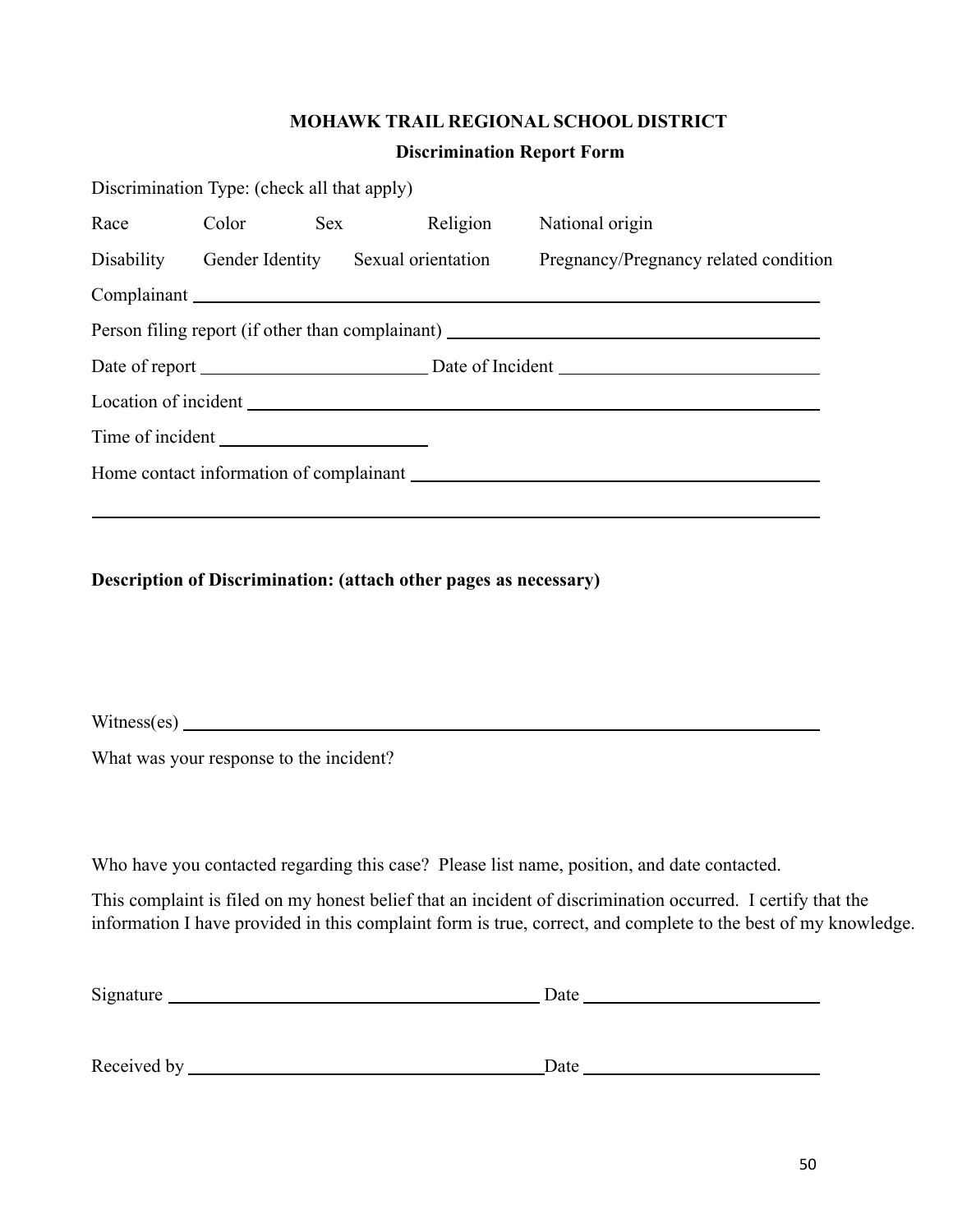# **X. POLICY ON SEXUAL HARASSMENT FOR STUDENTS**

#### A. **PURPOSE**

To create for all Students of the Mohawk Trail Regional District and Hawlemont Regional District a study environment free of sexual harassment.

The Mohawk Trail Regional District and Hawlemont Regional District are committed to safeguarding the right of all persons associated with the Districts' schools, including Students, employees, School Committee members and volunteers to a work and educational environment that is free from all forms of sexual harassment. Therefore, the Mohawk Trail Regional District and Hawlemont Regional District condemn and prohibit all sexual harassment on its premises.

All individuals associated with the Districts, but not necessarily limited to the School Committees, the Administration, the Staff, Students and members of the public while on campus, are expected to conduct themselves at all times so as to provide an atmosphere free from sexual harassment. Any person who engages in sexual harassment while acting as a member of the school community or while on school property will be in violation of this policy.

Appropriate disciplinary action, up to and including dismissal, will be taken in any instance where an employee violates this policy. Sexual harassment by a Student will result in disciplinary action up to and including expulsion. Sexual harassment by others will result in their being excluded from School premises or if it is required that they enter the premises, they will be accompanied by a School District representative at all times.

Any Student who believes that he or she has been subjected to sexual harassment should make a complaint to any administrator, the Title IX Coordinator, or directly to the Superintendent, so that appropriate action may be taken at once. If the sexual harassment is criminal in nature, the offense shall be reported to the police department as well as the Title IX Coordinator. If the sexual harassment requires the intervention of State social service or protective agencies, the proper authorities will be contacted. In these circumstances, the School's attorney will be immediately contacted to give advice and guidance on how to process these actions with the appropriate authorities.

Management representatives are charged with the responsibility of discouraging any sexually harassing behaviors within or outside of their areas of supervision. This includes directly confronting the harasser when a management representative observes harassing behavior, and immediately reporting the activity to the Title IX Coordinator.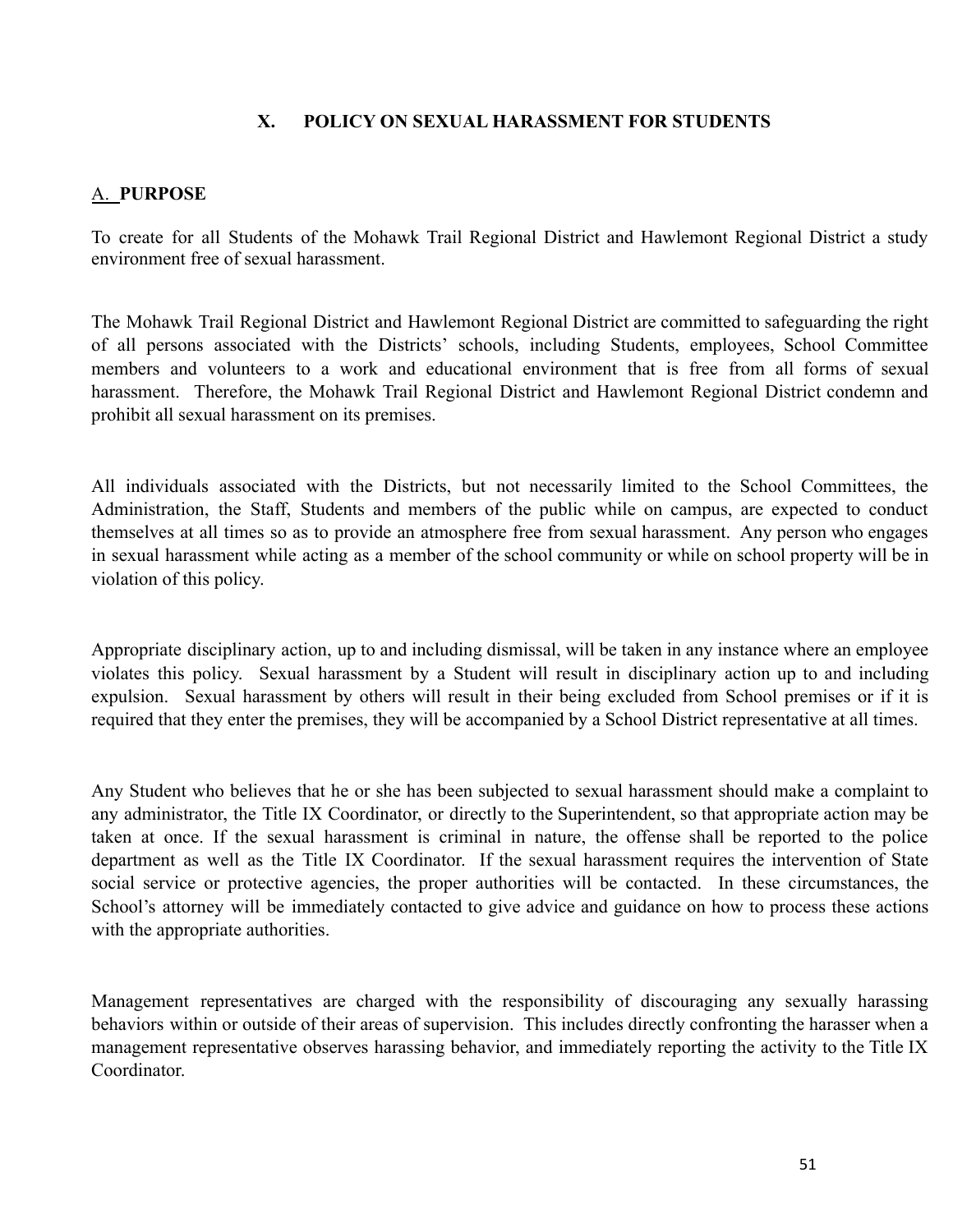The Title IX Coordinator will investigate complaints promptly, and corrective action will be taken where appropriate. No person will suffer retaliation or intimidation as a result of using the internal complaint procedure.

A copy of this policy and its accompanying regulations are posted in appropriate places, and made available to individuals upon request.

The Title IX Coordinator for the Mohawk Trail Regional and Hawlemont Regional School Districts is:

Leann Loomis 24 Ashfield Rd. Shelburne Falls, MA 01370 (413) 625-0192 x15

Legal References: Title VII, Section 703, Civil Rights Act 1964 as amended 45 Federal Regulations 746776 issued by Chapter 622/EEOC Title IX of 1972 Education Amendments

# **B. SEXUAL HARASSMENT DEFINITION**

Sexual harassment consists of unwelcome sexual advances, requests for sexual favors and other verbal or physical conduct of a sexual nature where:

- 1. Submission to such conduct is either explicitly or implicitly made a term or condition of a Student's education; or
- 2. Submission to or rejection of such conduct is used as a basis for education decisions affecting such Student; or
- 3. Such conduct has the purpose or effect of substantially interfering with a Student's educational performance, or creating an intimidating, hostile or offensive educational environment.

Sexual harassment may include, but is not limited to: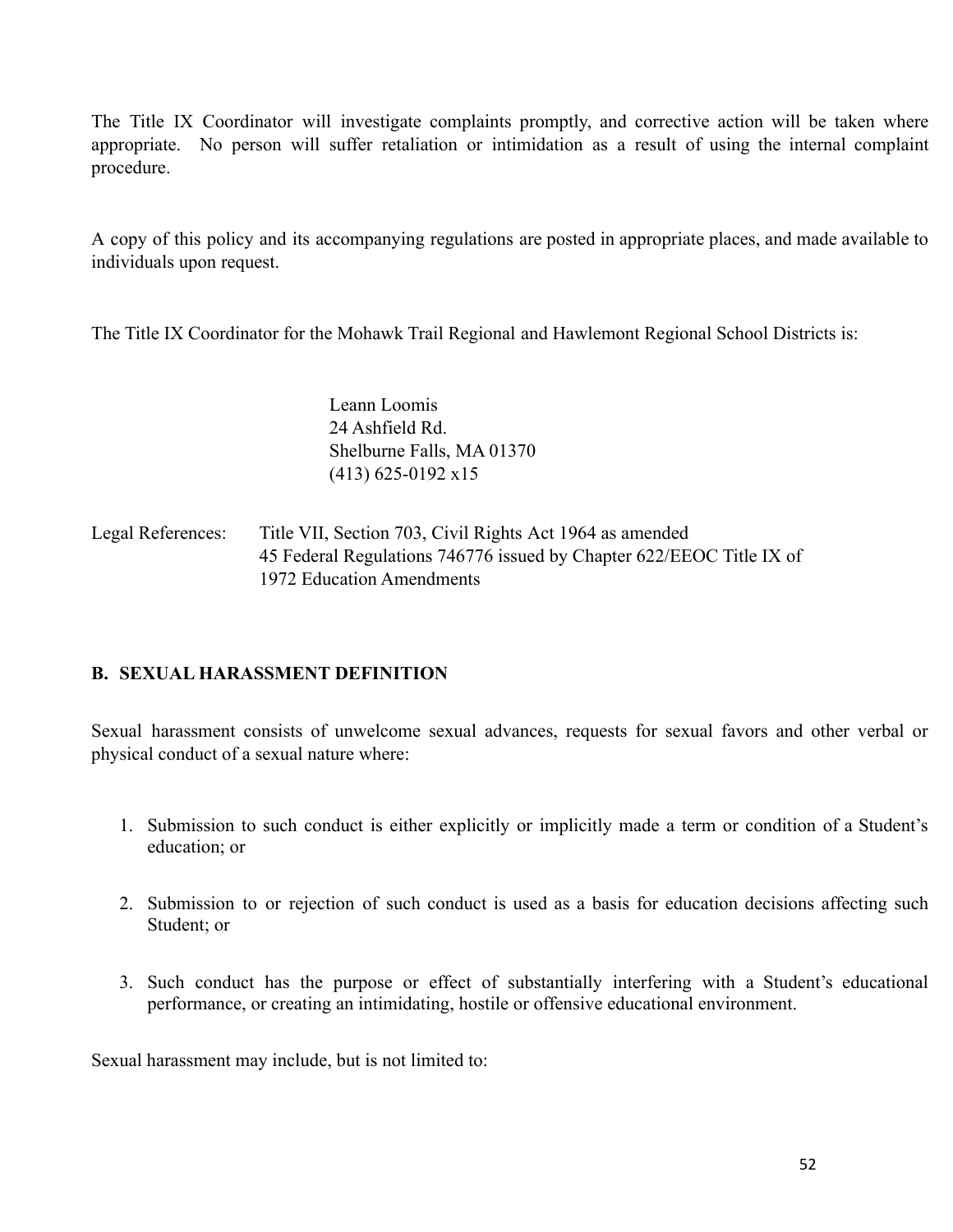- 1. Assault, inappropriate touching, intentionally impeding movement, comments, gestures, or written communications of a suggestive or derogatory nature.
- 2. Continuing to express sexual interest after being informed that the interest is unwelcome. (Reciprocal attraction between peers is not considered sexual harassment.)
- 3. Coercive sexual behavior used to control, influence or affect the educational opportunities, grades and/or the learning environment of a Student such as implying or actually withholding grades earned or deserved, suggesting that a poor performance evaluation will be prepared, or suggesting that a scholarship recommendation or college application will be denied.
- 4. Offering or granting favors or educational benefits, such as grades or recommendations, in exchange for sexual favors.

Other sexual harassing behavior directed towards Students, whether committed by management, Staff, or Students, is also prohibited. Such conduct includes but is not limited to:

- 1. Unwelcome sexual flirtations, advances or propositions;
- 2. Sexually explicit language or gestures;
- 3. Touching that an individual interprets as sexual in nature;
- 4. Any unwelcome physical contact;
- 5. The presence of sexually provocative photographs, pictures or other material, and the telling of sexual stories or jokes;
- 6. Verbal or non-verbal behavior about an individual's body that is interpreted as sexual in nature.

# **C. COMPLAINT PROCEDURE**

1. INFORMAL PROCESS FOR STUDENTS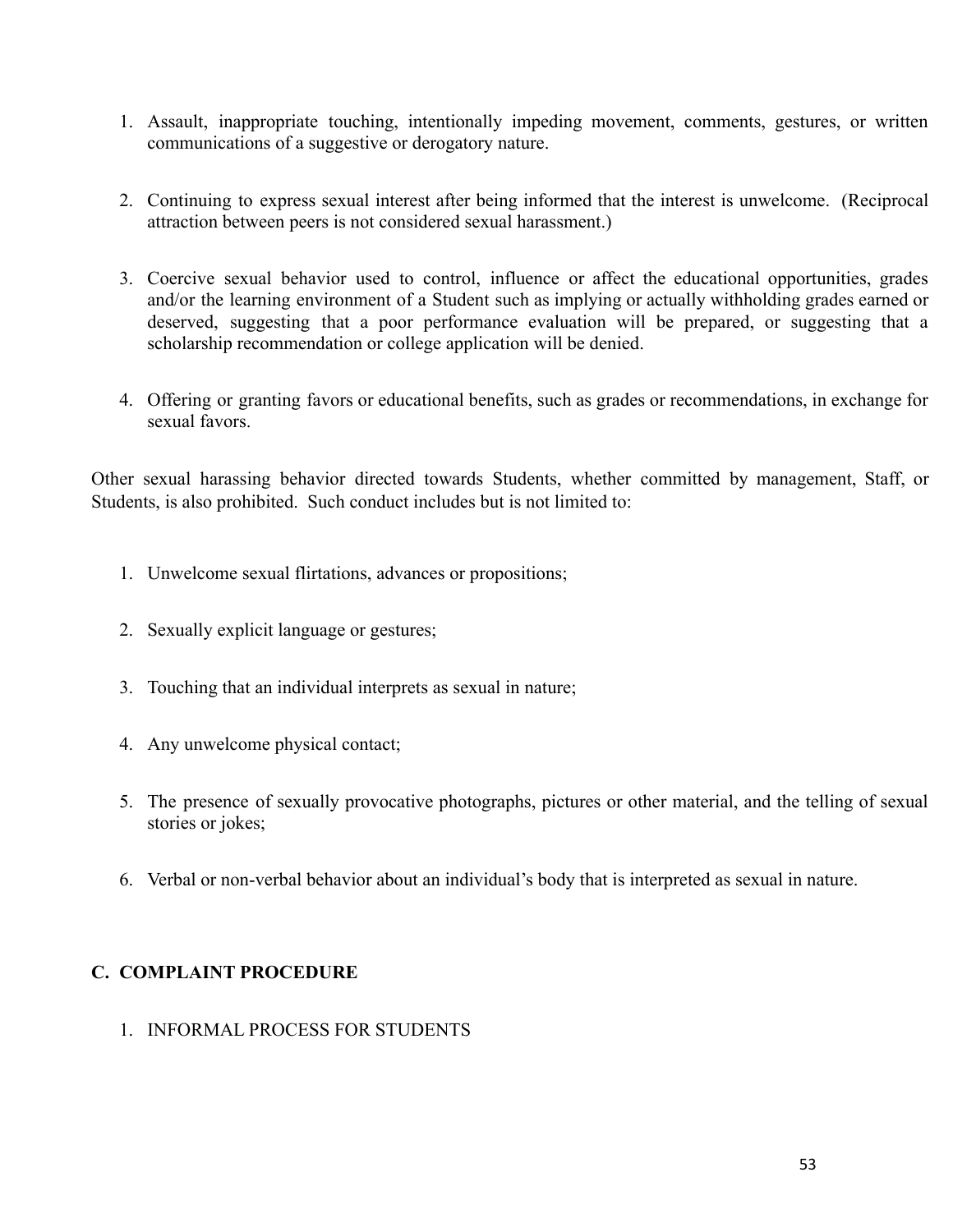In determining whether an alleged incident constitutes sexual harassment, the Title IX Coordinator will be vested with the authority and responsibility of processing all sexual harassment complaints in accordance with the procedure outlined below, unless the Title IX Coordinator is the subject of the complaint.

- a. Any Student of the District who believes that he/she has been subjected to sexual harassment is to report the incident(s) to any administrator, Title IX Coordinator, or directly to the Superintendent. The administrator and/or Superintendent are to immediately contact the Title IX Coordinator. A written record of the complaint will be made by the party receiving the complaint. A separate file system will be maintained, apart from the Student's personal record, regarding these complaints and as to all matters relating to the complaints.
- b. If the alleged harassment involves the Title IX Coordinator, the Superintendent of Schools will act as the Title IX Coordinator.
- c. If the alleged harassment involves the Superintendent of Schools, the Secretary of the School Committee will act as the Title IX Coordinator.
- d. The Superintendent and the Title IX Coordinator will look at the totality of the circumstances and the context in which the alleged incidents occurred. They will attempt to resolve the problem by conferring with both parties in order to obtain a clear understanding of the facts. All matters involving sexual harassment complaints will remain confidential to the extent possible.
- e. Students may be accompanied, at any phase of this process or subsequent hearing before the Committee, by a Parent, Guardian or representative of their choosing. Parents will be immediately notified by the Title IX Coordinator of the existence of a Student's report of sexual harassment.
- f. The Title IX Coordinator will explain each phase of the Informal and Formal Complaint Process to a Student who wishes to file a complaint and will assist the Student in the processing of the complaint. In addition, the Title IX Coordinator will inform the Student of additional forums for resolution of the complaint such as the Office of Civil Rights (O.C.R.) and the Massachusetts Commission Against Discrimination (M.C.A.D.).
- g. Under normal circumstances, the Title IX Coordinator's investigation will be completed within five working days of the initial complaint. Upon completion of the investigation, the Title IX Coordinator shall issue his/her findings in writing to the Student and the alleged harasser.

# **D. COMPLAINT PROCEDURE**

1. FORMAL PROCESS FOR STUDENTS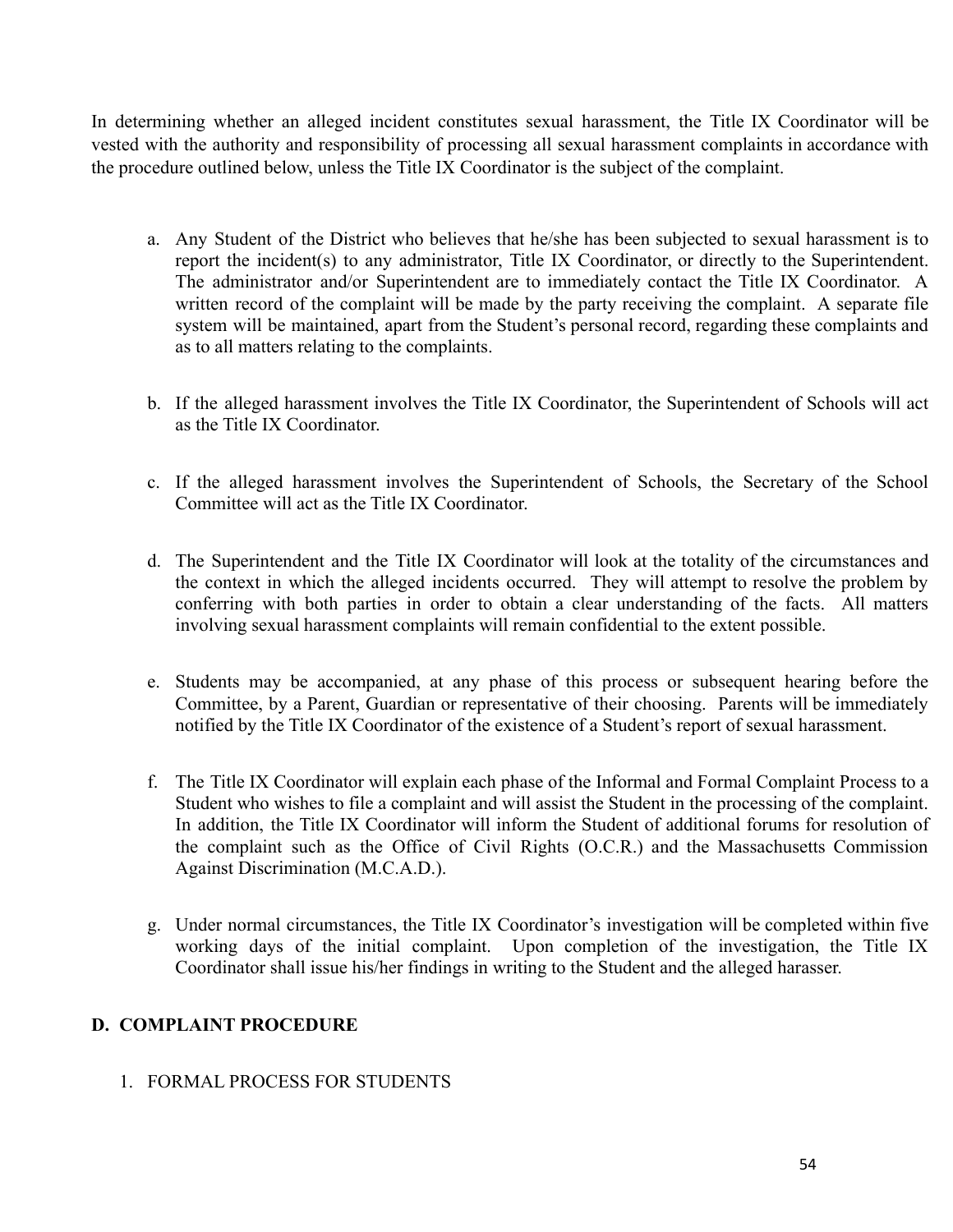- a. A complainant may file a formal complaint immediately or may do so after the Superintendent's and the Title IX Coordinator's efforts to reach a settlement under the informal process have proven unsuccessful.
- b. The complaint will state clearly and concisely the complainant's description of the incident and it will also indicate any remedy sought. The complaint must be signed by the complainant. The Superintendent's office will send the respondent a copy of the complaint within five working days after it is received. A separate file system shall be maintained as to all matters relating to the complaint. Confidentiality shall be maintained to the extent possible.
- c. The respondent will have ten working days to respond in writing. This statement will contain full and specific references to each claim in the complaint, admitting, denying or explaining the complainant's allegations. The respondent must sign his or her statement which will then be appended to the original complaint. Within three working days, the Superintendent's office will forward both statements to the complainant and the respondent.
- d. There will be two modes of resolution for formal complaints. A complaint may be settled through mediation or through a hearing. If the complainant and respondent agree to pursue mediation, a date mutually acceptable to both parties will be set within ten working days. If the mediation results in a mutually acceptable agreement, copies of the agreement will be forwarded to both parties. If the mediation does not result in an agreement, the case will be forwarded to the Superintendent for a hearing unless the Superintendent is the alleged harasser in which case the hearing will be before the School Committee.
- e. When a hearing is requested, the Title IX Coordinator will inform the Superintendent or the School Committee, as the case may be, and the case will be heard at the next regularly scheduled meeting of the School Committee pursuant to the provisions of the Commonwealth's Open Meeting Law and/or before the Superintendent pursuant to M.G.L., c. 71, § 42.

# **E. FORMAL HEARING**

- 1. The purpose of the Superintendent or School Committee Hearing is to determine whether the school system's policy on sexual harassment has been violated, and, if so, to determine the appropriate consequences for the violation.
- 2. Both parties will be given a full and fair hearing. The proceeding, although formal, is not a court proceeding and the Superintendent or School Committee is not bound by the procedures and rules of evidence of a court of law. In most instances, complainants and respondents will be expected to speak for themselves, although, if desired, each party may be accompanied by counsel or an advocate.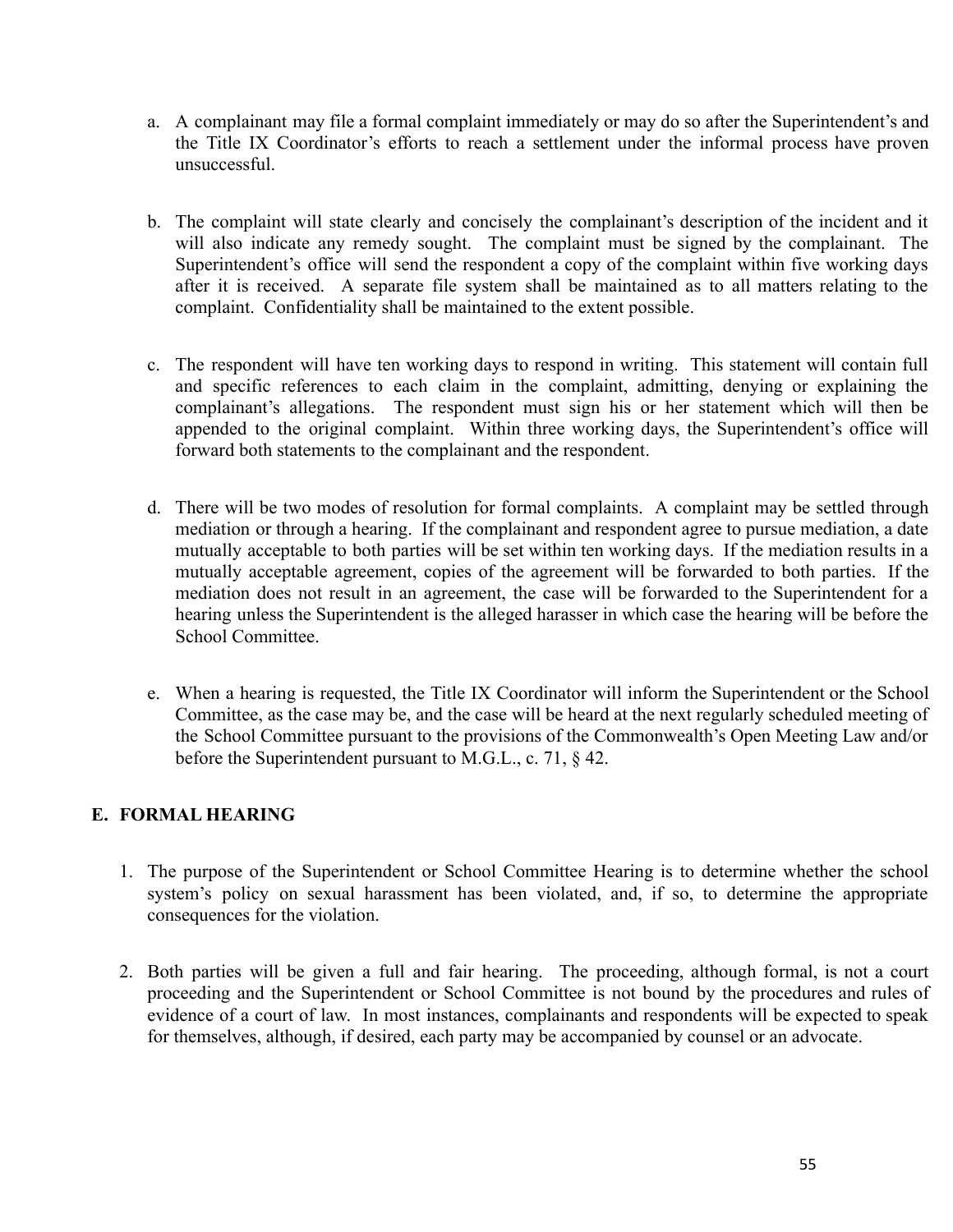- 3. The presiding officer of the hearing may have counsel present for purposes of assisting in the orderly conduct of the hearing and the questioning of witnesses. The complainant and the respondent will be asked to clarify the issues and to define the areas of disagreement. To encourage a fair and focused hearing, at the start of the proceedings the points of agreement and disagreement will be reviewed. The Superintendent or the Committee, as the case may be, will hear testimony and consider whether the School Committee Policy on Sexual Harassment has been violated, and, if so, will recommend appropriate consequences.
- 4. The presiding officer will:
	- a. ensure an orderly presentation of all evidence;
	- b. ensure that the proceedings are accurately recorded by means of a tape or stenographic recording; and
	- c. see that a decision is issued no later than ten working days after the conclusion of the hearing or, when written arguments are submitted, ten working days after their submission.
- 5. The Superintendent or the Committee, as the case may be, will:
	- a. conduct a fair and impartial hearing which ensures the rights of all parties involved;
	- b. define issues of contention;
	- c. receive and consider all relevant evidence which reasonable people customarily rely upon in the conduct of serious business;
	- d. ask relevant questions of the complainant, respondent, and any witnesses if needed to elicit information which may be of assistance in making a decision; and
	- e. ensure that the complainant and respondent have full opportunity to present their claims orally or in writing, and to present witnesses and evidence which may establish their claims.

# **F. DECISION OF THE SUPERINTENDENT OR THE COMMITTEE**

1. After all the evidence, testimony, and written arguments have been presented, the committee will convene for deliberations to determine whether the school system's policy on sexual harassment has been violated. If the Committee finds after a roll call vote that the policy has not been violated, that fact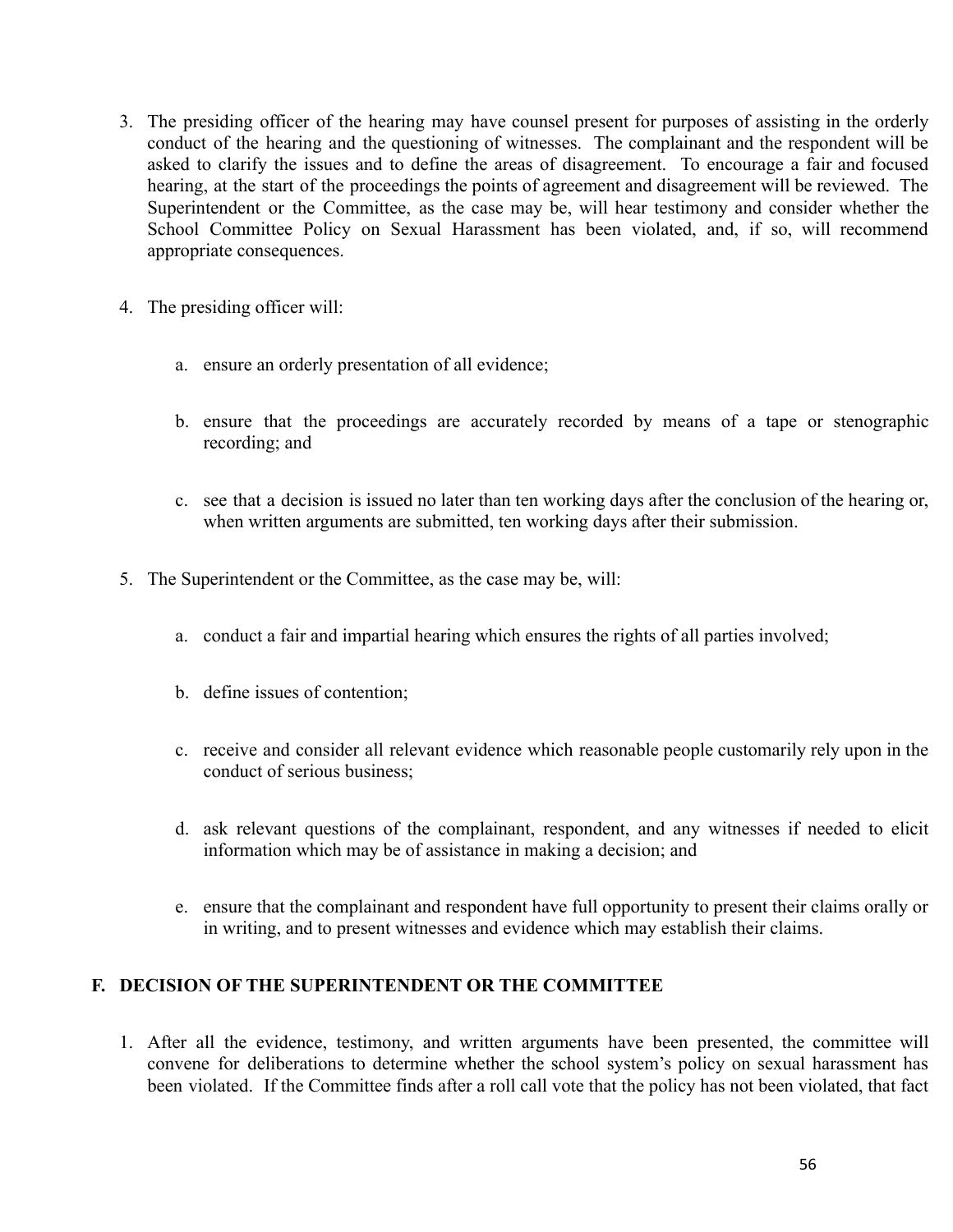will be registered in the records of the hearing, and the written decision will be forwarded to the complainant and the respondent no later than fifteen working days after completion of the hearing.

In hearings before the Superintendent, if the Superintendent finds that the policy has not been violated, the Superintendent will issue a written decision to the complainant and the respondent no later than fifteen working days after the completion of the hearing.

2. If the Committee finds after a roll call vote that the charge of violating the school system's policy on sexual harassment has been substantiated, the hearing Committee will prepare findings and will determine a penalty for the respondent and relief for the complainant. The Committee will issue such decision to the complainant and the respondent no later than fifteen working days after the completion of the hearing.

In hearings before the Superintendent, if the Superintendent finds that the charge of violating the school system's policy on sexual harassment has been substantiated, the Superintendent will prepare findings and will determine a penalty for the respondent and relief for the complainant. The Superintendent will issue such decision to the complainant and the respondent no later than fifteen working days after the completion of the hearing.

The findings of fact as well as the penalty and relief will be based solely on the testimony and evidence presented at the hearing.

3. The penalty should reflect the severity of the harassment. The penalties may include, but will not be limited to, any one or combination of the following: verbal admonition, written warning placed in the respondent's personnel file or student record, probation, suspension without pay, dismissal, demotion, or removal from administrative duties within a department; Students may be subject to suspension or expulsion proceedings following a finding that the policy has been violated. The Committee or Superintendent may also make appropriate recommendations, such as professional counseling, and may recommend relief for the complainant which reinstates and restores, as much as possible, the aggrieved party.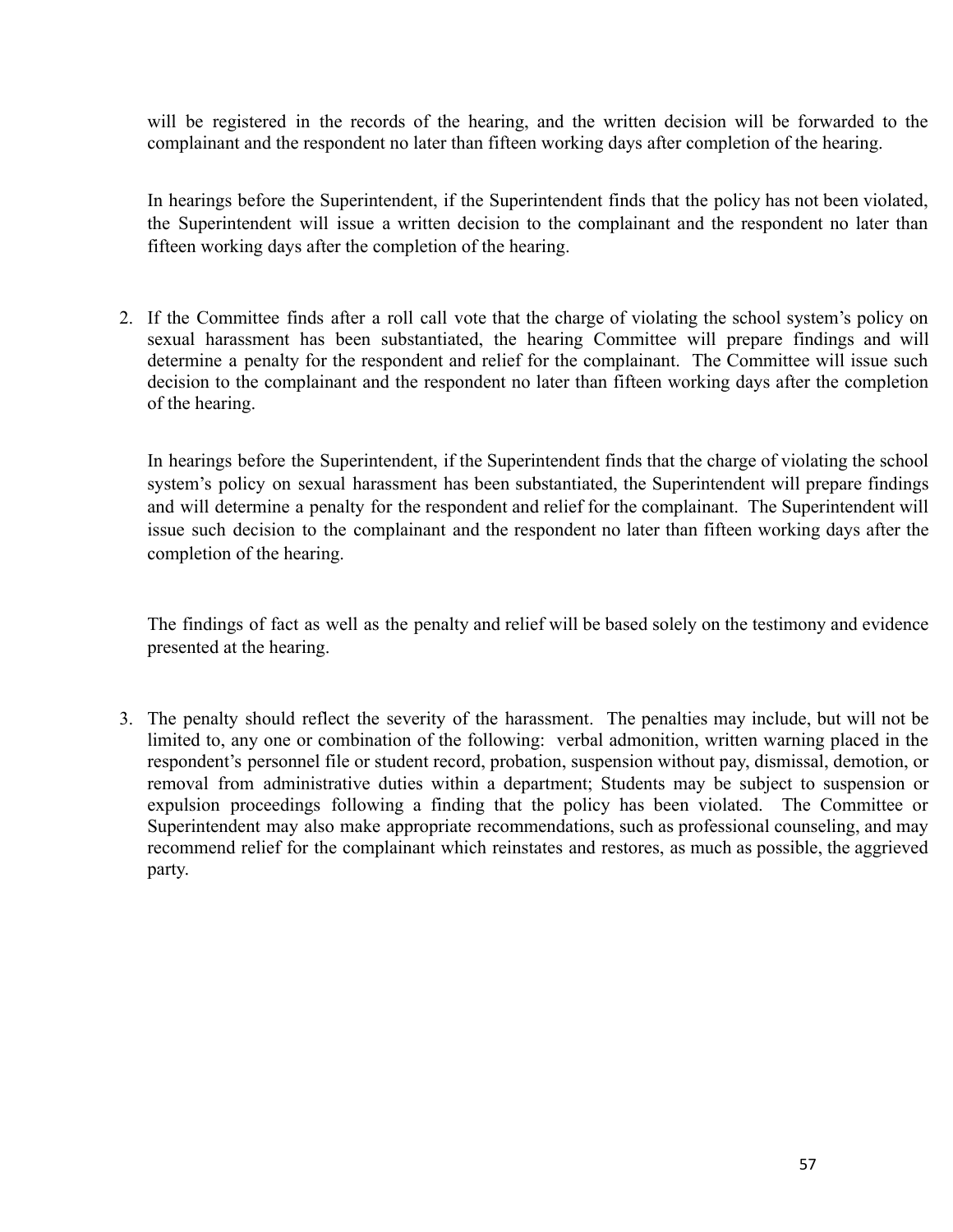# **XI. PROHIBITION OF TOBACCO AND TOBACCO RELATED PRODUCTS ON SCHOOL PROPERTY**

A. Smoking and the use of tobacco products, including tobacco related products such as e-cigarettes and vaping devices by Students, Staff, volunteers and visitors are prohibited on all school property at all times in accordance with Massachusetts General Laws Chapter 71, section 37H. District policy prohibits Student's possession of tobacco products, including tobacco related products including but not limited to e-cigarettes, vaping devices, or paraphernalia on school property and at school sponsored trips or events. School property includes school buildings, school facilities, school grounds, school parking lots and school buses, any property controlled by the School Committees.

# **XII. DANGEROUS WEAPONS ON SCHOOL PROPERTY**

- A. In accordance with M.G.L. Chapter 71, Section 37H of the Education Reform Act of 1993, it is the policy of the Mohawk Trail Regional School District and the Hawlemont Regional School District, to prohibit the possession of or use of firearms on school property including, school buses or at school sponsored or school related events, including athletic games, at any time.
- B. Any Student who is determined to have brought a firearm to school will be automatically expelled for a minimum of one year subject to modification by the Superintendent on a case by case basis. The Student will also be referred to the Police Department for further action.
- C. Other dangerous weapons such as knives or other objects that can be construed as a weapon are not permitted. Any dangerous weapon found in the possession of a Student will be confiscated.
- D. Any Student who in the judgment of the Principal, as verified by due process, is determined to be in violation of this policy shall be suspended from attendance (out of school) and in the discretion of the Principal, may be referred for an expulsion hearing according to M.G.L. Chapter 71, Section 37H.

# **XIII. INTERNET USE POLICY**

#### **A. Acceptable Use Policy**

1. The following explains Mohawk Trail Regional School District and the Hawlemont Regional School District, policy for acceptable use of the schools' and districts' technology. Use of computer networks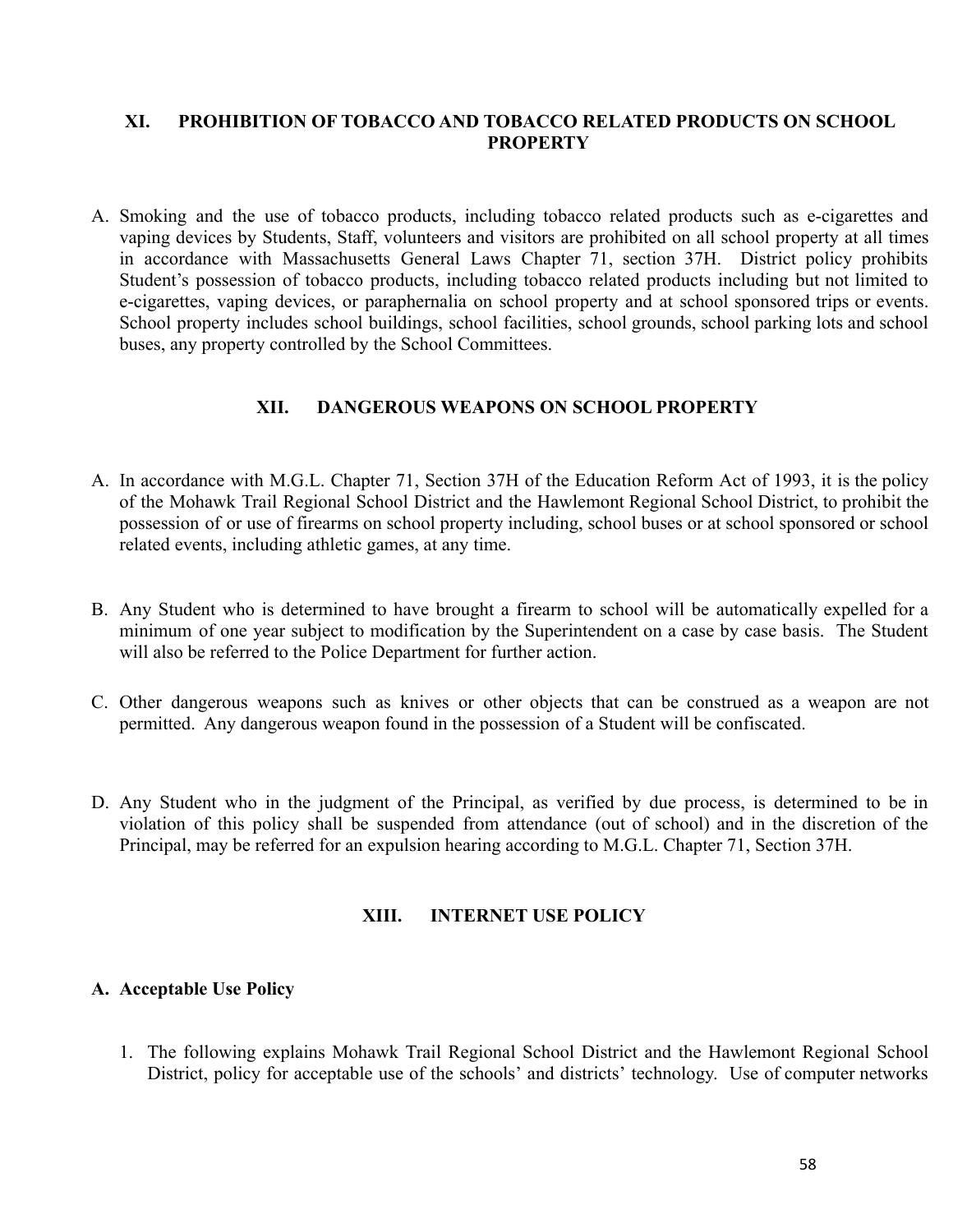and the Internet, including wireless access, are revocable privileges dependent upon compliance with school/district policy and these procedures.

2. A user's failure to comply with the policy shall result in limited network/Internet access, suspension of access, and/or other disciplinary action up to and including suspension or expulsion.

#### **B. Students, Administrators, Staff and Faculty shall not:**

- 1. Use the network to access and/or transmit material in violation of any U.S. or Commonwealth law, including copyrighted material.
- 2. Access, download, display, transmit, produce, generate, copy or propagate any material that is obscene or pornographic; advocates illegal acts; contains ethnic slurs or racial epithets; or discriminates on the basis of gender, gender identity, national origin, sexual orientation, race, color, ancestry, religion, pregnancy, pregnancy related condition, handicap or age.
- 3. Degrade, damage or disrupt equipment or system / network performance (for example excessive bandwidth use that disrupts the network for other users).
- 4. Gain unauthorized access to network resources.
- 5. Permit or authorize any other person to use their name or login password.
- 6. Use an account of any other person or vandalize another user's data.
- 7. Waste electronic storage space by saving unnecessary files or programs.
- 8. Download, install, load or use programs without written permission of the technology coordinator/administrator.
- 9. Use the Internet for personal commercial purposes or for political lobbying.
- 10. Use inappropriate, offensive, foul or abusive language.
- 11. Harass or annoy any other party with obscene, libelous, threatening or anonymous messages, objectionable information, images or language.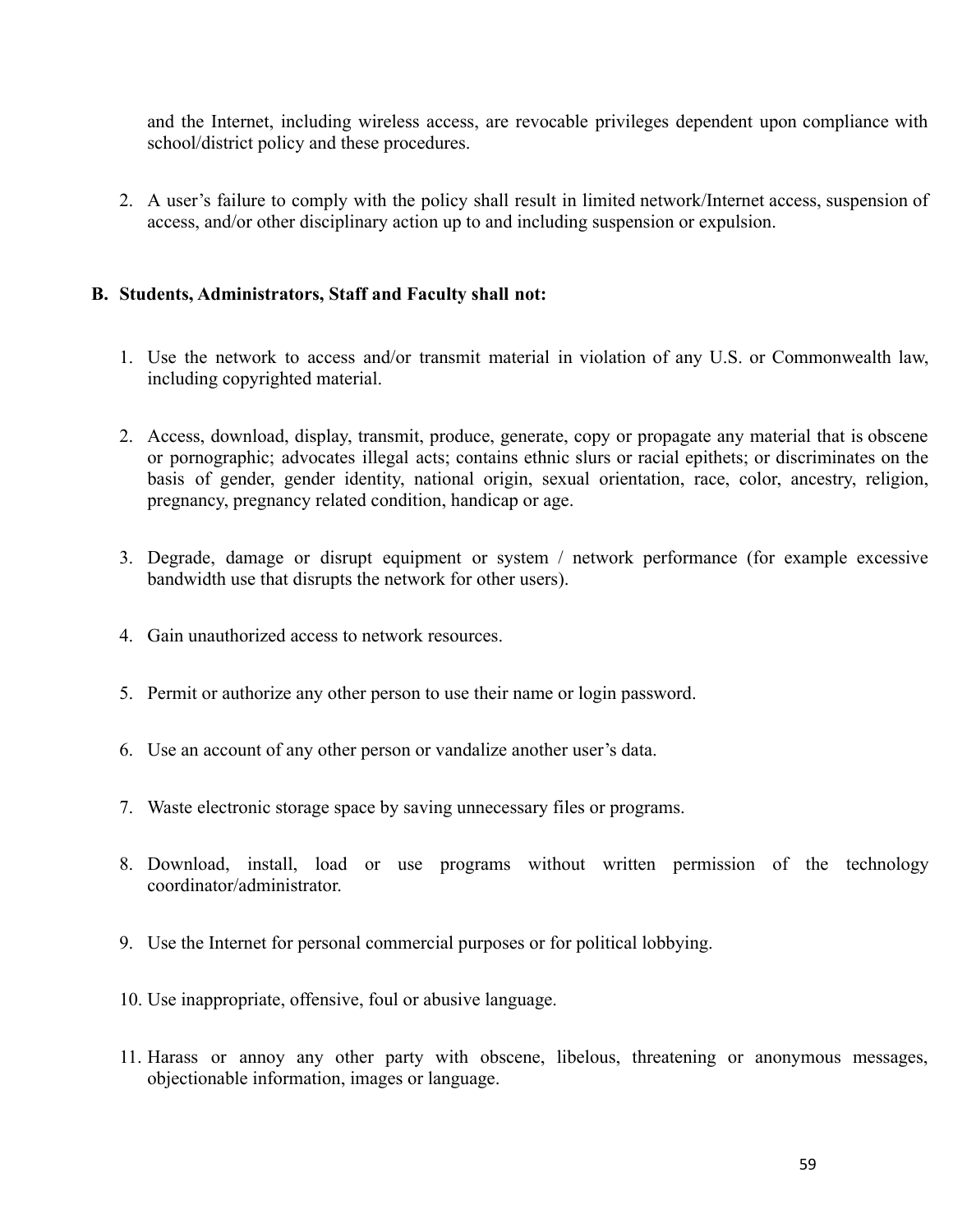- 12. Forward chain letters.
- 13. Forward e-mail messages of broad interest—including virus alerts and jokes—to the entire school community.
- 14. Knowingly make use of pirated software or violate software licensing agreements.
- 15. Engage in the practice of "hacking" or knowingly engage in any other illegal activity using the network.
- 16. Engage in any form of cyberbullying.
- 17. Engage in any other inappropriate use of the system.

# **C. Students, Staff and Faculty must:**

- 1. Use the Internet and other electronic resources only for legitimate educational purposes.
- 2. Respect commonly accepted practices of Internet etiquette including, but not limited to, use of appropriate language.
- 3. Be aware of potential security risks at all times and take all reasonable steps to minimize risks by, at minimum, logging off the network when a computer is unattended and reporting all unauthorized use of one's account to a technology administrator.
- 4. Avoid bulk e-mailing.
- 5. Forward all e-mails of broad interest, such as virus alerts, to a technology administrator for appropriate distribution to the entire school community.
- 6. Treat all computer areas and equipment with the utmost care and respect

# **XIV. NON-CUSTODIAL PARENT LAW**

A non-custodial parent may have access to the student record in accordance with the following provisions: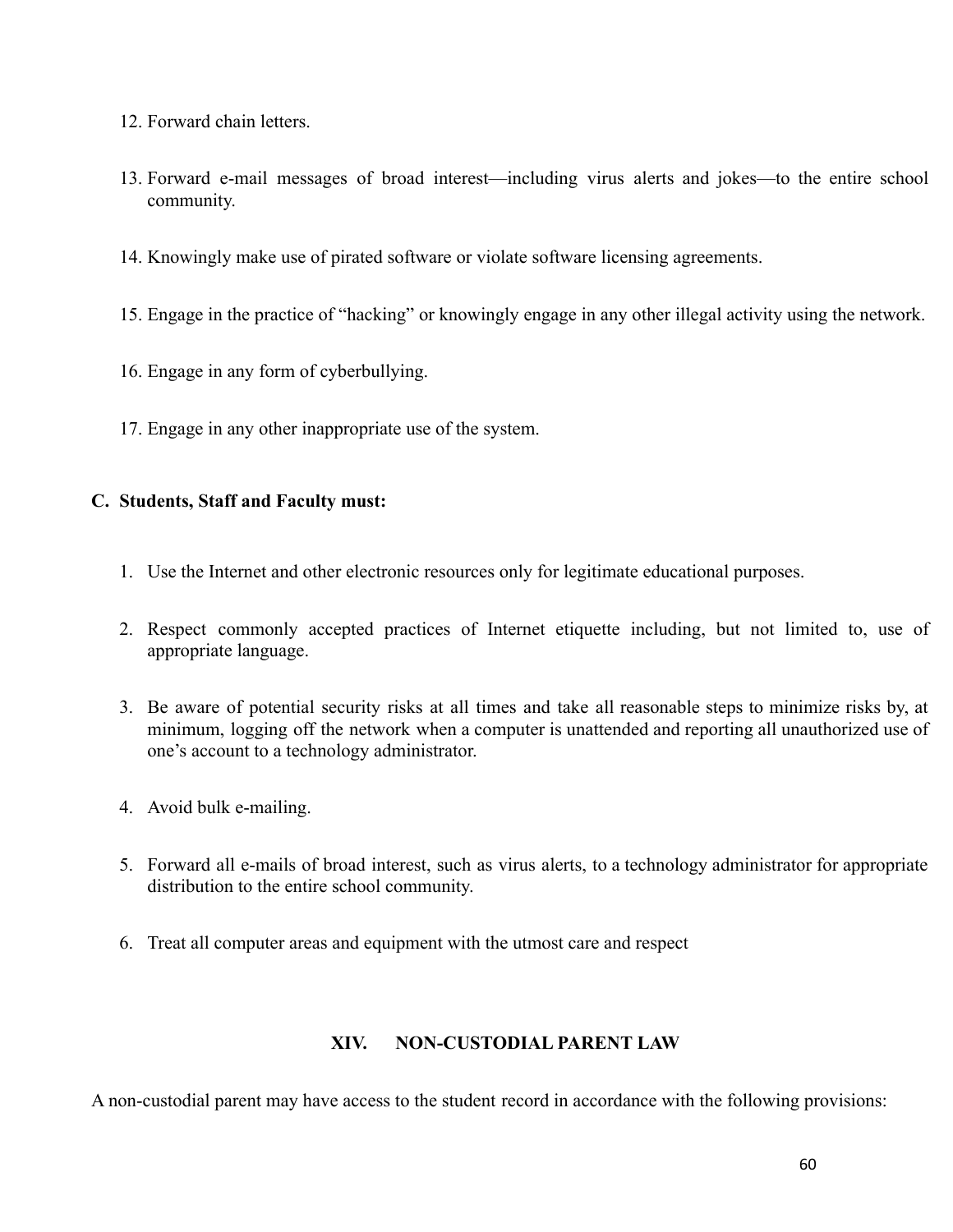(a) A non-custodial parent is eligible to obtain access to the student record unless:

- 1. the non-custodial parent has been denied legal custody or has been ordered to supervised visitation, based on a threat to the safety of the student and the threat is specifically noted in the order pertaining to custody or supervised visitation; or
- 2. the non-custodial parent has been denied visitation; or
- 3. the non-custodial parent's access to the student has been restricted by a temporary or permanent protective order, unless the protective order (or any subsequent order modifying the protective order) specifically allows access to the information contained in the student record; or
- 4. there is an order of a probate and family court judge which prohibits the distribution of student records to the non-custodial parent.

(b) The District will place documents in the student's record indicating that a non-custodial parent's access to the student's record is limited or restricted pursuant to 603 CMR 23.07(5)(a).

(c) In order to obtain access, the non-custodial parent must submit a written request for the student record to the school Principal.

(d) Upon receipt of the request the District will immediately notify the custodial parent by certified and first class mail, that it will provide the non-custodial parent with access after 21 days, unless the custodial parent provides the principal with documentation that the non-custodial parent is not eligible to obtain access as set forth in 603 CMR 23.07 (5)(a).

(e) The District will delete all electronic and postal address and telephone number information relating to either work or home locations of the custodial parent from student records provided to non-custodial parents. In addition, such records will be marked to indicate that they shall not be used to enroll the student in another school.

(f) Upon receipt of a court order that prohibits the distribution of information pursuant to G.L. c. 71, §34H, the school shall notify the non-custodial parent that it shall cease to provide access to the student record to the non-custodial parent.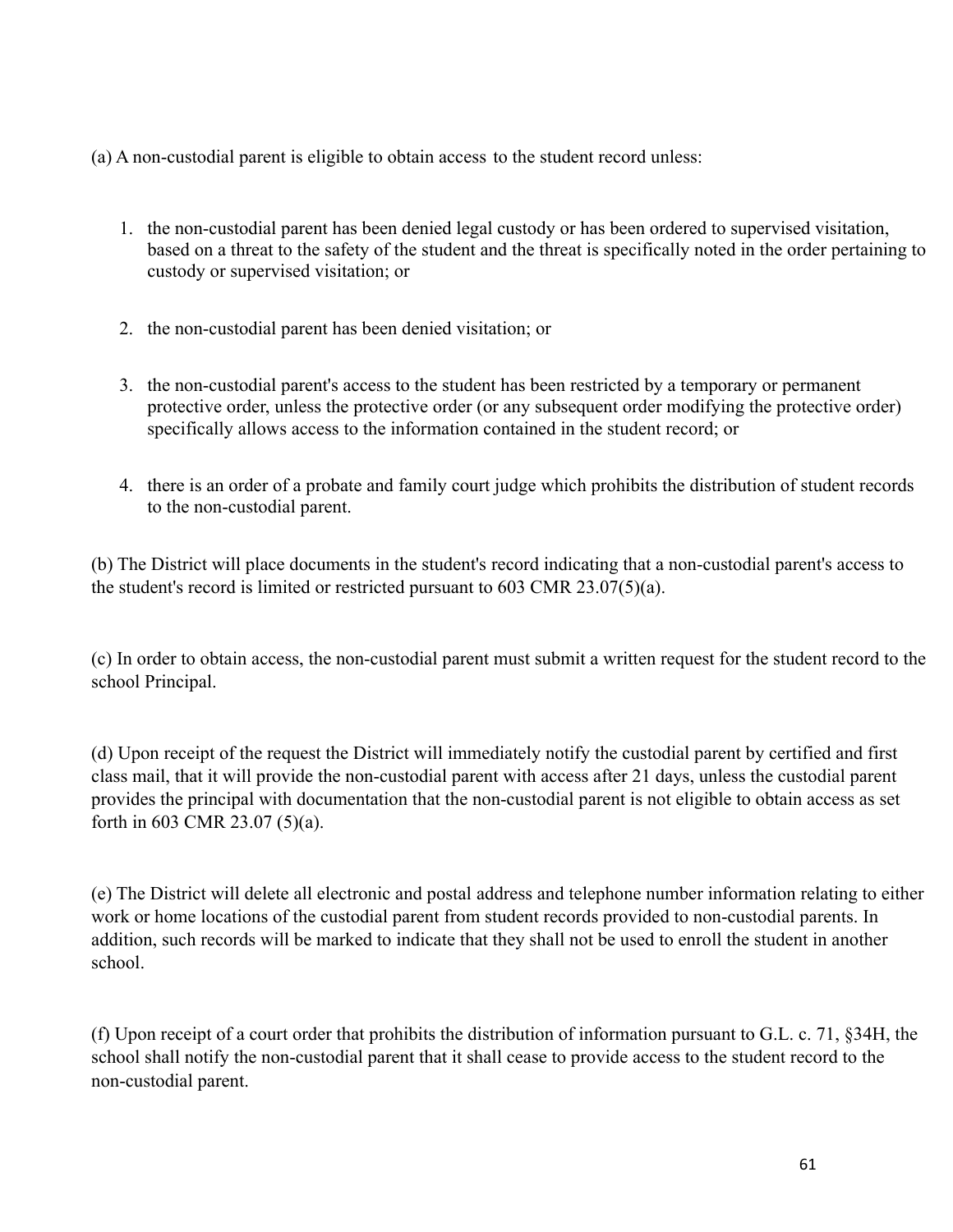# **XV. POLICY ON PUBLIC COMPLAINTS**

- A. Although no member of the community will be denied the right to bring complaints to the School Committee, they will be referred through the proper channels for solution before investigation or action by the Committee. Exceptions will be made only when the complaints concern School Committee action or School Committee operations. The School Committee believes that complaints are best handled and resolved as close to their origin as possible, and that the professional Staff should be given every opportunity to consider the issues and attempt to resolve the problem prior to involvement by the committee. Therefore, the proper channeling of complaints involving instruction, discipline or learning materials will be as follows:
	- 1. Teacher
	- 2. School building administrator
	- 3. Superintendent
	- 4. School Committee
- B. Any complaint having to do with the condition of the school facilities will be first presented to the Principal.
- C. If a complaint, which was presented to the School Committee and referred back through the proper channels, is adjusted before it comes back to the School Committees, a report of the disposition of the matter will be made to the School Committee and then placed in the official files.
- D. Matters referred to the Superintendent and/or School Committees must be in writing and should be specific in terms of action desired.
- E. The School Committees expects the professional Staff to receive complaints courteously and to make a proper reply to the complainant.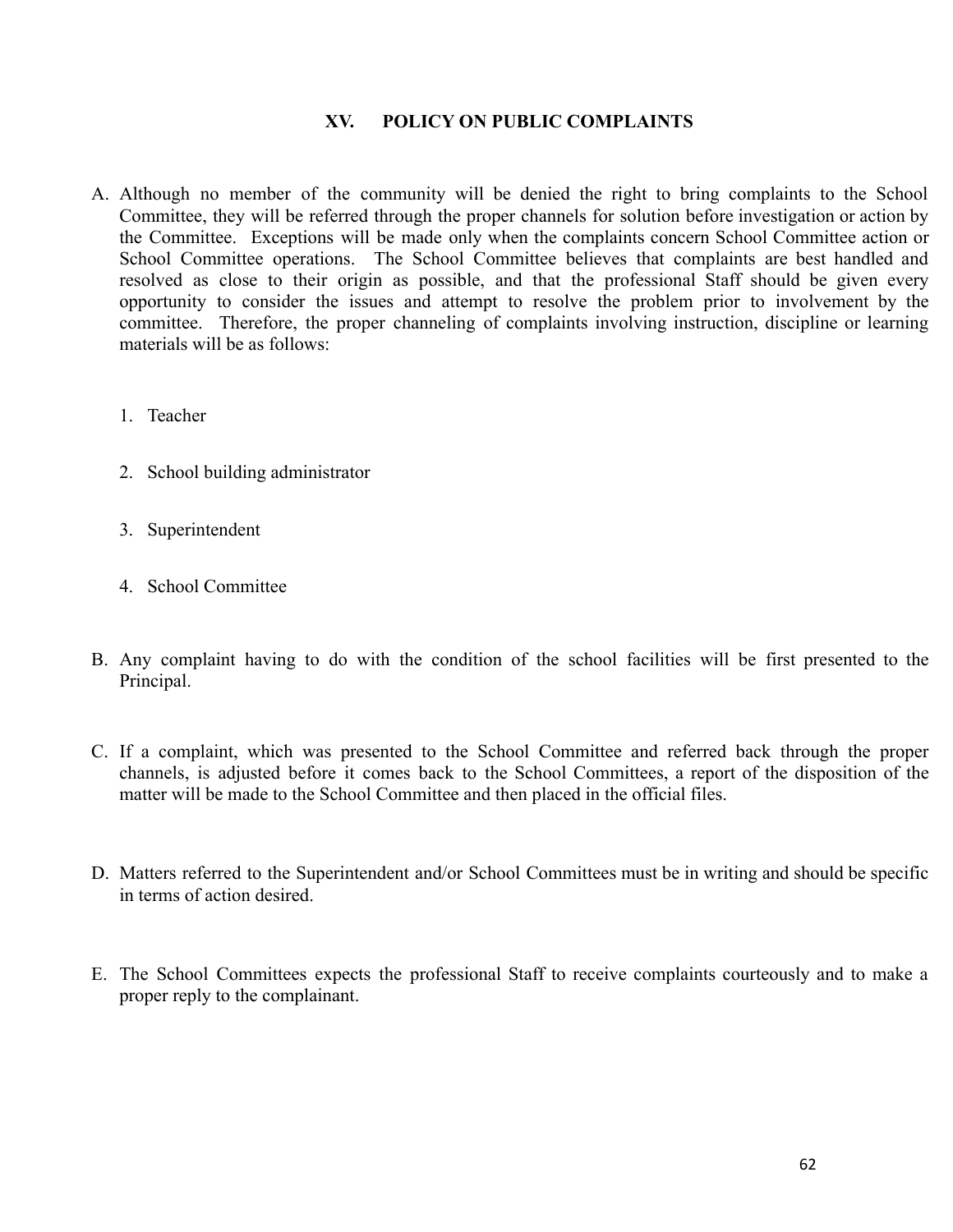# **XVI. PUBLIC COMPLAINTS ABOUT SCHOOL PERSONNEL**

- A. Complaints about school personnel will be investigated fully and fairly. However, before any such complaint is investigated, the complainant must submit his/her complaint in writing. Anonymous complaints will be disregarded.
- B. Whenever a complaint is made directly to the School Committee as a whole or to a committee member as an individual, it will be referred to the school Administration for study and possible solution.
- C. The Superintendent will develop, for approval by the Committee, procedures that assure prompt and fair attention to complaints against school personnel. The procedures will require that the employee who is the object of a complaint be informed promptly and be afforded the opportunity to present the facts as he/she sees them.
- D. If it appears necessary, the Administration, the person who made the complaint, or the employee involved may request an executive session of the School Committee for a formal hearing and decision. Statutory restrictions on executive session will be observed.

CROSS REF.: BEC, Executive Session

# XVII. **COMMUNITY USE OF SCHOOL FACILITIES**

- A. The policy of the Mohawk Trail Regional School District and the Hawlemont Regional School District, is to make its facilities and resources available to the community. Community groups may make application for the use of facilities to the Principal of the school or the Superintendent if the Principal is unavailable. The BUILDING RENTAL APPLICATION/CONTRACT FOR SCHOOL FACILITIES form is available in the school office. In scheduling use of facilities, school-sponsored activities have priority over non-school-sponsored functions.
- B. Groups using school facilities must comply with the use regulations (KF-R) and pay any applicable rental fees. Groups wishing to use school facilities on a regular and sustained basis may be required to negotiate a separate agreement with the School Committee.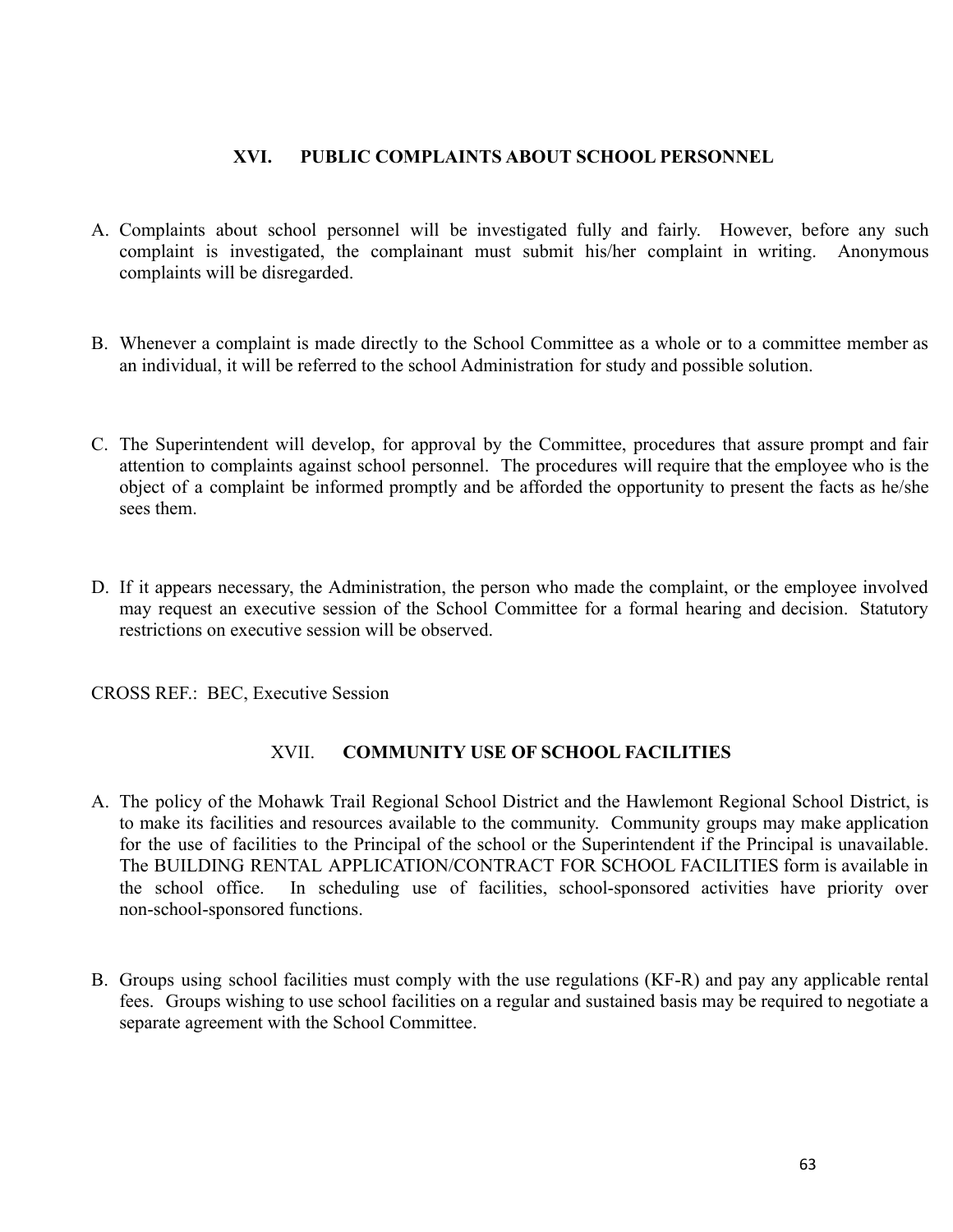# **XVIII. STUDENT RECORDS**

- A. Parents and Students are guaranteed the right to inspect, as well as, seek addition to or deletion from all records, which are kept or requested to be kept by the School Department, concerning individual Students. The records include the Student's transcript and any other recorded information, which is identified by the Student's name. A signed log is kept in each cumulative record for all Students.
- B. Pursuant to M.G.L. c.71, §§ 34D & 34E, and the regulations promulgated there under, no third party, other than authorized school or Department of Elementary and Secondary Education personnel, law enforcement personnel as may be legally allowed under state or federal law or regulations, and state or federal agencies to assist in the carrying out of their statutory or regulatory duties shall have access to information in or from a Student record without the specific informed written consent of the eligible Student or the Parent/Guardian.
- C. Upon receipt of a court order or lawfully issued subpoena, or upon receipt of a request from a Court or the Department of Youth Services for information regarding a Student, the school, prior to compliance, shall notify the eligible Student or Parent/Guardian of the order, subpoena or request in such reasonable time that he/she may seek to have the process quashed.
- D. Except for certain limited and specifically defined individuals, i.e., certain court officers, health officials and authorized school personnel, no individual or agency may have access to school records of the Student(s) without "the specific informed written consent" of the Student or his/her Parent/Guardian. This means that if a Parent/Guardian or Student wishes transcripts or records forwarded to school, colleges, or prospective employers, a written release must be delivered to the Principal of the school or appropriate custodian of the Student's school records.
- E. In case of a Student 14 through 17 years of age, or of one who has entered the ninth grade, both the Student and his/her Parent/Guardian, or either one acting separately, shall exercise these rights. Any Student 18 years of age or older may exercise these rights alone.
- F. Schools may release for publication a Student's name, class, information about participation in officially recognized activities and sports, honors, awards, and post-high school plans.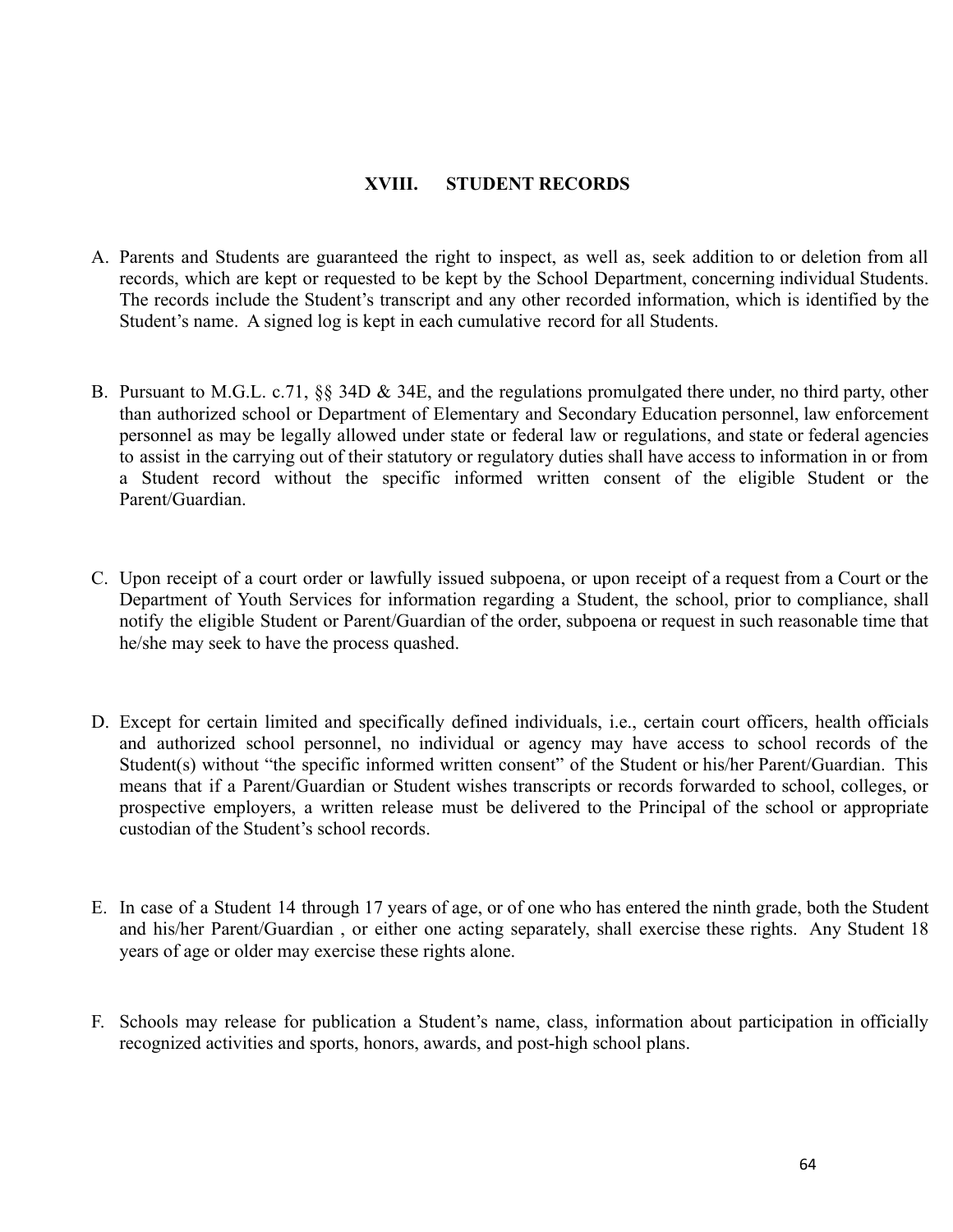G. Complete copies of the state regulations concerning Parents' and Students' rights to records may be obtained in the building Principal's office.

# **FAMILY EDUCATIONAL RIGHTS and PRIVACY ACT (FERPA)**

The Family Educational Rights and Privacy Act (FERPA), a Federal Law, requires that Mohawk Trail Regional School, with certain exceptions, obtain your written consent prior to the disclosure of personal identifiable information from your child's education records. However, Mohawk Trail Regional School may disclose appropriately designated "directory information" without written consent, unless you have advised the District to the contrary in accordance with District procedures. The primary purpose of this directory information is to allow the Mohawk District to include this type of information from your child's education records in certain publications. Examples include:

- 1. A playbill, showing your student's role in a drama production;
- 2. The annual yearbook;
- 3. Honor roll or other recognition lists;
- 4. Graduation programs; and
- 5. Sports activity sheets, such as wrestling, showing weight and height of team members

Directory information, which is information that is generally not considered harmful or an invasion of privacy if released, can also be disclosed to outside organizations without a parent's prior consent. Outside organizations include, but are not limited to, companies that manufacture class rings or publish yearbooks. In addition, two federal laws require local educational agencies (LEAs) receiving assistance under the Elementary and Secondary Education Act of 1965(ESEA) to provide military recruiters, upon request, with three information categories-names, addresses and telephone listings-unless parents have advised the LEA that they do not want their student's information disclosed without prior written consent.

# **XIX. EMERGENCY CLOSINGS**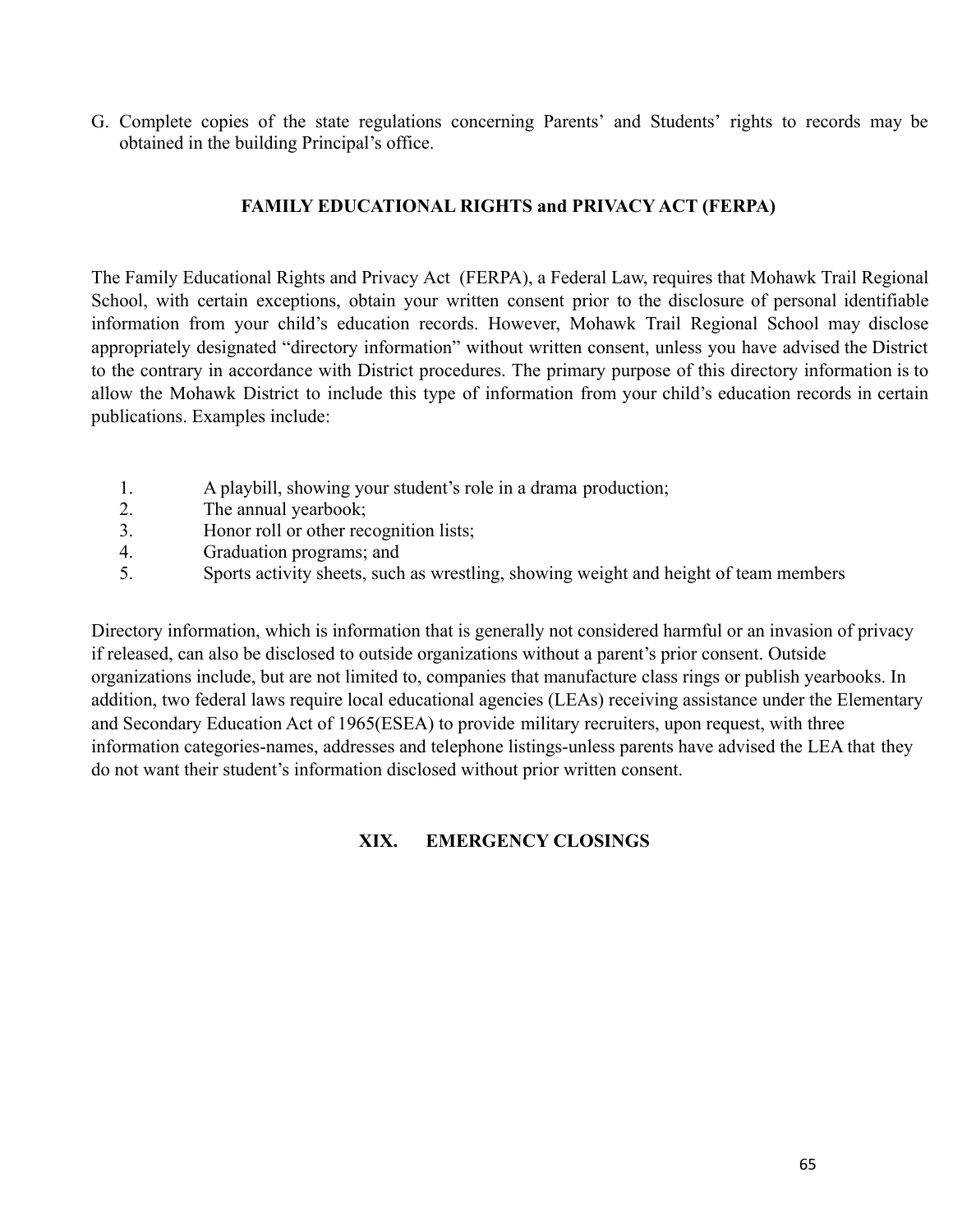- A. The Superintendent or his/her designee may close the schools or dismiss them early in the event of hazardous weather or other emergencies that threaten the health or safety of Students and personnel. It may be prudent, under certain circumstances, to excuse all Students from attending school, delay the opening hour or to dismiss Students early. The Superintendent has the authority to cancel school in the event of hazardous weather or other emergencies that threaten the health or safety of Students and personnel. The Superintendent has the responsibility to see that as much administrative, supervisory and operational activity is continued as may be possible. Therefore, if conditions affect a single school, only that school will be closed.
- B. In making the decision to close schools, the Superintendent will consider many factors, including the following principle ones relating to the fundamental concern for the safety and health of the children:
	- 1. Weather conditions, both existing and predicted
	- 2. Driving, traffic and parking conditions affecting public and private facilities
	- 3. Actual occurrence or imminent possibility of emergency conditions that would make the operation of schools difficult or dangerous
	- 4. Inability of teaching personnel to report for duty, which might result in inadequate supervision of **Students**
- C. The Superintendent or his/her designee will weigh these factors and take action to close schools only after consultation with public works and public safety authorities and with school officials from neighboring towns. Students, Parents and Staff will be informed early in each school year of the procedures that will be used to notify them in case of emergency closings. When schools are closed for emergency reasons, Staff members will comply with School Committee policy in reporting to work.

# **XX. NO IDLING POLICY (MOTOR VEHICLE IDLING ON SCHOOL GROUNDS)**

- A. No motor vehicle operator shall cause or allow any motor vehicle operated by him or her on school grounds to idle unnecessarily, except for any of the following reasons:
	- 1. traffic conditions
	- 2. queuing at a school for the purpose of picking up or discharging Students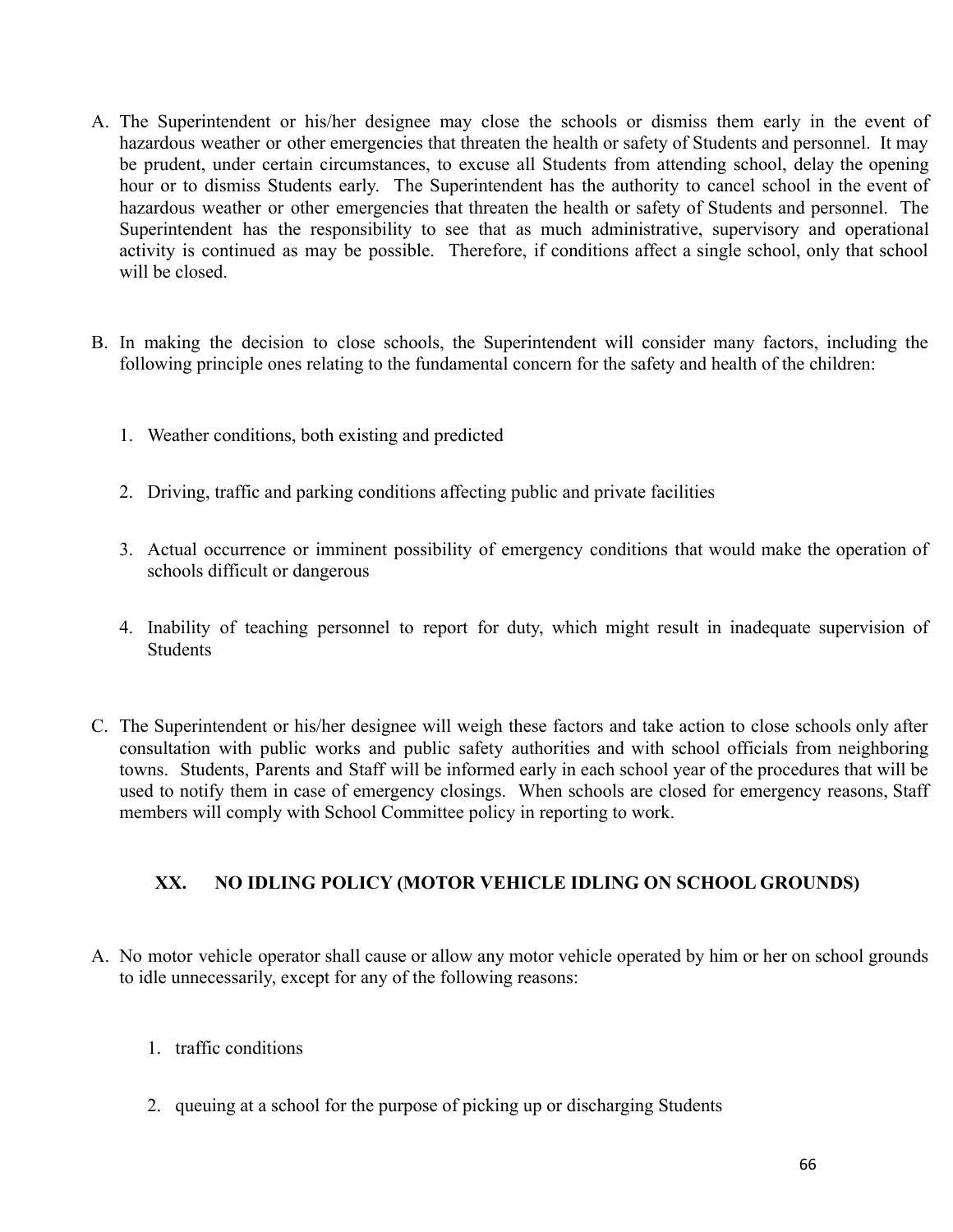- 3. turbo-charged diesel engine cool down or warm up
- 4. maintenance of appropriate temperature for school buses when accepting or discharging passengers not to exceed three minutes in any fifteen minute period or one minute in any fifteen minute period for other motor vehicles
- 5. for circumstances involving safety or emergencies and for servicing or repairing motor vehicles
- 6. and as these exceptions are more completely described in the below referenced regulations.
- B. The term "school grounds" shall mean in, on or within 100 feet of the real property of the school whether or not it is in session, and shall include any athletic field or facility and any playground used for school purposes or functions which is owned by the municipality or school district, regardless of proximity to a school building, as well as any parking lot appurtenant to such school athletic field, facility or playground.
- C. Reasonable efforts shall be made by the Districts to identify by signage all known and actual air intake systems, which may be within 100 feet of an idling motor vehicle.
- D. A motor vehicle operator shall not idle a motor within 100 feet of such air intake system, unless the Mohawk Trail Regional School District and the Hawlemont Regional School District, have determined that alternative locations block traffic, impair Student safety or are not cost effective.

LEGAL REF: M.G.L. 41:35

# **XXI. DRUG AND ALCOHOL POLICY**

A. The Mohawk Trail Regional School District is committed to providing safe and healthy school environments in which our students can learn. The use of drugs and alcohol can negatively impact a student physically, emotionally, socially, academically, and legally. Scientific studies have shown that drugs and alcohol have particularly harmful effects on developing adolescent brains. Therefore, the district provides substance use education as part of their comprehensive health curriculum and has created this policy to define the district's position on drugs and alcohol use on school grounds and at school-sponsored activities. The regulations of the drug and alcohol policy provide written guidelines for handling incidents of consumption, possession, and/or distribution.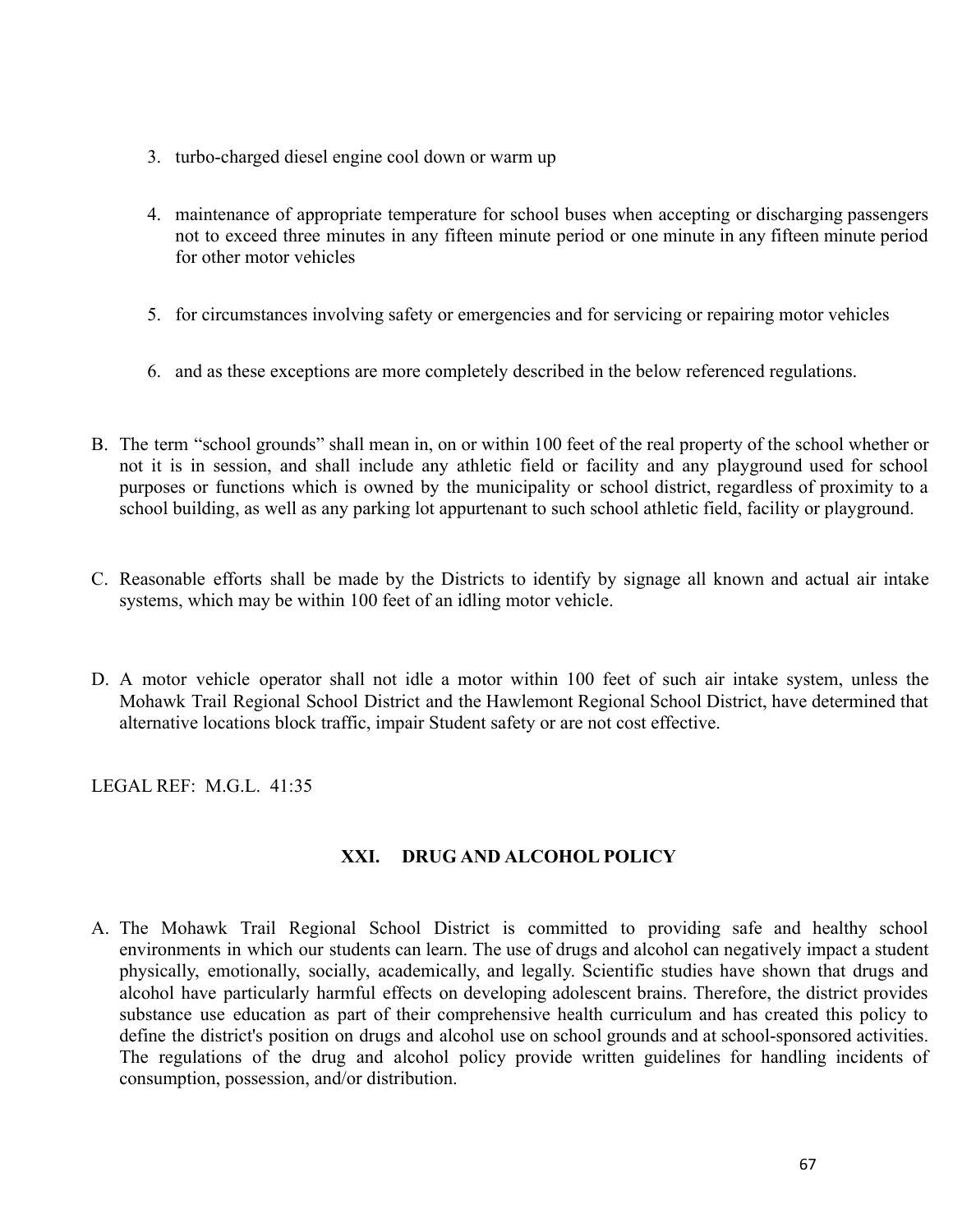- B. In accordance with M.G.L. c.71, Section 37H and c. 272, Section 40A, drug and alcohol use by students, staff and visitors is prohibited on all school properties at all times. District policy prohibits students, staff and visitors from ingesting, possessing, or distributing drugs and alcohol on school grounds or at school sponsored functions at any time. Possession or distribution of drug paraphernalia is also prohibited. School property includes school buildings, school facilities, school grounds, school parking lots and school buses and any other property controlled by the school committee.
- C. Definitions:
	- 1. Ingestion Ingestion is the eating, drinking, inhaling or absorbing of drugs or alcohol into the body. Ingestion may or may not have occurred on school property or at a school sponsored function. Ingestion may be detected through the presence of odors behavioral changes, and/or changes in physical appearance.
	- 2. Possession Possession is the unlawful custody of alcohol or a controlled substance.
	- 3. Distribution Distribution is the unlawful transfer of alcohol or a controlled substance from one person to another. The transfer does not require the knowledge of the receiver nor does it require a transaction by sale.
	- 4. Drugs The term "drug(s)" as used in this policy includes any narcotic substance, hallucinogen substance, any substance taken for the purpose of "getting high" or becoming intoxicated, and all chemical and controlled substances as defined by state or Federal law, including, but not limited to substances commonly known as marijuana, LSD, cocaine, crack, heroin, amphetamine and methamphetamine, and barbiturates. The term "drug(s)" also includes all prescription medicines, except when used or possessed in accordance with the school medication administration policy.

# XXII. **PARENTAL NOTIFICATION RELATIVE TO SEX EDUCATION**

In accordance with General Laws Chapter 71, Section 32A, at the beginning of each school year, all parents/guardians of students in our schools will be notified in writing of the courses we offer that primarily involve human sexual education or human sexuality issues. The Superintendent of Schools will determine the administrator(s) responsible for sending the notice(s). Parents/guardians of students who enroll in school after the start of the school year will be given the written notice at the time of enrollment. If the planned curriculum changes during the school year, to the extent practicable, parents/guardians will be notified of this fact in a timely manner before implementation.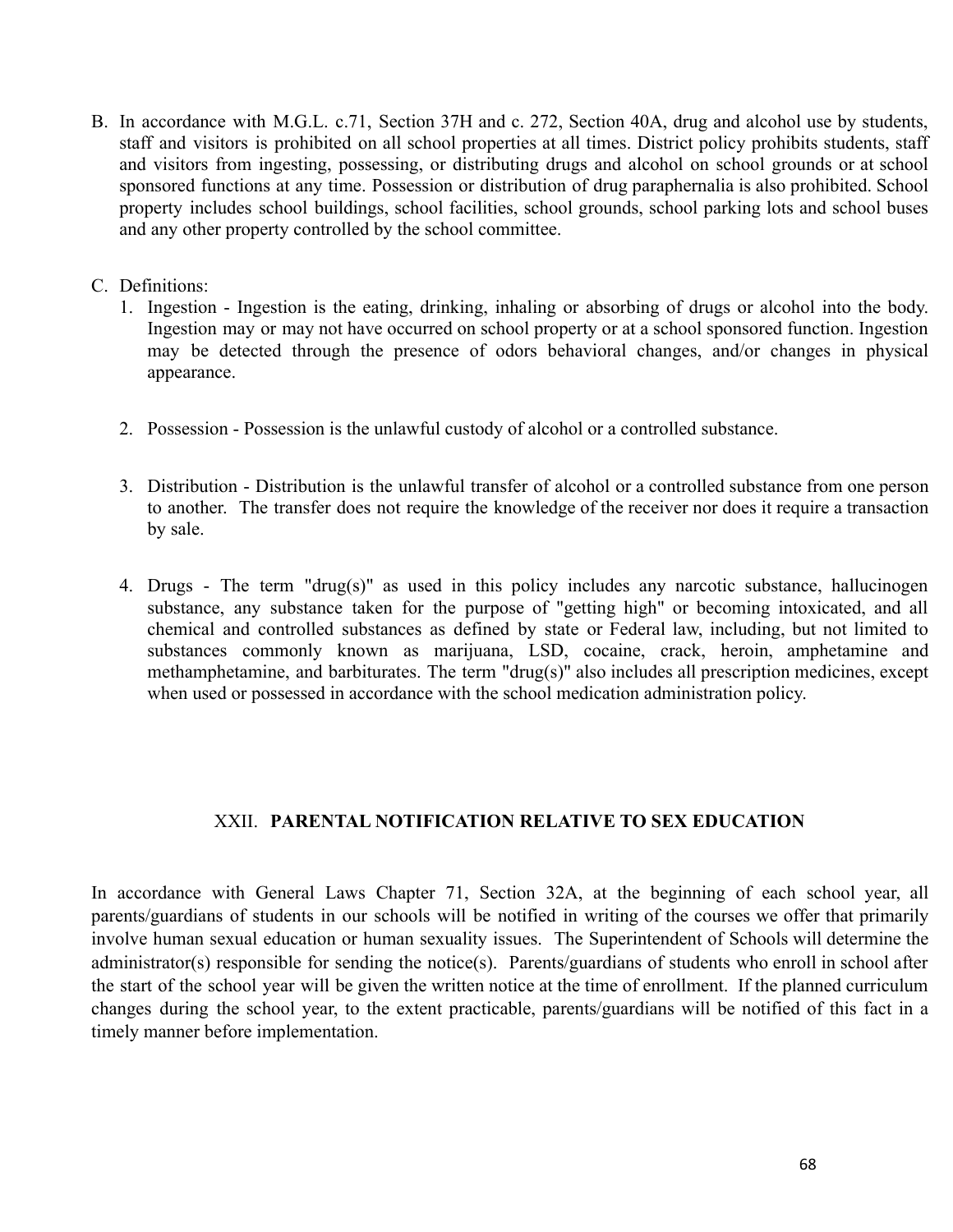Each such notice to parents/guardians will include a brief description of the curriculum covered by this policy and will inform parents/guardians that they may:

- 1. exempt their child from any portion of the curriculum that primarily involves human sexual education or human sexuality issues, without penalty to the student, by sending a letter to the school principal requesting an exemption. Any student who is exempted by request of the parent/guardian under this policy may be given an alternative assignment.
- 2. inspect and review program instruction materials for these curricula, which will be made reasonably accessible to parents/guardians and others to the extent practicable. Parents/guardians may arrange with the principal to review the materials at the school.

A parent/guardian who is dissatisfied with a decision of the principal concerning notice, access to instructional materials, or exemption for the student under this policy may send a written request to the Superintendent for review of the issue. The Superintendent or designee will review the issue and give the parent/guardian a timely written decision, preferably within two weeks of the request. A parent/guardian who is dissatisfied with the Superintendent's decision may send a written request to the School Committee for review of the issue. The School Committee will review the issue and give the parent/guardian a timely written decision, preferably within four weeks of the request. A parent/guardian who is still dissatisfied after this process may send a written request to the Commissioner of Education for review of the issue in dispute. The Superintendent of Schools will distribute a copy of this policy to each principal by September 1 of each year.

# **XXIII.POLICY ON PHYSICAL RESTRAINT**

Mohawk Trail Regional School District complies with the Department of Education (DOE) restraint regulations, 603 CMR 46.00 et seq. ("regulations"), as required by law on school ground and at school-sponsored events and activities. Physical restraint shall only be used by trained staff in emergency situations of last resort, after other lawful and less intrusive alternatives have failed or been deemed inappropriate, and with extreme caution.

The principal or director or his/her designee shall maintain an on-going record of all reported instances of physical restraint, which shall be made available for review by the parent or the Department upon request. The principal or director of the program or his/her designee will make reasonable efforts to verbally inform the student's parent of the restraint within 24 hours of the event, and will notify the parent by written report sent either within three (3) school working days of the restraint to an email address provided by the parent for communications about the student, or by regular mail postmarked no later than three (3) school working days of the restraint. If the school or program customarily provides a parent of a student with report cards and other necessary school-related information in a language other than English, the written restraint report shall be